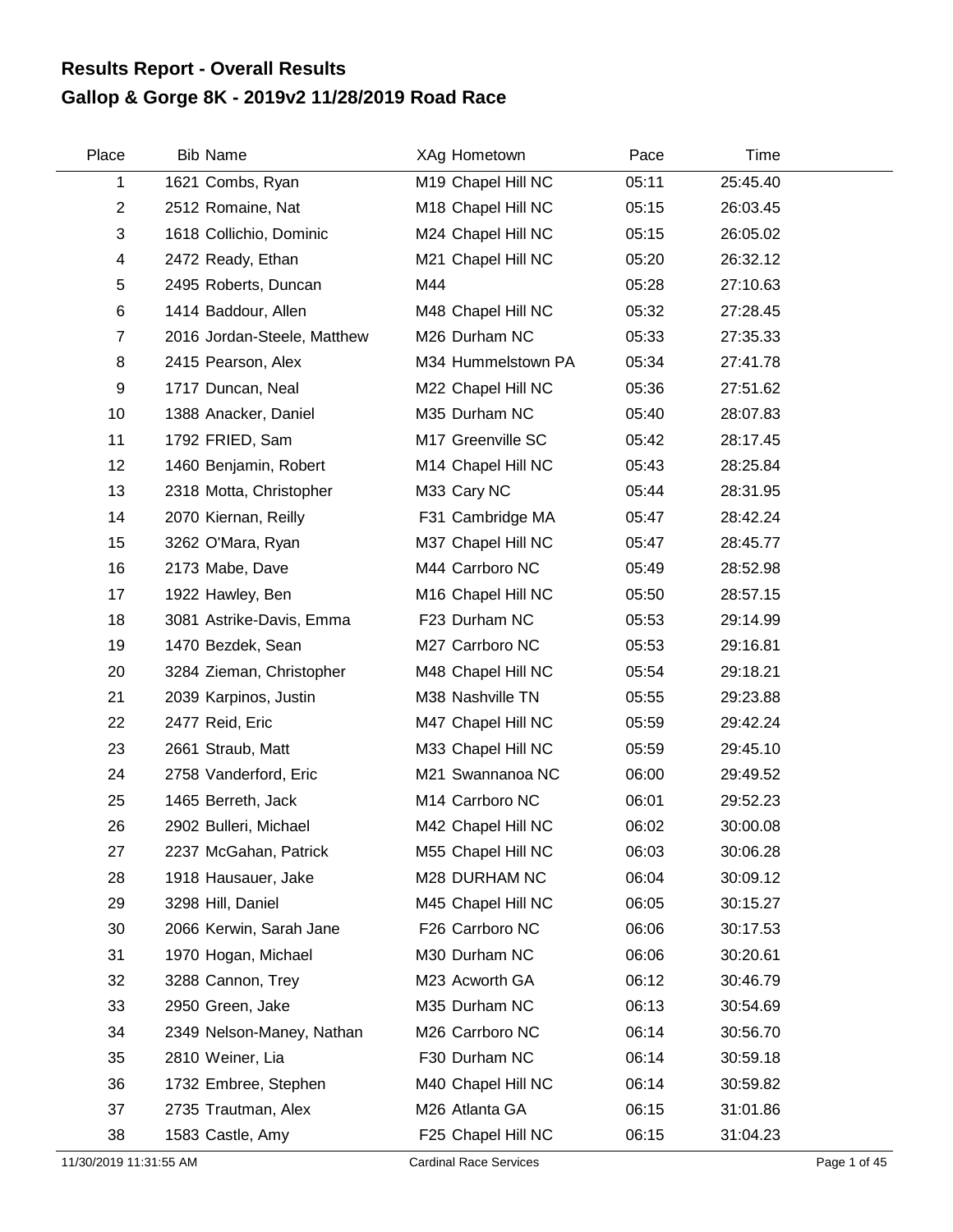| Place | <b>Bib Name</b>            |     | XAg Hometown            | Pace  | Time     |  |
|-------|----------------------------|-----|-------------------------|-------|----------|--|
| 39    | 2948 Giblin, William       |     | M50 Carrboro NC         | 06:16 | 31:11.15 |  |
| 40    | 2052 Kelley, Mike          |     | m60 Chapel Hill NC      | 06:17 | 31:14.45 |  |
| 41    | 2711 Thompson, Garner      |     | M17 Chapel Hill NC      | 06:17 | 31:14.52 |  |
| 42    | 2828 Wickman, Sara         |     | F30 DURHAM NC           | 06:18 | 31:17.56 |  |
| 43    | 2181 MacKay, Douglas       |     | M40 Carrboro NC         | 06:18 | 31:19.47 |  |
| 44    | 2161 Lowry, Joshua         |     | M42 Morrisville NC      | 06:19 | 31:23.27 |  |
| 45    | 1992 Ideus, Aaron          |     | M31 Hillsborough NC     | 06:20 | 31:31.08 |  |
| 46    | 2629 Soth, Thomas          |     | M46 Chapel Hill NC      | 06:22 | 31:37.43 |  |
| 47    | 2126 Leak, Paul            | M32 |                         | 06:22 | 31:37.50 |  |
| 48    | 1858 Graden, Joseph        |     | M20 Chapel Hill NC      | 06:23 | 31:41.28 |  |
| 49    | 3031 O'Donnell, Sean       |     | M16 Chapel Hill NC      | 06:23 | 31:42.25 |  |
| 50    | 1477 Birschbach, Ryan      |     | M27 Carrboro NC         | 06:23 | 31:45.02 |  |
| 51    | 2143 Levin, Halden         |     | F17 Chapel Hill NC      | 06:24 | 31:50.73 |  |
| 52    | 1459 Benjamin, Noah        |     | M <sub>19</sub> Cary NC | 06:25 | 31:55.19 |  |
| 53    | 2762 Velarde, Luis         |     | M27 CARY NC             | 06:25 | 31:55.45 |  |
| 54    | 1467 Berreth, Todd         |     | M50 Carrboro NC         | 06:27 | 32:01.58 |  |
| 55    | 1611 Clough, Jeff          |     | M39 Chapel Hill NC      | 06:28 | 32:06.58 |  |
| 56    | 1613 Coclanis, Angelo      |     | M33 Chapel Hill NC      | 06:28 | 32:09.08 |  |
| 57    | 2050 Kelley, Drew          |     | M39 Chapel Hill NC      | 06:30 | 32:17.15 |  |
| 58    | 1568 carlinnia, brian      |     | M49 Fletcher NC         | 06:30 | 32:18.49 |  |
| 59    | 3195 Ames, Milly           |     | F21 Chapel Hill NC      | 06:31 | 32:23.19 |  |
| 60    | 1608 Clewley, Gavin        |     | M9 Hillsborough NC      | 06:31 | 32:23.20 |  |
| 61    | 2083 Klingensmith, Michael |     | M39 Durham NC           | 06:31 | 32:23.94 |  |
| 62    | 2174 Mabe, Joan            |     | F57 Carrboro NC         | 06:31 | 32:24.10 |  |
| 63    | 1925 Hawley, Matthew       |     | M13 Chapel Hill NC      | 06:31 | 32:24.99 |  |
| 64    | 2429 Platts-Mills, Tim     |     | M45 Chapel Hill NC      | 06:31 | 32:25.12 |  |
| 65    | 3237 Alexander, William    |     | M15 Newport Beach CA    | 06:32 | 32:29.43 |  |
| 66    | 1697 Desormeau, Marc       |     | M49 Chapel Hill NC      | 06:34 | 32:36.58 |  |
| 67    | 1668 Custis, Andrew        | M14 |                         | 06:34 | 32:39.26 |  |
| 68    | 3047 Ruis, Matthew         |     | M26 Durham NC           | 06:34 | 32:39.77 |  |
| 69    | 1544 Cabell, Grant         |     | M24 Carrboro NC         | 06:34 | 32:40.47 |  |
| 70    | 2498 Roberts, Kathryn      | F43 |                         | 06:35 | 32:43.26 |  |
| 71    | 2090 Koenig, Robert        |     | M35 Cambridge MA        | 06:36 | 32:45.97 |  |
| 72    | 2771 vorhaus, david        |     | M35 New York NY         | 06:36 | 32:47.12 |  |
| 73    | 1404 Arnosti, Nathan       |     | M28 Cambridge MA        | 06:37 | 32:51.42 |  |
| 74    | 3153 Stoner, Benjamin      |     | M28 Chapel Hill NC      | 06:37 | 32:53.12 |  |
| 75    | 2084 Knepper, Wes          |     | M36 Carrboro NC         | 06:37 | 32:53.69 |  |
| 76    | 1938 Hecker, Brad          |     | M48 Mebane NC           | 06:38 | 32:56.09 |  |
| 77    | 1990 Hussey, Jon           |     | M57 Chapel Hill NC      | 06:38 | 32:58.47 |  |
| 78    | 2814 Werden, Alex          |     | M25 Chapel Hill NC      | 06:38 | 32:59.05 |  |
| 79    | 1892 Hacker, Drew          |     | M26 Atlanta GA          | 06:39 | 33:03.35 |  |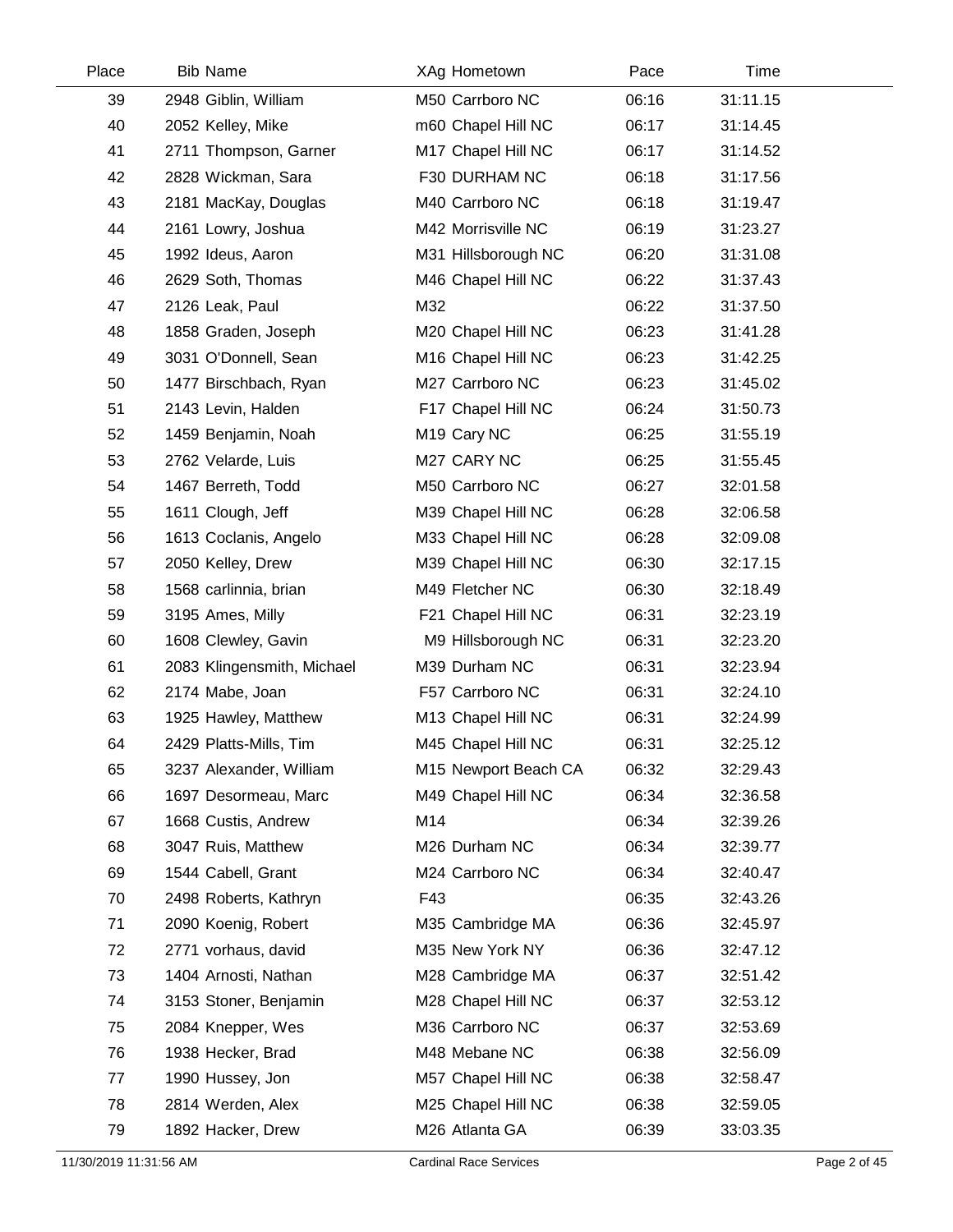| Place | <b>Bib Name</b>             | XAg Hometown                   | Pace  | Time     |  |
|-------|-----------------------------|--------------------------------|-------|----------|--|
| 80    | 3236 Alexander, Marcus      | M54 Newport Beach CA           | 06:39 | 33:05.18 |  |
| 81    | 1405 Arnosti, Nick          | M30 New York NY                | 06:40 | 33:05.68 |  |
| 82    | 2883 Zolot, Adam            | M30 Jamestown NC               | 06:40 | 33:07.93 |  |
| 83    | 2323 Murphey, Corban        | M23 Chapel Hill NC             | 06:40 | 33:08.78 |  |
| 84    | 2072 Kilgallen, Ryan        | M15 Chapel Hill NC             | 06:40 | 33:09.77 |  |
| 85    | 2997 Mazzoni, Rob           | M37 Chapel Hill NC             | 06:41 | 33:10.52 |  |
| 86    | 3142 Zieff, Gabriel         | M30 Chapel Hill NC             | 06:41 | 33:14.50 |  |
| 87    | 3189 Kallepalli, Satya      | M49 Carrboro NC                | 06:41 | 33:15.23 |  |
| 88    | 2945 Galloway, Griffin      | M12 Chapel Hill NC             | 06:42 | 33:16.99 |  |
| 89    | 1439 bazemore, meredith     | f44 Chapel Hill NC             | 06:42 | 33:17.29 |  |
| 90    | 1859 Graham, Dalton         | M <sub>16</sub> Chapel Hill NC | 06:43 | 33:20.86 |  |
| 91    | 3317 Abrams, Jeffrey        | M51 Chapel Hill NC             | 06:44 | 33:28.85 |  |
| 92    | 2889 Bevilacqua, Ariana     | F28 Durham NC                  | 06:45 | 33:32.34 |  |
| 93    | 2624 Sorgi, Zach            | M37 Charlotte NC               | 06:45 | 33:33.08 |  |
| 94    | 2406 Papke, Mercedes        | F33 Carrboro NC                | 06:46 | 33:35.52 |  |
| 95    | 2014 Johnson-Broache, Britt | F37 Durham NC                  | 06:46 | 33:35.74 |  |
| 96    | 2404 Papazoglou, Michael    | M48 Chapel Hill NC             | 06:46 | 33:40.27 |  |
| 97    | 2278 Miller, Adam           | M32 Chapel Hill NC             | 06:47 | 33:41.01 |  |
| 98    | 1630 Cook, Gordon           | M40 Toronto TN                 | 06:47 | 33:44.74 |  |
| 99    | 2267 Michael, Blake         | M33 Chapel Hill NC             | 06:48 | 33:47.18 |  |
| 100   | 3051 Savelli, Lindsay       | F27 Chapel Hill NC             | 06:49 | 33:52.10 |  |
| 101   | 1675 Dampier, Christopher   | M36 Charlottesville VA         | 06:49 | 33:53.42 |  |
| 102   | 2944 Gallego Attis, Maria   | F46 Chapel Hill NC             | 06:49 | 33:54.38 |  |
| 103   | 3361 Merklein, Sam          | M20 Chapel Hill NC             | 06:50 | 33:59.12 |  |
| 104   | 3360 Merklein, Ethan        | M17 Chapel Hill NC             | 06:51 | 34:01.96 |  |
| 105   | 1963 Hirschman, Dan         | M46 Chapel Hill NC             | 06:51 | 34:03.89 |  |
| 106   | 2782 walker, craig          | m46 Durham NC                  | 06:52 | 34:05.99 |  |
| 107   | 1777 Foster, Daniel         | M37 Chapel Hill NC             | 06:53 | 34:10.39 |  |
| 108   | 2522 Rosenkrantz, Kurt      | M47 Chapel Hill NC             | 06:53 | 34:11.33 |  |
| 109   | 2373 Norwood, Clare         | F37 Chapel Hill NC             | 06:53 | 34:12.26 |  |
| 110   | 2776 Wade, Zoe              | F16 Hillsborough NC            | 06:53 | 34:13.66 |  |
| 111   | 2538 Savelli, Christian     | M56 Chapel Hill NC             | 06:53 | 34:15.04 |  |
| 112   | 1939 Hecker, Lisa           | F44 Mebane NC                  | 06:54 | 34:16.75 |  |
| 113   | 3093 Ziefle, Jon            | M36 Durham NC                  | 06:54 | 34:19.34 |  |
| 114   | 2353 Nerkar, Santul         | M22 Chapel Hill NC             | 06:55 | 34:22.44 |  |
| 115   | 2779 Walden, John           | M22 Chapel Hill NC             | 06:55 | 34:22.72 |  |
| 116   | 2115 LaMay, Ted             | M59 Chapel Hill NC             | 06:55 | 34:22.93 |  |
| 117   | 2545 Schmidt, Blaine        | m52 Chapel Hill NC             | 06:55 | 34:23.06 |  |
| 118   | 3117 Harlan, Robert         | M19 Asheville NC               | 06:55 | 34:24.26 |  |
| 119   | 2149 liss, jason            | m43 Chapel Hill NC             | 06:56 | 34:25.44 |  |
| 120   | 1706 Dohlman, Camilla       | F24 Chapel Hill NC             | 06:56 | 34:27.41 |  |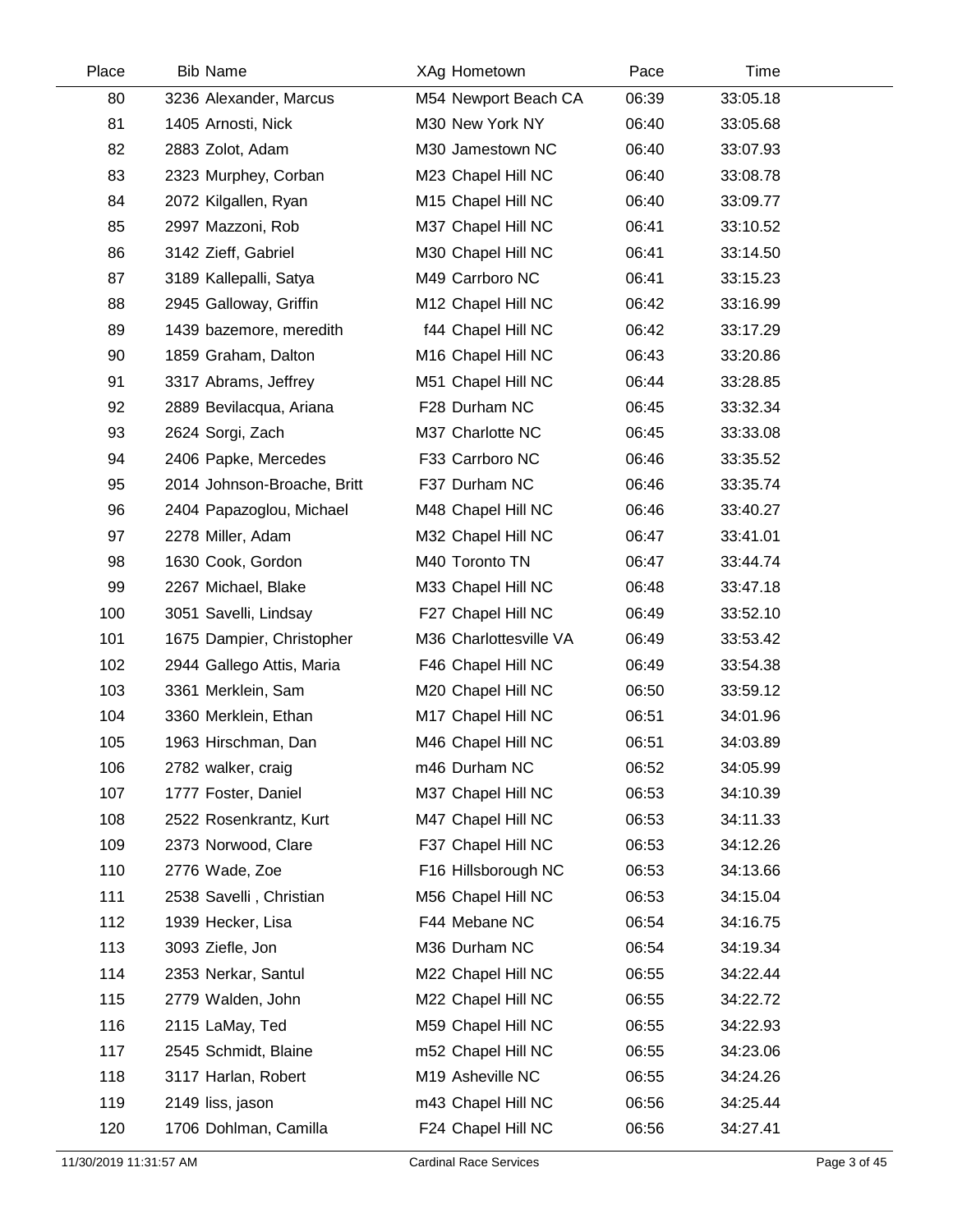| Place | <b>Bib Name</b>          | XAg Hometown       | Pace  | Time     |  |
|-------|--------------------------|--------------------|-------|----------|--|
| 121   | 2148 Lindenman, Heather  | F37 Chapel Hill NC | 06:56 | 34:27.52 |  |
| 122   | 2450 Pratson, Forrest    | M22 Chapel Hill NC | 06:56 | 34:28.01 |  |
| 123   | 3152 Richardson, Natalie | F21 Chapel Hill NC | 06:56 | 34:28.27 |  |
| 124   | 2763 Venable, Sarah      | F21 Cary NC        | 06:56 | 34:28.75 |  |
| 125   | 2646 Hunt, John Clarke   | M31 Carrboro NC    | 06:57 | 34:32.35 |  |
| 126   | 2640 Steffens, Jackson   | M14 DURHAM NC      | 06:57 | 34:32.45 |  |
| 127   | 3123 Best, Kaitlyn       | F36                | 06:57 | 34:34.65 |  |
| 128   | 3273 foster, sarah       | f47 Chapel Hill NC | 06:58 | 34:36.00 |  |
| 129   | 1625 Cook, Alex          | M14 Belmont MA     | 06:58 | 34:38.49 |  |
| 130   | 3126 Baucom, Sam         | M15 Chapel Hill NC | 06:58 | 34:38.60 |  |
| 131   | 1936 Heck, Rainie        | F21 Chapel Hill NC | 06:58 | 34:39.12 |  |
| 132   | 2791 Warren, Leigh       | F42 Durham NC      | 06:59 | 34:40.38 |  |
| 133   | 3029 O'Donnell, Kevin    | M19 Chapel Hill NC | 06:59 | 34:43.18 |  |
| 134   | 1395 Ansons, Ian         | M31 Baltimore MD   | 06:59 | 34:43.59 |  |
| 135   | 1949 Hensel, Douglas     | M46 Durham NC      | 07:00 | 34:46.05 |  |
| 136   | 3240 Langman, Matt       | M36 Raleigh NC     | 07:00 | 34:46.87 |  |
| 137   | 2266 Meyer, Truman       | M18 DURHAM NC      | 07:01 | 34:50.97 |  |
| 138   | 1650 Coward, Will        | M45 DURHAM NC      | 07:01 | 34:52.36 |  |
| 139   | 2265 Meyer, Greyson      | M23 DURHAM NC      | 07:01 | 34:53.86 |  |
| 140   | 2263 Meyer, David        | M56 DURHAM NC      | 07:02 | 34:54.95 |  |
| 141   | 2503 Robinson, John      | M35 nashville TN   | 07:02 | 34:59.01 |  |
| 142   | 2697 Taylor, Carson      | M24 Chapel Hill NC | 07:03 | 35:00.22 |  |
| 143   | 3041 Prince, Steven      | M44 DURHAM NC      | 07:03 | 35:00.50 |  |
| 144   | 1919 Havice, Elizabeth   | F42 Carrboro NC    | 07:03 | 35:00.54 |  |
| 145   | 1911 harris, william     | m43 Pittsboro NC   | 07:03 | 35:01.04 |  |
| 146   | 2361 Nieman, Jeffrey     | M42 Chapel Hill NC | 07:03 | 35:02.61 |  |
| 147   | 3274 Goldstein, Jenny    | F48 Carrboro NC    | 07:04 | 35:07.83 |  |
| 148   | 2675 Suchindran, Sujit   | M38 Atlanta GA     | 07:05 | 35:11.10 |  |
| 149   | 3295 Sawyer, Simon       | M52 Chapel Hill NC | 07:05 | 35:11.49 |  |
| 150   | 2196 Mann, Darrin        | M37 Durham NC      | 07:06 | 35:15.67 |  |
| 151   | 3118 Harlan, Brennan     | F26 Durham NC      | 07:06 | 35:15.68 |  |
| 152   | 1628 Cook, Brian         | M49 Atlanta GA     | 07:06 | 35:16.10 |  |
| 153   | 1362 Adams, Jackson      | M15 Pittsboro NC   | 07:06 | 35:16.48 |  |
| 154   | 2513 Ronquest, Rebecca   | F40 Raleigh NC     | 07:06 | 35:16.98 |  |
| 155   | 3196 Salemy, TIm         | M48 Carrboro NC    | 07:06 | 35:19.58 |  |
| 156   | 1533 Burton, Brandon     | M28 Mebane NC      | 07:07 | 35:22.25 |  |
| 157   | 1847 Gordon, Victor      | M42 Durham NC      | 07:07 | 35:22.29 |  |
| 158   | 1413 Ayers, Brandon      | M35 Carrboro NC    | 07:07 | 35:22.32 |  |
| 159   | 1887 Guo, Kevin          | M14 Chapel Hill NC | 07:07 | 35:23.06 |  |
| 160   | 1669 Custis, David       | M43                | 07:08 | 35:24.89 |  |
| 161   | 3003 McIver, Kevin       | M34 Austin TX      | 07:08 | 35:25.34 |  |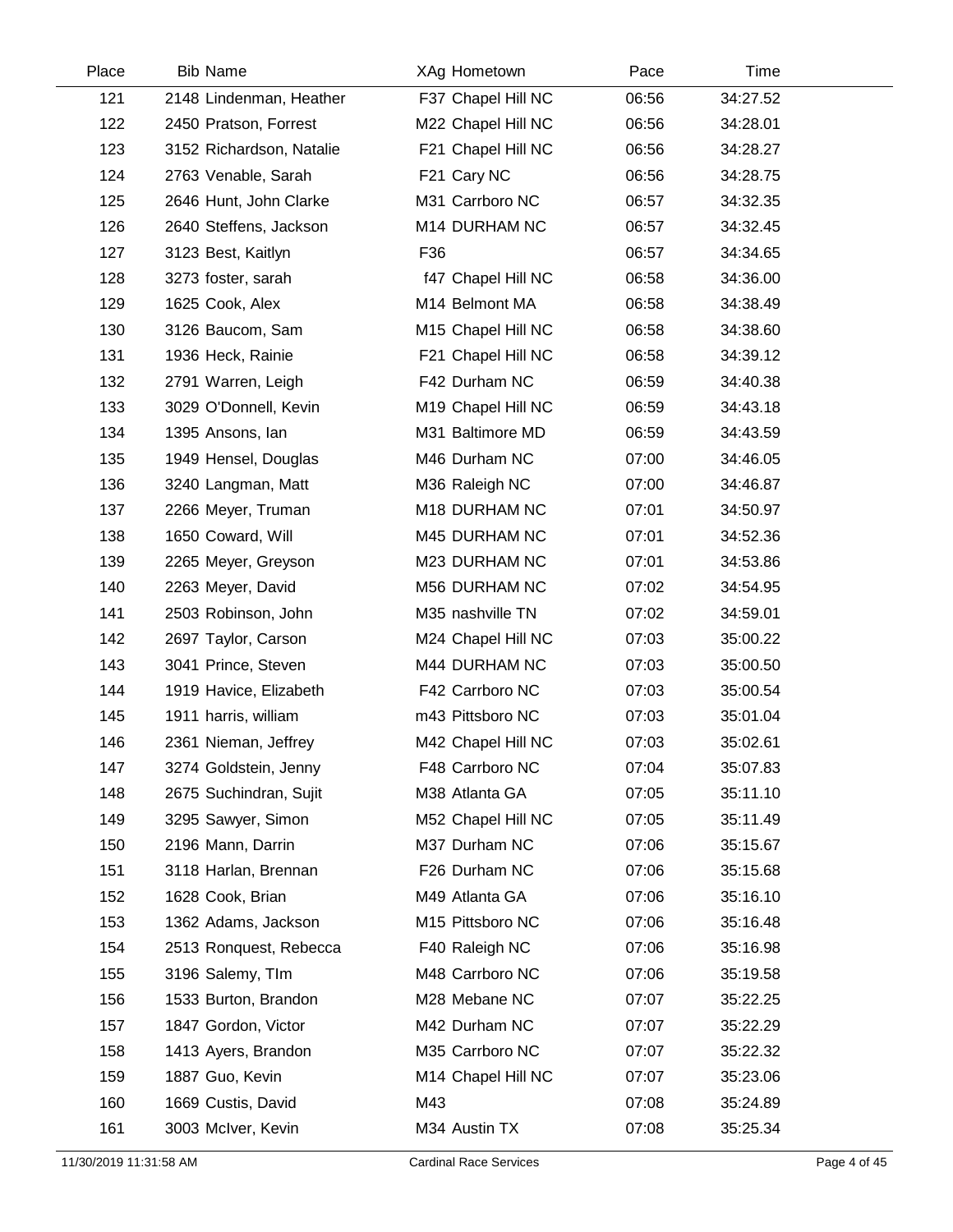| Place | <b>Bib Name</b>             | XAg Hometown        | Pace  | Time     |  |
|-------|-----------------------------|---------------------|-------|----------|--|
| 162   | 2395 Ortolano III, Nicholas | M35 Durham NC       | 07:08 | 35:27.40 |  |
| 163   | 3055 Smith, David           | M54 Chapel Hill NC  | 07:08 | 35:28.41 |  |
| 164   | 2499 Roberts, Sarah         | F38 Chapel Hill NC  | 07:09 | 35:30.11 |  |
| 165   | 1580 Caruso, Suzanne        | F40                 | 07:09 | 35:30.70 |  |
| 166   | 3108 bowman, natalie        | f42 Chapel Hill NC  | 07:09 | 35:31.09 |  |
| 167   | 2479 Reintjes-Tolen, Sarah  | F33 Carrboro NC     | 07:09 | 35:33.51 |  |
| 168   | 1710 Donovan, Kevin         | M26 Chapel Hill NC  | 07:09 | 35:33.54 |  |
| 169   | 2689 Taekman, Josh          | M23 Carrboro NC     | 07:10 | 35:36.01 |  |
| 170   | 2508 roedema, mike          | M39 Carrboro NC     | 07:10 | 35:37.01 |  |
| 171   | 2972 Keaveny, Brian         | M36 Durham NC       | 07:10 | 35:37.60 |  |
| 172   | 2475 Rees, John             | M60 Chapel Hill NC  | 07:10 | 35:38.09 |  |
| 173   | 2486 Rice, Gary             | M59 Mebane NC       | 07:11 | 35:40.62 |  |
| 174   | 3290 Nelson, Maleah         | F13 Chapel Hill NC  | 07:12 | 35:46.87 |  |
| 175   | 2726 Torell, Josh           | M33 Carrboro NC     | 07:12 | 35:47.36 |  |
| 176   | 3182 Mann, Nick             | M16 Chapel Hill NC  | 07:12 | 35:48.82 |  |
| 177   | 1779 Foster, Riley          | f23 Chapel Hill NC  | 07:12 | 35:48.84 |  |
| 178   | 3049 Sanchez, Leonardo      | M26                 | 07:13 | 35:49.95 |  |
| 179   | 1846 Gordon, Max            | M33 Durham NC       | 07:13 | 35:51.48 |  |
| 180   | 1875 Grindheim, Landon      | M37 Carrboro NC     | 07:13 | 35:53.36 |  |
| 181   | 2105 Krouse, Nick           | M33 Chapel Hill NC  | 07:13 | 35:53.48 |  |
| 182   | 3113 KELLEY, Wesley         | M20 Chapel Hill NC  | 07:13 | 35:53.52 |  |
| 183   | 3002 McGeary, Andrea        | F41 Durham NC       | 07:13 | 35:54.43 |  |
| 184   | 1873 Grill, Warren          | M52 Chapel Hill NC  | 07:14 | 35:55.02 |  |
| 185   | 1649 Couper, David          | M65 Chapel Hill NC  | 07:14 | 35:57.20 |  |
| 186   | 2594 Singer, Amy            | F42 Hillsborough NC | 07:15 | 36:00.93 |  |
| 187   | 2807 Weeks, Elle            | F24 Carrboro NC     | 07:15 | 36:01.86 |  |
| 188   | 2876 Younts, Ken            | M53 Chapel Hill NC  | 07:16 | 36:08.99 |  |
| 189   | 1410 Astrachan, Owen        | M63 Chapel Hill NC  | 07:17 | 36:11.15 |  |
| 190   | 1522 Bryson, Andrew         | M31 Pittsboro NC    | 07:17 | 36:12.04 |  |
| 191   | 2405 Papke, Bjoern          | M39 Carrboro NC     | 07:17 | 36:12.08 |  |
| 192   | 1589 Cawley, Grace          | F15 Carrboro NC     | 07:17 | 36:12.10 |  |
| 193   | 2289 Min, Nicholas          | M16 Chapel Hill NC  | 07:17 | 36:13.64 |  |
| 194   | 2747 turner, bertie         | M12 Chapel Hill NC  | 07:17 | 36:13.73 |  |
| 195   | 3210 pirone, mara           | F15 Carrboro NC     | 07:17 | 36:14.04 |  |
| 196   | 1600 Cihal, Jake            | M36                 | 07:17 | 36:14.08 |  |
| 197   | 2964 Houck, Keith           | M61 Chapel Hill NC  | 07:18 | 36:16.44 |  |
| 198   | 2481 Revell, Dustin         | M27 Birmingham AL   | 07:18 | 36:16.46 |  |
| 199   | 2970 Johnson, Leah          | F40 DURHAM NC       | 07:18 | 36:17.70 |  |
| 200   | 2834 Wild, Finley           | M12 Chapel Hill NC  | 07:18 | 36:17.83 |  |
| 201   | 1691 DeFranco, Mike         | M42 Carrboro NC     | 07:18 | 36:18.12 |  |
| 202   | 3062 Stephenson, Amelia     | F15 Carrboro NC     | 07:19 | 36:20.45 |  |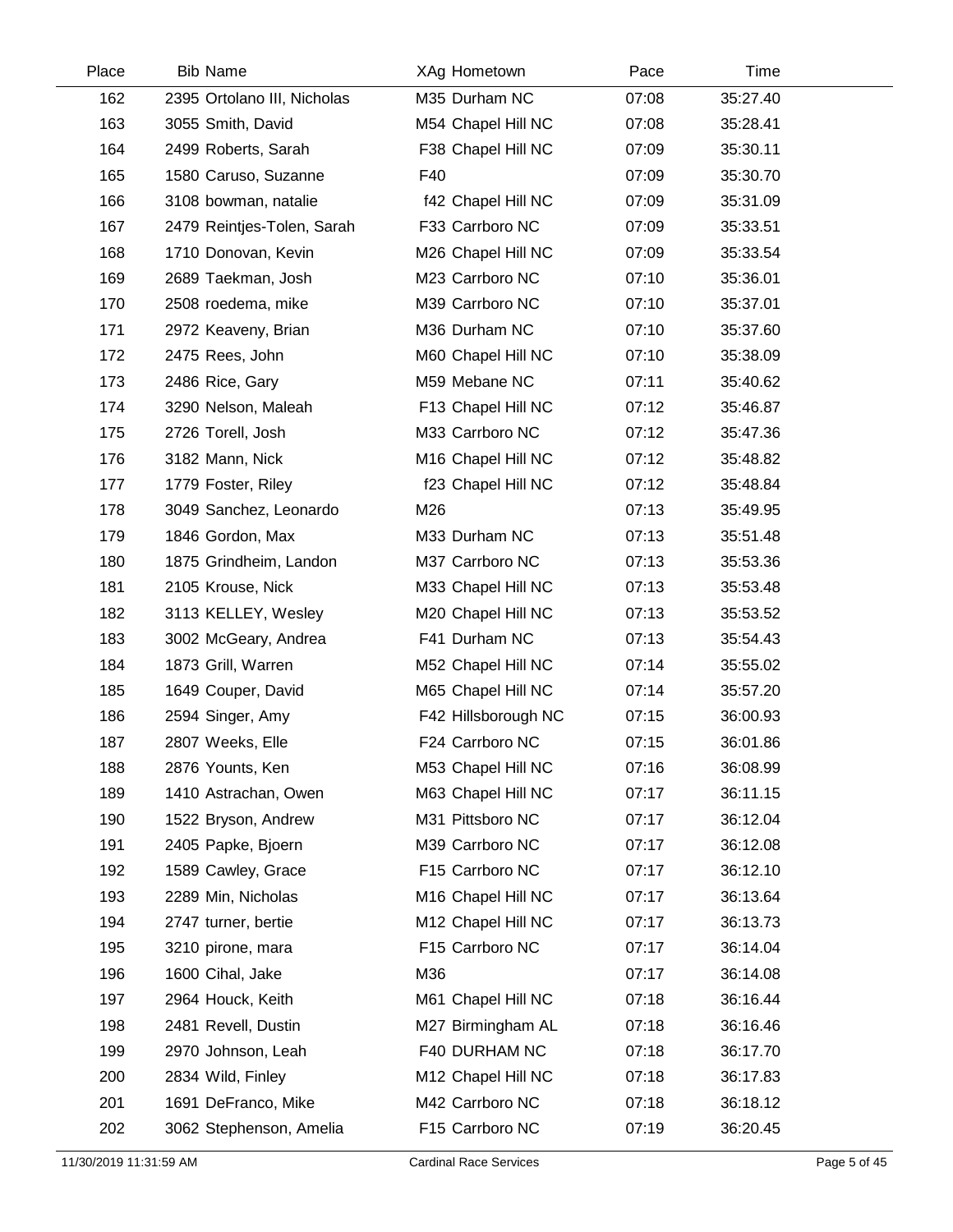| Place | <b>Bib Name</b>              | XAg Hometown       | Pace  | Time     |  |
|-------|------------------------------|--------------------|-------|----------|--|
| 203   | 2252 McPherson, Jeanne-Marie | F22 Carrboro NC    | 07:19 | 36:21.34 |  |
| 204   | 3254 Park, Sejin             | M18                | 07:19 | 36:22.78 |  |
| 205   | 1620 Collins, Brendan        | M26 Chapel Hill NC | 07:19 | 36:23.58 |  |
| 206   | 1639 Corley, James           | M33                | 07:20 | 36:25.02 |  |
| 207   | 2804 Webb, James             | M30 Charlotte NC   | 07:20 | 36:25.92 |  |
| 208   | 3098 Smith, Maddie           | F23 Chapel Hill NC | 07:20 | 36:28.89 |  |
| 209   | 1545 Cabell, Jackson         | M21 Carrboro NC    | 07:21 | 36:31.91 |  |
| 210   | 2017 Jorgensen, Emily        | F33 Carrboro NC    | 07:21 | 36:32.23 |  |
| 211   | 2264 Meyer, Gerald           | M57 Carrboro NC    | 07:22 | 36:34.26 |  |
| 212   | 1382 Amatuli, DJ             | M33 Chapel Hill NC | 07:22 | 36:35.43 |  |
| 213   | 1682 Davis, Anthony          | M32 Chapel Hill NC | 07:23 | 36:42.04 |  |
| 214   | 2618 Sobhani, Nadim          | M34 Carrboro NC    | 07:23 | 36:43.43 |  |
| 215   | 2866 Worsnip, Alex           | M32 Carrboro NC    | 07:24 | 36:44.33 |  |
| 216   | 1795 Fruik, Angela           | F30 Durham NC      | 07:24 | 36:47.19 |  |
| 217   | 2875 Younts, JoAnna          | F52 Chapel Hill NC | 07:25 | 36:50.16 |  |
| 218   | 2074 Kim, Jungsang           | M50 Chapel Hill NC | 07:25 | 36:51.97 |  |
| 219   | 2410 Parker, Laura           | F39                | 07:25 | 36:52.09 |  |
| 220   | 3292 Howe, Katie             | F32 Chapel Hill NC | 07:25 | 36:52.22 |  |
| 221   | 2298 Mitchell, Roger         | M69 Carrboro NC    | 07:25 | 36:53.30 |  |
| 222   | 3293 Van Slyke, Adam         | M41 Carrboro NC    | 07:25 | 36:53.93 |  |
| 223   | 1693 Denniston, Charliss     | F32 Chapel Hill NC | 07:26 | 36:54.56 |  |
| 224   | 3082 Astrike-Davis, Evan     | M14 Durham NC      | 07:26 | 36:55.00 |  |
| 225   | 3037 Parker, Ellen           | F48 Chapel Hill NC | 07:26 | 36:55.63 |  |
| 226   | 2184 MacKinnon, Matthew      | M47 Chapel Hill NC | 07:26 | 36:58.86 |  |
| 227   | 2194 Mangalea, Mike          | M32 Greenwood CO   | 07:26 | 36:59.10 |  |
| 228   | 1944 Hemelt, Steve           | M37 Carrboro NC    | 07:27 | 36:59.44 |  |
| 229   | 2655 Stolka, Kurt            | M38 Carrboro NC    | 07:27 | 37:00.01 |  |
| 230   | 2823 Whitaker, Erinn         | F36 Chapel Hill NC | 07:27 | 37:00.70 |  |
| 231   | 1598 Cid, Manuel             | M49 Chapel Hill NC | 07:27 | 37:01.42 |  |
| 232   | 2253 McPherson, John         | M48 Apex NC        | 07:27 | 37:01.62 |  |
| 233   | 1816 Gehrig, Joseph          | M16 Chapel Hill NC | 07:27 | 37:02.52 |  |
| 234   | 2631 Sparrow, Madeleine      | F14 Chapel Hill NC | 07:27 | 37:03.83 |  |
| 235   | 1863 Greene, Andrew          | M53 Chapel Hill NC | 07:28 | 37:05.35 |  |
| 236   | 1864 Greene, Caeden          | M18 Chapel Hill NC | 07:28 | 37:06.64 |  |
| 237   | 2424 Pertz, Timothy          | M36 Pittsboro NC   | 07:28 | 37:07.80 |  |
| 238   | 3184 Kuyper, Andrew          | M27 Carrboro NC    | 07:29 | 37:09.29 |  |
| 239   | 2443 Poteat, Max             | M17 Chapel Hill NC | 07:29 | 37:10.48 |  |
| 240   | 1848 Gordon, Will            | M14 Durham NC      | 07:29 | 37:10.57 |  |
| 241   | 1516 Brown, Corey            | M41 Chapel Hill NC | 07:29 | 37:11.25 |  |
| 242   | 1942 Helms, Craig            | M59 Chapel Hill NC | 07:29 | 37:13.86 |  |
| 243   | 2485 Rhoads, Donald          | M47 Durham NC      | 07:30 | 37:14.02 |  |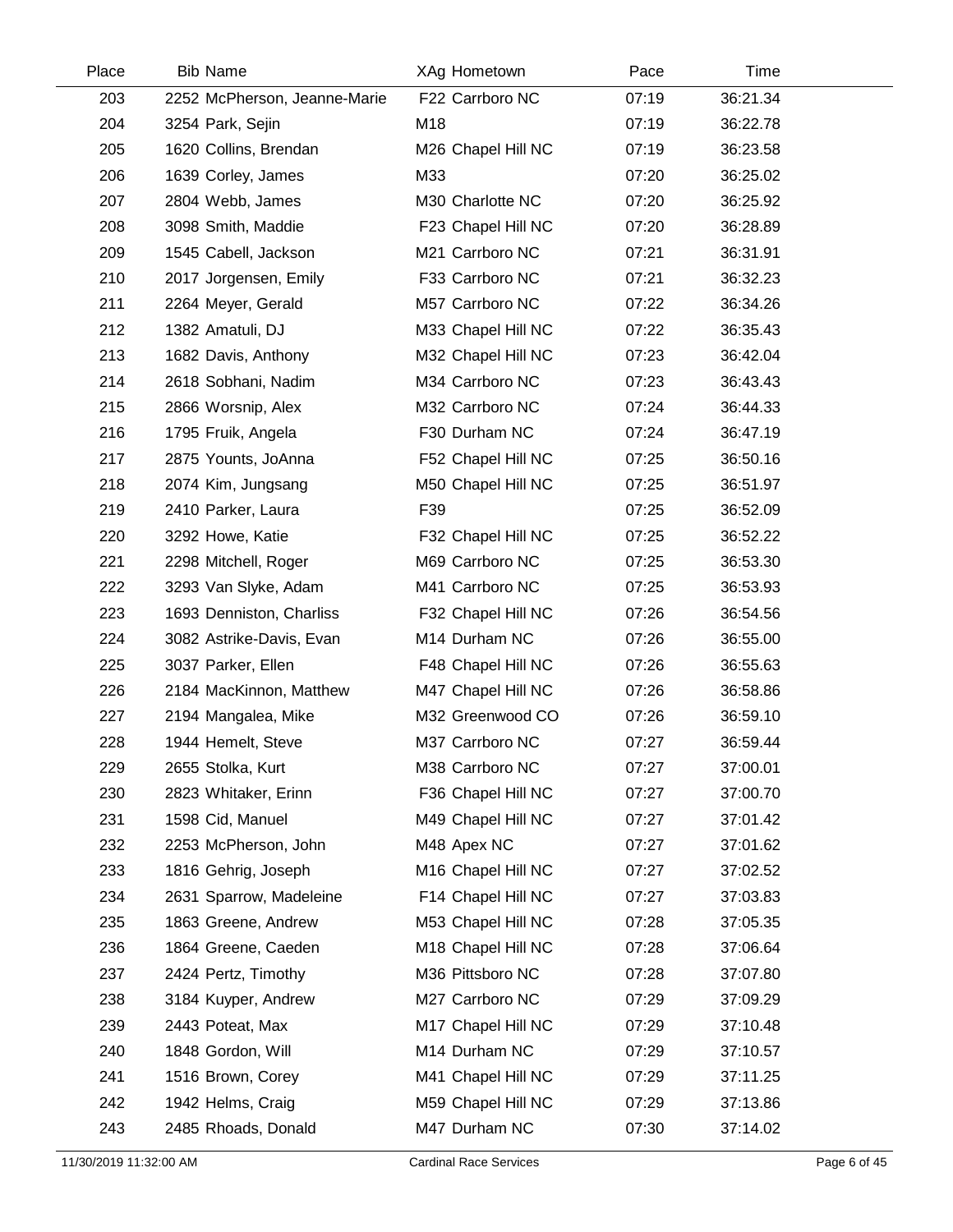| Place | <b>Bib Name</b>           | XAg Hometown        | Pace  | Time     |  |
|-------|---------------------------|---------------------|-------|----------|--|
| 244   | 1566 Carey, Erin          | F38 Chapel Hill NC  | 07:31 | 37:19.29 |  |
| 245   | 2419 Peckham, Christopher | M50 Chapel Hill NC  | 07:31 | 37:19.55 |  |
| 246   | 1447 Bednarski, Juliana   | F29 Chadds Ford PA  | 07:31 | 37:22.27 |  |
| 247   | 1765 Flanagan, Matthew    | M27 Chapel Hill NC  | 07:31 | 37:22.29 |  |
| 248   | 2492 Ringelberg, Nicholas | M25 Carrboro NC     | 07:32 | 37:24.60 |  |
| 249   | 2212 Martin, Alia         | F17 Chapel Hill NC  | 07:32 | 37:25.40 |  |
| 250   | 2009 Jeffs, Alexander     | M24 Cary NC         | 07:32 | 37:25.67 |  |
| 251   | 1504 Brickey, Julia       | F25 Chapel Hill NC  | 07:32 | 37:26.00 |  |
| 252   | 3243 Sampey, Catherine    | F47 Hillsborough NC | 07:32 | 37:26.25 |  |
| 253   | 1981 Howard, David        | M53 Durham NC       | 07:32 | 37:27.75 |  |
| 254   | 2245 McKay, Daniel        | M44 Chapel Hill NC  | 07:32 | 37:27.78 |  |
| 255   | 2118 lang, michael        | M31 Raleigh NC      | 07:33 | 37:30.65 |  |
| 256   | 3181 White, Avery         | M19 Chapel Hill NC  | 07:33 | 37:30.78 |  |
| 257   | 3171 Mikhaylyants, Vadim  | M29 Chapel Hill NC  | 07:33 | 37:32.97 |  |
| 258   | 1517 Brown, Jeremy        | M43 Carrboro NC     | 07:33 | 37:33.59 |  |
| 259   | 2217 Martinson, Christina | F40 Durham NC       | 07:34 | 37:33.94 |  |
| 260   | 1476 Billy, Sean          | M18 Chapel Hill NC  | 07:34 | 37:35.54 |  |
| 261   | 1503 Brewer, Abigail      | F27 Carrboro NC     | 07:34 | 37:35.80 |  |
| 262   | 1560 Carbaugh, Michael    | M31 Carrboro NC     | 07:34 | 37:35.99 |  |
| 263   | 1695 deshusses, elise     | F19 Chapel Hill NC  | 07:34 | 37:37.35 |  |
| 264   | 1894 Hamilton, Bill       | M52                 | 07:34 | 37:37.62 |  |
| 265   | 1469 Beyerlein, Aaron     | M43 Carrboro NC     | 07:35 | 37:39.88 |  |
| 266   | 2416 Pearson, Joanna      | F39 Carrboro NC     | 07:35 | 37:40.45 |  |
| 267   | 1518 Brunger, James       | M45                 | 07:35 | 37:40.89 |  |
| 268   | 1796 Funk, Isaac          | M18 GRAHAM NC       | 07:35 | 37:41.33 |  |
| 269   | 1453 Benedick, David      | M44 Chapel Hill NC  | 07:35 | 37:43.47 |  |
| 270   | 1484 blunden, brent       | m55 Chapel Hill NC  | 07:36 | 37:43.92 |  |
| 271   | 2737 Trout, Susan         | F46 Chapel Hill NC  | 07:36 | 37:44.81 |  |
| 272   | 2297 Mitchell, Jonathan   | M40 Brooklyn NY     | 07:36 | 37:48.57 |  |
| 273   | 2680 Swartz, Troy         | M56 Chapel Hill NC  | 07:37 | 37:48.96 |  |
| 274   | 2282 Millikan, Chris      | M51 Chapel Hill NC  | 07:37 | 37:49.48 |  |
| 275   | 2635 Stanford, Katie      | F28 Raleigh NC      | 07:37 | 37:50.90 |  |
| 276   | 2510 Rogers, Nora         | F43 Carrboro NC     | 07:37 | 37:51.28 |  |
| 277   | 1812 Gay, Glenn           | M53 Chapel Hill NC  | 07:37 | 37:53.58 |  |
| 278   | 1748 Fein, Aaron          | M42 Chapel Hill NC  | 07:38 | 37:54.17 |  |
| 279   | 2075 Kim, Veronica        | F21 Chapel Hill NC  | 07:38 | 37:56.08 |  |
| 280   | 2664 Strauss, Jade        | F18 Chapel Hill NC  | 07:38 | 37:56.57 |  |
| 281   | 2676 Sullivan, Kathleen   | F46 Chapel Hill NC  | 07:38 | 37:56.63 |  |
| 282   | 2665 Strauss, Niko        | M16 Chapel Hill NC  | 07:38 | 37:56.86 |  |
| 283   | 3069 Verma, Lalit         | M51 Chapel Hill NC  | 07:38 | 37:57.72 |  |
| 284   | 2759 Vanderwoude, Phil    | M52 Chapel Hill NC  | 07:38 | 37:58.67 |  |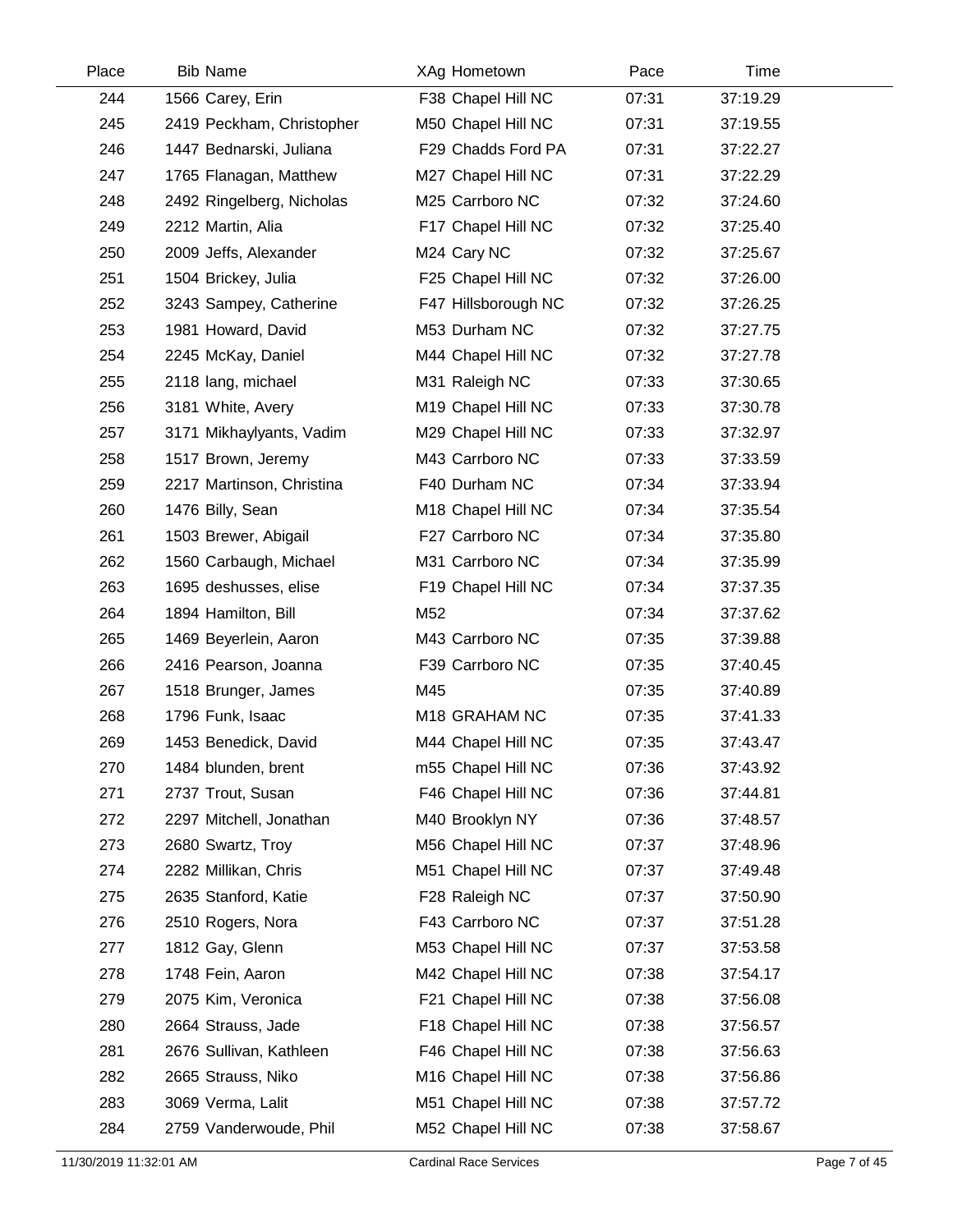| Place | <b>Bib Name</b>          | XAg Hometown       | Pace  | Time     |  |
|-------|--------------------------|--------------------|-------|----------|--|
| 285   | 3285 Jensen, Melissa     | F34 Chapel Hill NC | 07:39 | 38:01.85 |  |
| 286   | 1761 Fiorito, Agustin    | M48 Chapel Hill NC | 07:39 | 38:01.88 |  |
| 287   | 2833 Wild, Dan           | M42 Chapel Hill NC | 07:40 | 38:05.56 |  |
| 288   | 1387 Amoabeng, Michael   | M31 DURHAM NC      | 07:40 | 38:06.89 |  |
| 289   | 3139 Rath, Heiko         | M50 Durham NC      | 07:41 | 38:11.63 |  |
| 290   | 1876 Grinnan, Harrison   | M24 Richmond VA    | 07:41 | 38:12.35 |  |
| 291   | 3064 Stotts, Jonathan    | M34 Richmond VA    | 07:41 | 38:13.61 |  |
| 292   | 3309 Easthom, James      | m55 Chapel Hill NC | 07:42 | 38:16.04 |  |
| 293   | 3218 Sharp, Brandon      | M44 Chapel Hill NC | 07:42 | 38:17.05 |  |
| 294   | 2377 nunez, josh         | M46 Atlanta GA     | 07:42 | 38:18.19 |  |
| 295   | 1656 Crockett, Jason     | M43 DURHAM NC      | 07:43 | 38:21.36 |  |
| 296   | 2690 Tallon, Joanna      | F40 Chapel Hill NC | 07:43 | 38:21.46 |  |
| 297   | 1719 Duronio, Bob        | M55 Chapel Hill NC | 07:43 | 38:22.38 |  |
| 298   | 2723 Tomaska, Filip      | M25                | 07:44 | 38:23.68 |  |
| 299   | 2651 Stifler, Lisa       | F41 DURHAM NC      | 07:44 | 38:24.35 |  |
| 300   | 2695 Taxman, Steven      | M55 Chapel Hill NC | 07:44 | 38:25.04 |  |
| 301   | 1989 Huppert, David      | M41 Carrboro NC    | 07:44 | 38:25.45 |  |
| 302   | 2887 Bedford, James      | M34 Chapel Hill NC | 07:44 | 38:25.91 |  |
| 303   | 2710 Thomas, Tiana       | F25 DURHAM NC      | 07:44 | 38:26.00 |  |
| 304   | 2667 Streisel, Christine | F24 DURHAM NC      | 07:44 | 38:26.04 |  |
| 305   | 1704 Disser, Andrew      | M40 Chapel Hill NC | 07:44 | 38:26.30 |  |
| 306   | 1907 Hardy, David        | M59 Carrboro NC    | 07:44 | 38:26.50 |  |
| 307   | 1486 Boggess, John       | M55 Chapel Hill NC | 07:44 | 38:26.95 |  |
| 308   | 3349 Cerwin, Erika       | F39 Chapel Hill NC | 07:44 | 38:27.48 |  |
| 309   | 2529 Rueckeis, Samantha  | F19 Chapel Hill NC | 07:44 | 38:28.56 |  |
| 310   | 2528 Rueckeis, Cath      | F23 Chapel Hill NC | 07:45 | 38:28.66 |  |
| 311   | 2728 Torell, Matt        | M36 Carrboro NC    | 07:45 | 38:28.80 |  |
| 312   | 2863 Woodward, Kyle      | M35 Chapel Hill NC | 07:45 | 38:31.17 |  |
| 313   | 2338 Nager, Sierra       | F23 Durham NC      | 07:45 | 38:33.11 |  |
| 314   | 2525 Royle, David        | M64 Washington DC  | 07:45 | 38:33.22 |  |
| 315   | 1815 Gaylord, Charles    | M16 Arlington VA   | 07:46 | 38:33.76 |  |
| 316   | 1952 Herndon, Delaney    | F24 New Orleans LA | 07:46 | 38:37.07 |  |
| 317   | 2788 Ward, Dalen         | M24 Greensboro NC  | 07:47 | 38:38.71 |  |
| 318   | 3162 Castle, Andrew      | M34 Chapel Hill NC | 07:47 | 38:42.31 |  |
| 319   | 1696 Deshusses, Marc     | M53 Chapel Hill NC | 07:48 | 38:44.48 |  |
| 320   | 2363 Niemeyer, John      | M43 Chapel Hill NC | 07:48 | 38:44.58 |  |
| 321   | 2602 Smith, Bruce        | M56 Mebane NC      | 07:48 | 38:45.45 |  |
| 322   | 2497 Roberts, Jason      | M43 Chapel Hill NC | 07:48 | 38:45.50 |  |
| 323   | 1953 Herrick, Jeffrey    | M46 Carrboro NC    | 07:48 | 38:46.00 |  |
| 324   | 2085 Knuth, Chad         | M24 Chapel Hill NC | 07:48 | 38:46.34 |  |
| 325   | 3100 Cantrell, McLaren   | M18 Chapel Hill NC | 07:49 | 38:48.62 |  |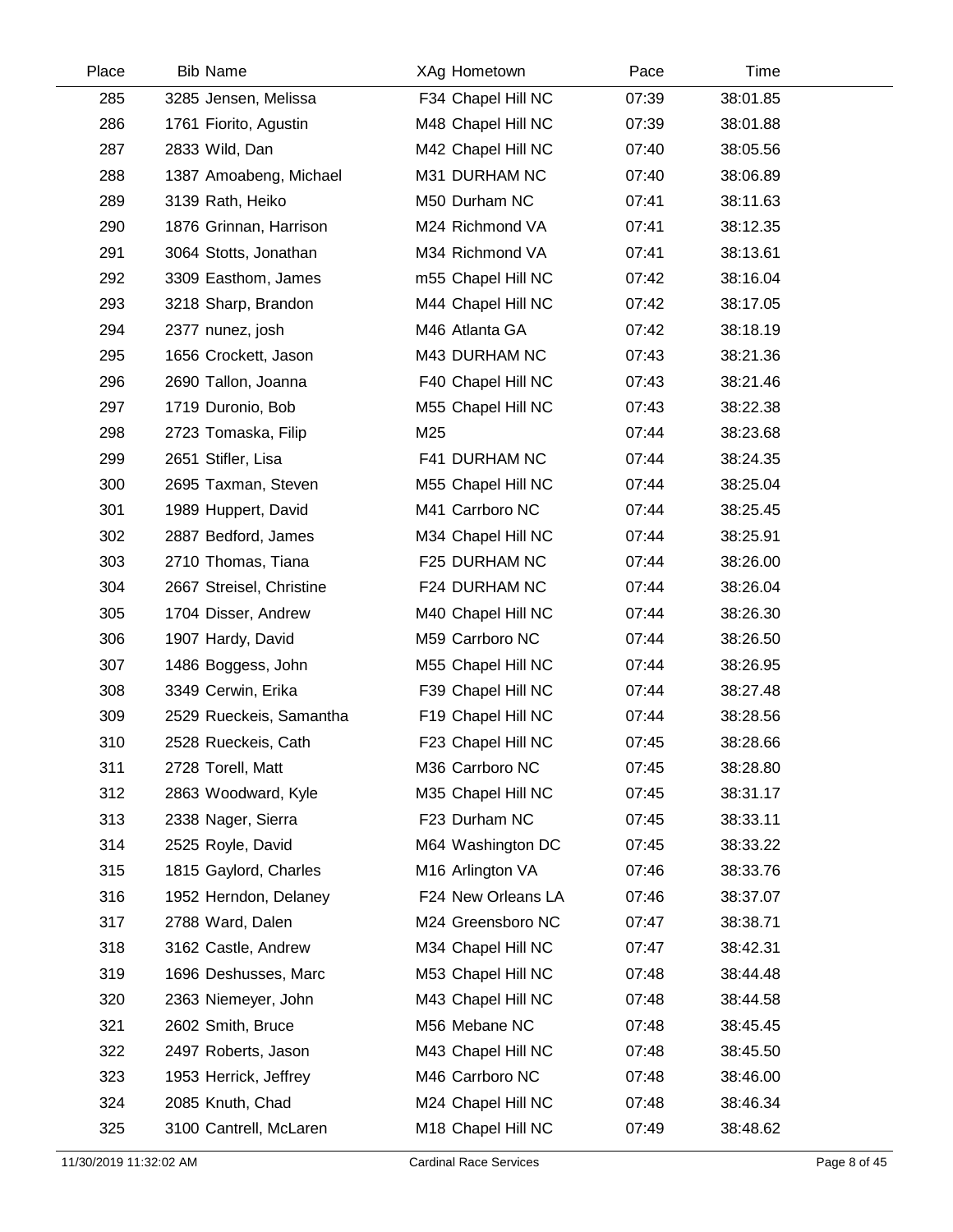| Place | <b>Bib Name</b>         | XAg Hometown         | Pace  | Time     |  |
|-------|-------------------------|----------------------|-------|----------|--|
| 326   | 2197 MANN, MORGAN       | F22 Chapel Hill NC   | 07:49 | 38:50.43 |  |
| 327   | 1653 Crabill, Robert    | M53 Carrboro NC      | 07:49 | 38:50.48 |  |
| 328   | 1726 Eisenacher, Martin | M32 Chicago IL       | 07:49 | 38:52.34 |  |
| 329   | 3234 Parker, Jay        | M48 Chapel Hill NC   | 07:49 | 38:53.25 |  |
| 330   | 2113 Lakas, Natalie     | F40 Chapel Hill NC   | 07:50 | 38:54.91 |  |
| 331   | 3141 Springer, Deborah  | F46 Durham NC        | 07:50 | 38:56.04 |  |
| 332   | 2868 Wright, Sue        | F60 Harrisburg PA    | 07:50 | 38:56.28 |  |
| 333   | 2660 Straub, Magdalena  | F29 Durham NC        | 07:51 | 38:59.07 |  |
| 334   | 2531 Salemson, Jeremy   | M50 Chapel Hill NC   | 07:51 | 39:00.27 |  |
| 335   | 3137 Bahat, Ron         | M53 Chapel Hill NC   | 07:51 | 39:00.71 |  |
| 336   | 2468 Ratner, Rebeccah   | F32 Washington DC    | 07:51 | 39:01.83 |  |
| 337   | 1728 Elsasser-Root, Ann | F30 Chapel Hill NC   | 07:51 | 39:02.02 |  |
| 338   | 2940 Fowler, Natalie    | F49 Chapel Hill NC   | 07:51 | 39:02.03 |  |
| 339   | 3138 Phillips, Tevvel   | F14 Chapel Hill NC   | 07:51 | 39:02.54 |  |
| 340   | 2514 Root, Adam         | M30 Chapel Hill NC   | 07:51 | 39:02.92 |  |
| 341   | 1445 Bedford, Lindsay   | F36 Chapel Hill NC   | 07:52 | 39:04.04 |  |
| 342   | 2104 Krouse, Becca      | F32 Chapel Hill NC   | 07:52 | 39:05.15 |  |
| 343   | 2907 Buzzard, Peter     | M39 Carrboro NC      | 07:52 | 39:06.07 |  |
| 344   | 2709 Thomas, Sonia      | F53 Chapel Hill NC   | 07:52 | 39:07.92 |  |
| 345   | 3018 Mullikin, Beth     | F46 Greenville SC    | 07:53 | 39:09.58 |  |
| 346   | 2223 Matute, Daniel     | M37 Chapel Hill NC   | 07:53 | 39:10.54 |  |
| 347   | 3213 Troester, Melissa  | F47 Carrboro NC      | 07:53 | 39:12.35 |  |
| 348   | 2587 Shur, Jim          | M59 Pittsboro NC     | 07:53 | 39:12.68 |  |
| 349   | 1856 Goulet, Juliette   | F37                  | 07:53 | 39:12.83 |  |
| 350   | 1797 Funk, John         | M49 GRAHAM NC        | 07:53 | 39:13.07 |  |
| 351   | 3225 Scott, Justin      | M44                  | 07:54 | 39:14.56 |  |
| 352   | 2342 Nave, Brittany     | F34 Durham NC        | 07:54 | 39:14.77 |  |
| 353   | 2801 Weare, Walter      | M41 Pittsboro NC     | 07:55 | 39:18.54 |  |
| 354   | 2214 Martin, Ken        | M51 Chapel Hill NC   | 07:55 | 39:18.68 |  |
| 355   | 3008 Mersereau, Adam    | M46 Chapel Hill NC   | 07:55 | 39:19.82 |  |
| 356   | 2346 Neher, Saskia      | F41 Pittsboro NC     | 07:55 | 39:19.83 |  |
| 357   | 2020 Joshi, Uday        | M42 New Hyde Park NY | 07:55 | 39:20.38 |  |
| 358   | 1363 Adams, Jennifer    | F43 Pittsboro NC     | 07:55 | 39:20.42 |  |
| 359   | 1574 Carroll, Sarah     | F41 Carrboro NC      | 07:55 | 39:20.60 |  |
| 360   | 1837 Godsey, Tim        | M58 Chapel Hill NC   | 07:55 | 39:21.34 |  |
| 361   | 3347 Moisen, Antonio    | M39 Carrboro NC      | 07:56 | 39:25.70 |  |
| 362   | 2809 Weeks, Kevin       | M56 Carrboro NC      | 07:56 | 39:26.21 |  |
| 363   | 2718 Tierney, Braden    | M25                  | 07:56 | 39:28.08 |  |
| 364   | 2891 billings, ed       | M58 Chapel Hill NC   | 07:57 | 39:28.69 |  |
| 365   | 1818 Gehrig, Thomas     | M50 Chapel Hill NC   | 07:58 | 39:33.27 |  |
| 366   | 2120 Larkins, Jessie    | F38 Durham NC        | 07:58 | 39:33.30 |  |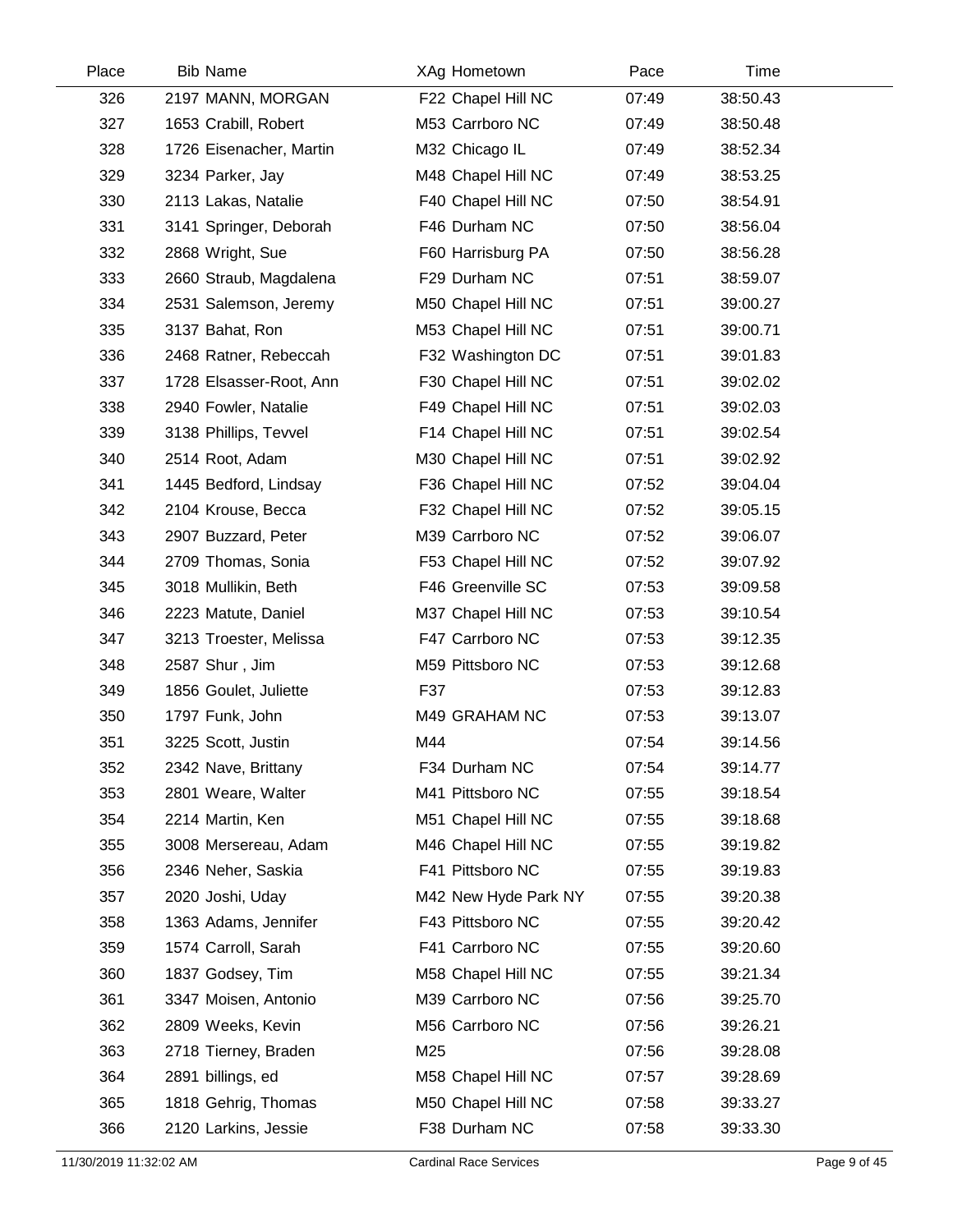| Place | <b>Bib Name</b>               | XAg Hometown                   | Pace  | Time     |  |
|-------|-------------------------------|--------------------------------|-------|----------|--|
| 367   | 1393 Andrews, Sara            | F38 Durham NC                  | 07:58 | 39:33.42 |  |
| 368   | 2178 MacDonald, Anna          | F35 Durham NC                  | 07:58 | 39:33.52 |  |
| 369   | 1652 Cox, Emily               | F38 Durham NC                  | 07:58 | 39:33.83 |  |
| 370   | 2638 Stecklein, Mark          | M62                            | 07:58 | 39:35.42 |  |
| 371   | 2480 Reisinger, Deb           | F50 Chapel Hill NC             | 07:59 | 39:38.64 |  |
| 372   | 3050 Savelli, Katie           | F54 Chapel Hill NC             | 07:59 | 39:40.99 |  |
| 373   | 2654 Stolka, Kristen          | F39 Carrboro NC                | 07:59 | 39:41.98 |  |
| 374   | 3270 Ritter, Joao             | M25 Carrboro NC                | 08:00 | 39:43.52 |  |
| 375   | 2019 Joshi, Neil              | M13 Chapel Hill NC             | 08:00 | 39:44.05 |  |
| 376   | 1913 Harrison, William        | M13 Chapel Hill NC             | 08:00 | 39:44.68 |  |
| 377   | 2403 Palko, David             | M32 RALEIGH NC                 | 08:00 | 39:46.72 |  |
| 378   | 2222 Matti, Michael           | M62 Durham NC                  | 08:00 | 39:47.40 |  |
| 379   | 2139 Lenox, Adam              | M20 Charlottesville VA         | 08:01 | 39:48.82 |  |
| 380   | 1678 Danner, Harrison         | M19 Carrboro NC                | 08:01 | 39:49.17 |  |
| 381   | 2430 Pliego, Alonzo           | M19 Chapel Hill NC             | 08:01 | 39:50.05 |  |
| 382   | 2630 Spadafora, Jamie         | F39                            | 08:01 | 39:50.19 |  |
| 383   | 2856 Wood, Bill               | M43 Chapel Hill NC             | 08:01 | 39:51.31 |  |
| 384   | 2601 Smart, Luke              | M39 Cincinnati OH              | 08:01 | 39:51.34 |  |
| 385   | 3222 Windham, Scott           | M49 Chapel Hill NC             | 08:01 | 39:52.04 |  |
| 386   | 3214 Walsh, Gretchen          | F47 Chapel Hill NC             | 08:01 | 39:52.56 |  |
| 387   | 1497 Bowen, Mimi              | F25 Durham NC                  | 08:02 | 39:53.37 |  |
| 388   | 3282 Davis, Parker            | M <sub>16</sub> Chapel Hill NC | 08:02 | 39:53.97 |  |
| 389   | 2096 Kramer, Karla            | F47 Silver Spring MD           | 08:02 | 39:54.36 |  |
| 390   | 2914 chase, william           | M65 Pittsboro NC               | 08:02 | 39:56.15 |  |
| 391   | 1733 Engelland, Justin        | M44                            | 08:02 | 39:56.66 |  |
| 392   | 3233 Jenkins, Anna            | F37 Durham NC                  | 08:02 | 39:56.71 |  |
| 393   | 2598 Siracusa, John           | M38 Chapel Hill NC             | 08:02 | 39:57.29 |  |
| 394   | 2259 merritt, kathy           | F65 DURHAM NC                  | 08:02 | 39:57.86 |  |
| 395   | 2045 Kauftheil, Randy         | M61 Chapel Hill NC             | 08:03 | 39:58.16 |  |
| 396   | 1987 Hunter, Isiah            | M32 Atlanta GA                 | 08:04 | 40:04.48 |  |
| 397   | 3094 Wipper, Dennis           | M65 Chapel Hill NC             | 08:04 | 40:04.80 |  |
| 398   | 1781 Fox, Allison             | F27 Charlotte NC               | 08:04 | 40:06.79 |  |
| 399   | 2563 Seils, Damon             | M46 Carrboro NC                | 08:04 | 40:07.74 |  |
| 400   | 2620 Solum, Chloe             | F13 Chapel Hill NC             | 08:05 | 40:08.24 |  |
| 401   | 3297 Lackey, Steve            | M49 Chapel Hill NC             | 08:05 | 40:08.39 |  |
| 402   | 1743 Escamilla Martinez, Jose | M43 Carrboro NC                | 08:05 | 40:08.89 |  |
| 403   | 1912 Harrison, Stuart         | M47 Chapel Hill NC             | 08:05 | 40:10.43 |  |
| 404   | 1713 Downs-Canner, Stephanie  | F36 Chapel Hill NC             | 08:05 | 40:10.62 |  |
| 405   | 2246 McLane, Patrick          | M29 RALEIGH NC                 | 08:05 | 40:10.67 |  |
| 406   | 2978 Kollins, Katharine       | F39 Chapel Hill NC             | 08:05 | 40:10.83 |  |
| 407   | 2969 Jacobson, Noa            | F13 Chapel Hill NC             | 08:05 | 40:10.96 |  |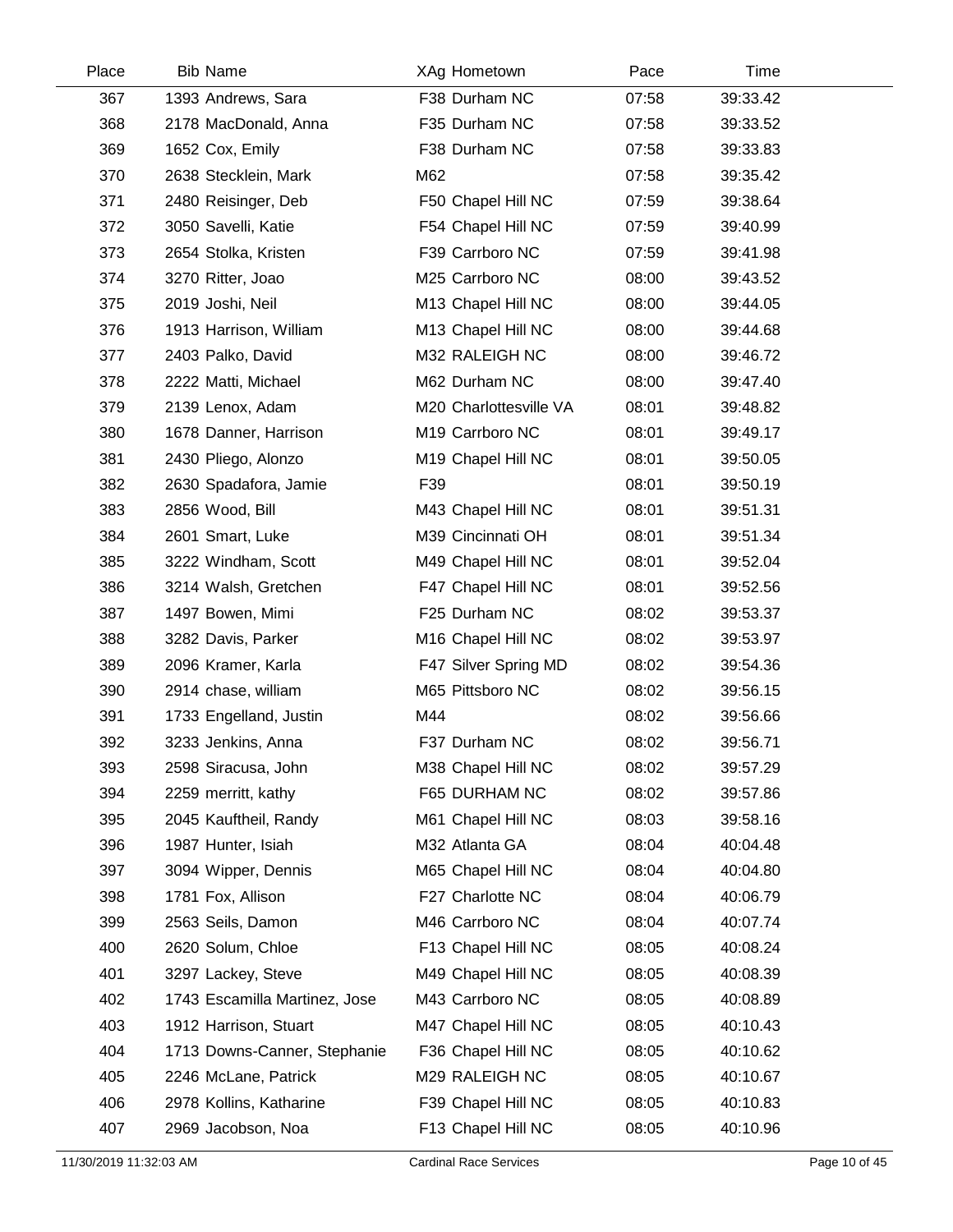| Place | <b>Bib Name</b>          | XAg Hometown        | Pace  | Time     |  |
|-------|--------------------------|---------------------|-------|----------|--|
| 408   | 2621 Solum, Derek        | M47 Chapel Hill NC  | 08:05 | 40:12.28 |  |
| 409   | 2368 Northen, John       | M69 Chapel Hill NC  | 08:06 | 40:13.37 |  |
| 410   | 2901 Buchanan, Bridget   | F17 Chapel Hill NC  | 08:06 | 40:13.77 |  |
| 411   | 1813 Gay, Michelle       | F50 Chapel Hill NC  | 08:06 | 40:15.14 |  |
| 412   | 2842 Willcox, Alexandra  | F24 Washington DC   | 08:06 | 40:15.98 |  |
| 413   | 2949 Gottfredson, Nisha  | F35 Chapel Hill NC  | 08:06 | 40:17.74 |  |
| 414   | 3325 Lewis, Geoffrey     | M48 Chapel Hill NC  | 08:07 | 40:18.09 |  |
| 415   | 3089 Godfrey, Logan      | M14 Chapel Hill NC  | 08:07 | 40:19.04 |  |
| 416   | 2641 Steffens, Elizabeth | F42 DURHAM NC       | 08:07 | 40:21.33 |  |
| 417   | 2757 Vanderford, Dana    | F <sub>28</sub>     | 08:07 | 40:21.39 |  |
| 418   | 1552 Canner, Gary        | M38 Chapel Hill NC  | 08:07 | 40:22.05 |  |
| 419   | 1638 Copeland, Leon      | M23 Chapel Hill NC  | 08:07 | 40:22.68 |  |
| 420   | 1375 Alexander, John     | M53 Chapel Hill NC  | 08:07 | 40:22.68 |  |
| 421   | 2979 Kollins, Scott      | M49 Chapel Hill NC  | 08:08 | 40:23.06 |  |
| 422   | 2097 Krause, Elliot      | M23 Chapel Hill NC  | 08:08 | 40:23.26 |  |
| 423   | 2783 Walker, Rebecca     | F50 Chapel Hill NC  | 08:08 | 40:26.06 |  |
| 424   | 1904 Harbert, Allie      | F25 Chapel Hill NC  | 08:08 | 40:26.26 |  |
| 425   | 3106 Van Sant, Laura     | F53 Chapel Hill NC  | 08:08 | 40:26.34 |  |
| 426   | 1905 Harbert, Carolyn    | F26 Chapel Hill NC  | 08:08 | 40:26.50 |  |
| 427   | 3332 Keefe, Stephen      | M52 DURHAM NC       | 08:08 | 40:27.70 |  |
| 428   | 2871 Yoder, Jason        | M47 Carrboro NC     | 08:09 | 40:28.26 |  |
| 429   | 1508 Brinson, Noah       | M11 Chapel Hill NC  | 08:09 | 40:28.31 |  |
| 430   | 1590 Center, John        | M63 Chapel Hill NC  | 08:09 | 40:29.57 |  |
| 431   | 2006 Jasper, Megan       | F30                 | 08:09 | 40:29.69 |  |
| 432   | 1871 Griffin, Tom        | M74 Cary NC         | 08:09 | 40:30.53 |  |
| 433   | 1425 Baquero, Ashley     | F39 Durham NC       | 08:09 | 40:30.94 |  |
| 434   | 2236 Mcentee, David      | M53 Chapel Hill NC  | 08:09 | 40:31.69 |  |
| 435   | 1607 Clewley, Derek      | M46 Hillsborough NC | 08:09 | 40:32.01 |  |
| 436   | 1605 Clewley, Amelia     | F7 Hillsborough NC  | 08:09 | 40:32.03 |  |
| 437   | 2968 Jacobson, Cy        | M11 Chapel Hill NC  | 08:09 | 40:32.08 |  |
| 438   | 1832 Glass-Steel, Paul   | M45 Chapel Hill NC  | 08:09 | 40:32.48 |  |
| 439   | 1996 Isenstein, Arin     | F41 Chapel Hill NC  | 08:09 | 40:32.58 |  |
| 440   | 1441 Beatty, Brian Gyro  | M56 Hillsborough NC | 08:09 | 40:32.74 |  |
| 441   | 2290 Min, Sherene        | F48 Chapel Hill NC  | 08:10 | 40:32.89 |  |
| 442   | 2254 McPherson, Meghan   | F16 Apex NC         | 08:10 | 40:33.63 |  |
| 443   | 2578 Shakib, Christopher | M52 Jacksonville FL | 08:10 | 40:33.88 |  |
| 444   | 3264 Bloom, Shelly       | F66 Durham NC       | 08:10 | 40:35.05 |  |
| 445   | 2931 DeVito, Maura       | F39 Durham NC       | 08:11 | 40:37.86 |  |
| 446   | 2802 Weaver, Chris       | M50 Carrboro NC     | 08:11 | 40:37.95 |  |
| 447   | 2579 Shank, James        | M59 Chapel Hill NC  | 08:11 | 40:38.60 |  |
| 448   | 1984 Hudec, Thaddeus     | M12 Chapel Hill NC  | 08:11 | 40:41.59 |  |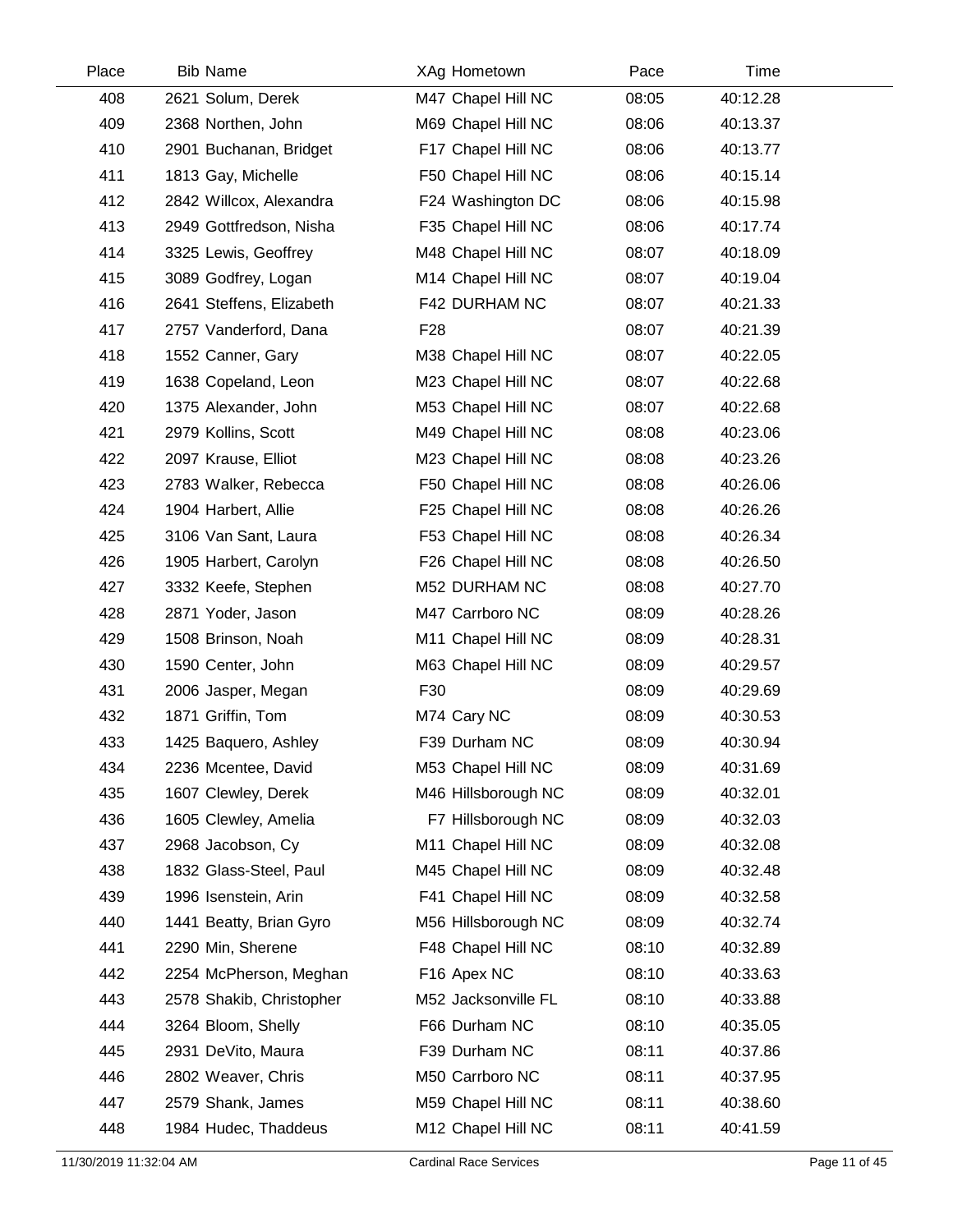| Place | <b>Bib Name</b>             | XAg Hometown         | Pace  | Time     |  |
|-------|-----------------------------|----------------------|-------|----------|--|
| 449   | 3314 Abrams, Josh           | M19 Chapel Hill NC   | 08:11 | 40:42.70 |  |
| 450   | 2291 Mingoue, Mike          | M58 Chapel Hill NC   | 08:12 | 40:43.09 |  |
| 451   | 2153 Lohmer, Daniel         | M32 Durham NC        | 08:12 | 40:43.30 |  |
| 452   | 2154 Lohmer, Lauren         | F32 Durham NC        | 08:12 | 40:43.64 |  |
| 453   | 2321 Mullis, Randy          | M59 Carrboro NC      | 08:12 | 40:44.16 |  |
| 454   | 2946 Galloway, Tommy        | M49 Chapel Hill NC   | 08:12 | 40:45.42 |  |
| 455   | 2806 Weeks, Cyndy           | F55 Carrboro NC      | 08:12 | 40:46.03 |  |
| 456   | 2121 Lartz, Keri            | F29 Durham NC        | 08:12 | 40:46.92 |  |
| 457   | 1982 Howard, Tom            | M32 Durham NC        | 08:12 | 40:47.29 |  |
| 458   | 2345 Necarsulmer, Julie     | F27 Chapel Hill NC   | 08:13 | 40:51.82 |  |
| 459   | 1751 Field, Kevin           | M24 Chapel Hill NC   | 08:13 | 40:52.35 |  |
| 460   | 1828 Gilbert, Eric          | M48 Chapel Hill NC   | 08:14 | 40:53.63 |  |
| 461   | 2892 Blackwell, DaRon       | M26 Hurdle Mills NC  | 08:15 | 40:58.46 |  |
| 462   | 1746 Fanning, Alan          | M55 Carrboro NC      | 08:15 | 41:00.56 |  |
| 463   | 1645 Coughlin, Amy          | F45 Chapel Hill NC   | 08:15 | 41:01.02 |  |
| 464   | 2138 Lenhardt, Jason        | M42 Chapel Hill NC   | 08:16 | 41:02.73 |  |
| 465   | 3315 Fisher, Tucker         | M27 Chapel Hill NC   | 08:16 | 41:02.97 |  |
| 466   | 3319 Fisher, Coby           | M23 Chapel Hill NC   | 08:16 | 41:03.36 |  |
| 467   | 3324 Chappell, Maggie       | F23 Raleigh NC       | 08:16 | 41:03.40 |  |
| 468   | 2967 Jacobs, George         | M60 Pittsboro NC     | 08:16 | 41:03.75 |  |
| 469   | 2882 zirkle, chandler       | M26 Chapel Hill NC   | 08:16 | 41:04.74 |  |
| 470   | 1917 Hassin, Bryan          | M40 Chapel Hill NC   | 08:16 | 41:05.31 |  |
| 471   | 1584 Catherall, David       | M24 DURHAM NC        | 08:16 | 41:05.67 |  |
| 472   | 2449 Prachniak, Kelly       | F33 West Chester PA  | 08:16 | 41:06.33 |  |
| 473   | 1874 Grimaldo, Anthony      | M29 Washington DC    | 08:16 | 41:07.40 |  |
| 474   | 1829 Gilbert, Virginia      | F51 Chapel Hill NC   | 08:16 | 41:07.41 |  |
| 475   | 2879 Zavadil, John          | M55 Cary NC          | 08:17 | 41:11.18 |  |
| 476   | 2707 Thomas, Jennifer       | F34 Hillsborough NC  | 08:18 | 41:14.14 |  |
| 477   | 1783 Fram, Matt             | M33 Chapel Hill NC   | 08:18 | 41:15.87 |  |
| 478   | 2536 Sarubbi, Joseph        | M35 Chapel Hill NC   | 08:18 | 41:16.05 |  |
| 479   | 2033 Kaplan, Melanie        | F29 Washington DC    | 08:18 | 41:16.81 |  |
| 480   | 1471 Bigelow, Allie         | F46 Chapel Hill NC   | 08:18 | 41:17.00 |  |
| 481   | 3238 Alexander, Sophia      | F17 Newport Beach CA | 08:18 | 41:17.49 |  |
| 482   | 1782 Fram, Casey            | F30 Chapel Hill NC   | 08:19 | 41:17.56 |  |
| 483   | 2615 Smith-Overman, Brianna | F31 DURHAM NC        | 08:19 | 41:17.63 |  |
| 484   | 1721 Dvorak, Shayla         | F33 Chapel Hill NC   | 08:19 | 41:17.76 |  |
| 485   | 2616 Smith-Overman, lan     | M33 Hyattsville MD   | 08:19 | 41:18.77 |  |
| 486   | 2307 Moran, Leo             | M26 Raleigh NC       | 08:19 | 41:20.27 |  |
| 487   | 2112 Lachiewicz, Paul       | M68 Chapel Hill NC   | 08:19 | 41:21.70 |  |
| 488   | 1532 Burr, Matt             | M39 Carrboro NC      | 08:20 | 41:24.13 |  |
| 489   | 1768 Flournoy, Mark         | M26 Arlington VA     | 08:20 | 41:24.39 |  |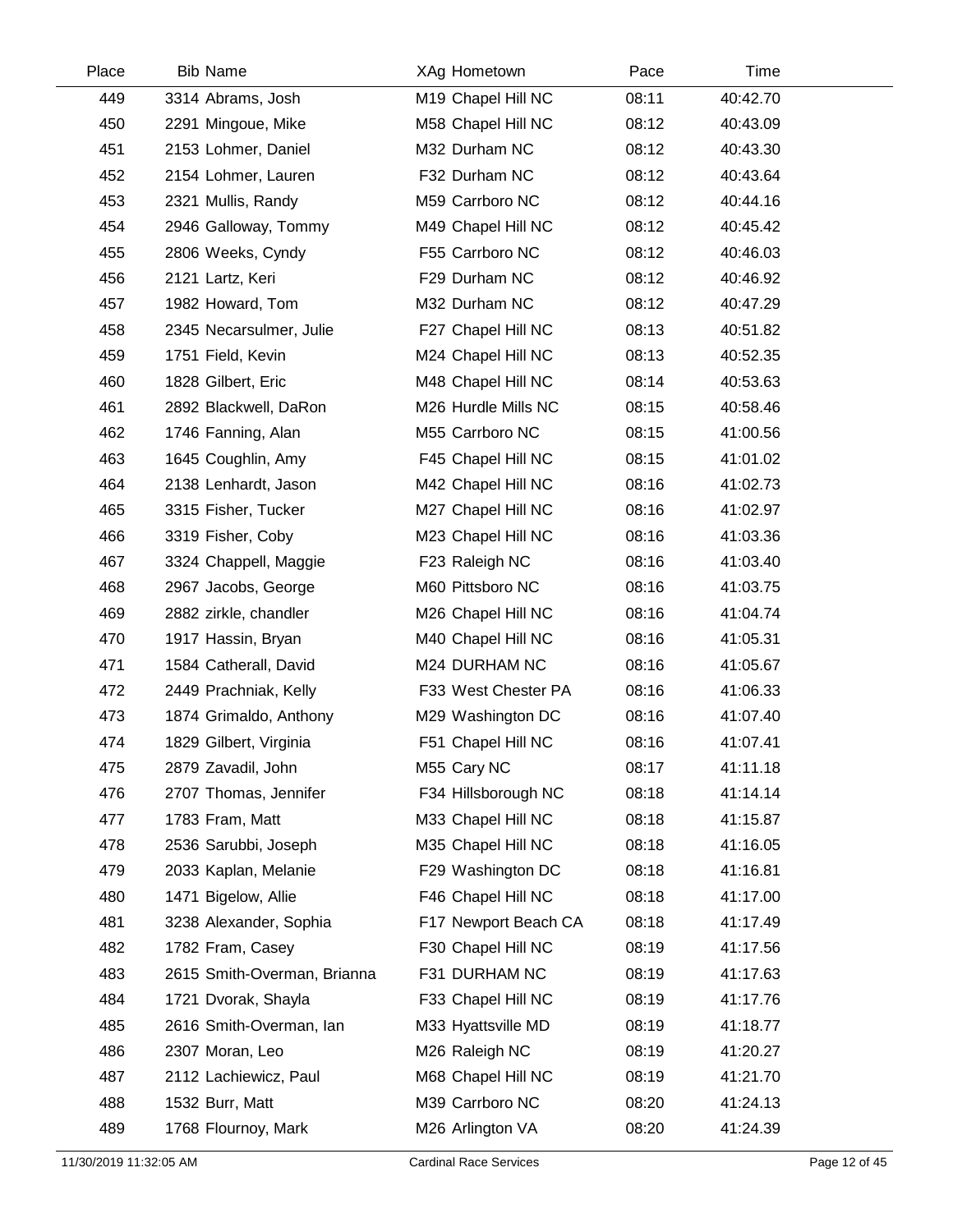| Place | <b>Bib Name</b>                  | XAg Hometown        | Pace  | Time     |  |
|-------|----------------------------------|---------------------|-------|----------|--|
| 490   | 2789 Ward, Taryn                 | F43 Chapel Hill NC  | 08:20 | 41:24.69 |  |
| 491   | 3320 Kauffman, Kayla             | F27 Durham NC       | 08:20 | 41:25.98 |  |
| 492   | 1836 Godsey, Eric                | M25 Chapel Hill NC  | 08:20 | 41:26.03 |  |
| 493   | 2058 Kennedy, Katherine          | F37 Durham NC       | 08:20 | 41:26.08 |  |
| 494   | 3176 Naismith, Jack              | M16 Chapel Hill NC  | 08:21 | 41:28.04 |  |
| 495   | 3125 Baucom, Martin              | M51 Chapel Hill NC  | 08:21 | 41:28.49 |  |
| 496   | 1711 Douglass, Robert            | M38 Chapel Hill NC  | 08:21 | 41:31.41 |  |
| 497   | 1843 Goodman, Rob                | M40                 | 08:22 | 41:33.08 |  |
| 498   | 2119 Lapham, Ruby                | F15 Hillsborough NC | 08:22 | 41:33.42 |  |
| 499   | 2169 Lundquist, Ella             | F23 Durham NC       | 08:22 | 41:34.92 |  |
| 500   | 1489 Bonnici, Paul               | M37 Chapel Hill NC  | 08:22 | 41:35.22 |  |
| 501   | 2841 wilkinson, michael          | m59 Mebane NC       | 08:22 | 41:35.49 |  |
| 502   | 2041 Kast, Maximilian            | M39 Chapel Hill NC  | 08:22 | 41:35.66 |  |
| 503   | 2129 Lee, Andy                   | M14 Chapel Hill NC  | 08:22 | 41:36.97 |  |
| 504   | 3223 Lambert, Brent              | M58 Chapel Hill NC  | 08:23 | 41:37.56 |  |
| 505   | 2552 Schueler, Mark              | M40 Durham NC       | 08:23 | 41:37.77 |  |
| 506   | 2825 White, Susan                | F56 Glencoe IL      | 08:23 | 41:38.37 |  |
| 507   | 2535 Santarpia, Michael          | M39                 | 08:23 | 41:41.56 |  |
| 508   | 1524 Buck, Scott                 | M61 Chapel Hill NC  | 08:23 | 41:41.93 |  |
| 509   | 1998 Ivey, Benjamin              | M29 Chapel Hill NC  | 08:24 | 41:42.45 |  |
| 510   | 1569 Caron, Hannah               | F28 Knightdale NC   | 08:24 | 41:44.24 |  |
| 511   | 2133 Lee, James                  | M9 Chapel Hill NC   | 08:24 | 41:45.06 |  |
| 512   | 1890 Gutierrez McCarty, Jennifer | F38 Chapel Hill NC  | 08:24 | 41:45.62 |  |
| 513   | 2560 Seawell, Scottie            | F55 Carrboro NC     | 08:24 | 41:45.98 |  |
| 514   | 2573 Serrano, Neftali            | M44 Chapel Hill NC  | 08:24 | 41:46.72 |  |
| 515   | 2971 kast, krystal               | F39 Chapel Hill NC  | 08:25 | 41:47.44 |  |
| 516   | 2035 Kappelman, Alexander        | M10 Chapel Hill NC  | 08:25 | 41:47.63 |  |
| 517   | 3217 Sharp, Elizabeth            | F41 Chapel Hill NC  | 08:25 | 41:47.81 |  |
| 518   | 2057 Kennedy, Daniel             | M40 Durham NC       | 08:25 | 41:48.32 |  |
| 519   | 1427 Barber, Liz                 | F39 Chapel Hill NC  | 08:25 | 41:48.59 |  |
| 520   | 1582 Casellas, Jochi             | M48 Chapel Hill NC  | 08:26 | 41:54.80 |  |
| 521   | 1976 Holmes, Mary                | F40 Carrboro NC     | 08:26 | 41:55.61 |  |
| 522   | 1827 GIL GONZALEZ, Maria         | F31                 | 08:26 | 41:56.08 |  |
| 523   | 2158 Lovelace, Ashleigh          | F24 Chapel Hill NC  | 08:26 | 41:56.29 |  |
| 524   | 3245 Schultz, Brian              | M <sub>55</sub>     | 08:27 | 41:59.66 |  |
| 525   | 1397 Archer, David               | M22 Carrboro NC     | 08:27 | 42:02.02 |  |
| 526   | 2742 Tulchin, Matthew            | M46 Chapel Hill NC  | 08:28 | 42:02.41 |  |
| 527   | 2973 Kelly, Jo                   | F24 Chapel Hill NC  | 08:28 | 42:02.86 |  |
| 528   | 1928 Hayes, Adam                 | M36 Raleigh NC      | 08:28 | 42:03.77 |  |
| 529   | 2743 tullo, john                 | M61 Chapel Hill NC  | 08:28 | 42:04.32 |  |
| 530   | 2189 Mainil, Tricia              | F49 WAKE FOREST N   | 08:28 | 42:04.55 |  |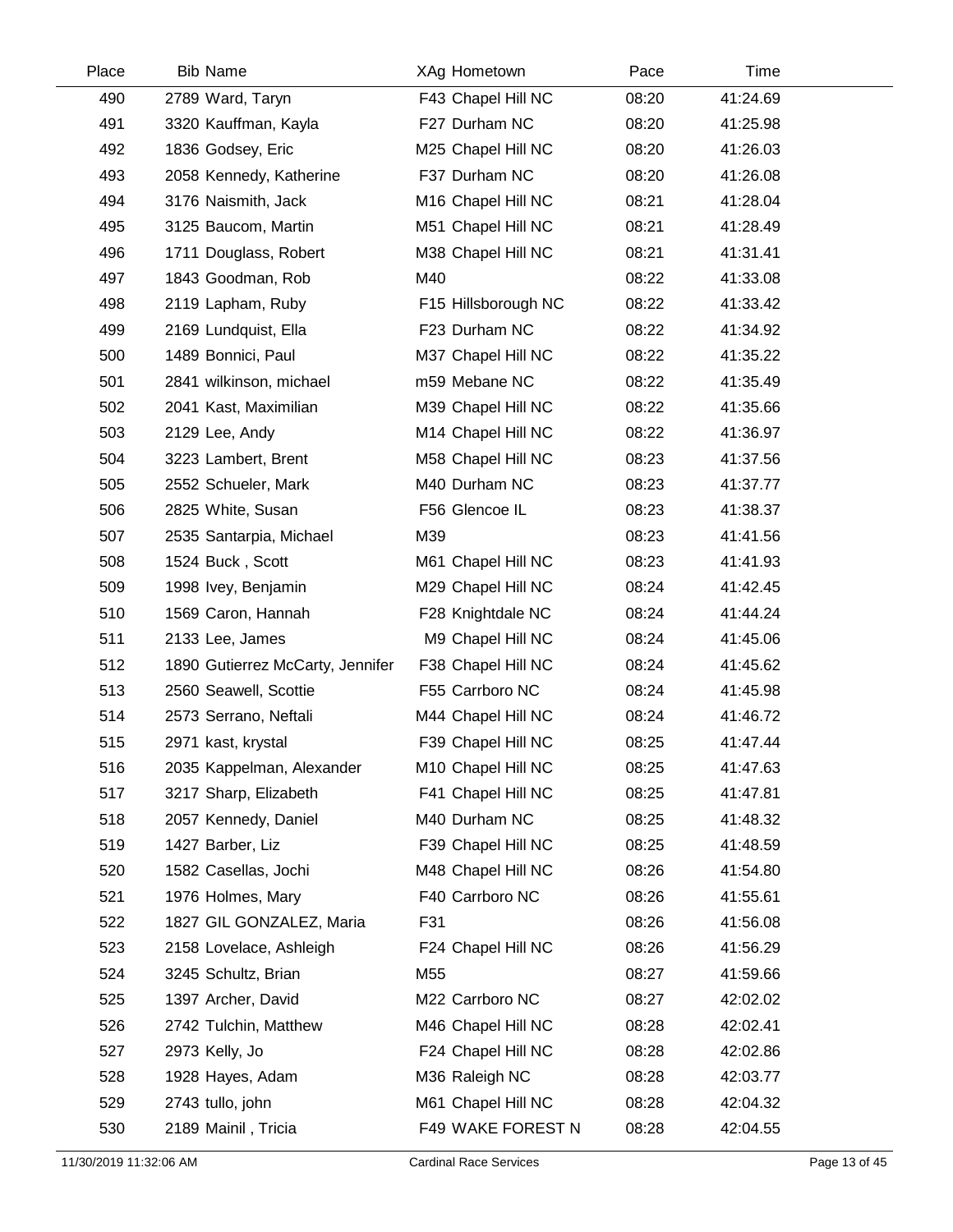| Place | <b>Bib Name</b>            | XAg Hometown           | Pace  | Time     |  |
|-------|----------------------------|------------------------|-------|----------|--|
| 531   | 2597 Singer, Jake          | M19 New York NY        | 08:28 | 42:04.98 |  |
| 532   | 1655 Crncic, Johnny        | M42 Carrboro NC        | 08:30 | 42:13.51 |  |
| 533   | 2376 Noyes, Lawson         | M77 Mebane NC          | 08:30 | 42:14.07 |  |
| 534   | 2924 Crncic, Joe           | M6 Carrboro NC         | 08:30 | 42:14.22 |  |
| 535   | 2322 Mullis, Robin         | F62 Carrboro NC        | 08:30 | 42:14.65 |  |
| 536   | 3011 Metz, Kevin           | M39 Chapel Hill NC     | 08:30 | 42:16.63 |  |
| 537   | 2898 Broadwell-Gulde, Anna | F28 Chapel Hill NC     | 08:30 | 42:16.77 |  |
| 538   | 2792 Warring, Laeticia     | F56 Chapel Hill NC     | 08:30 | 42:16.88 |  |
| 539   | 1662 Cruthirds, Kristi     | F38 Chapel Hill NC     | 08:31 | 42:17.97 |  |
| 540   | 2065 Kerwin, Rosie         | F22 Carrboro NC        | 08:31 | 42:18.45 |  |
| 541   | 2313 Morningstar, Riley    | M23 seneca SC          | 08:31 | 42:18.99 |  |
| 542   | 3303 Guye, Michael         | M42 BURLINGTON NC      | 08:31 | 42:19.20 |  |
| 543   | 2251 McNeilly, Kevin       | F68 Carrboro NC        | 08:31 | 42:19.88 |  |
| 544   | 2425 Philip, Doug          | M44 Durham NC          | 08:31 | 42:20.83 |  |
| 545   | 1658 Crook, Marija         | F21 Carrboro NC        | 08:31 | 42:21.07 |  |
| 546   | 2722 Tolton, Camilla       | F46 Chapel Hill NC     | 08:31 | 42:21.16 |  |
| 547   | 1513 Broscious, Rachael    | F29 Chapel Hill NC     | 08:32 | 42:23.71 |  |
| 548   | 1564 Caress, Baxter        | M9 Chapel Hill NC      | 08:32 | 42:23.71 |  |
| 549   | 2982 Kyazimzade, Sayyad    | M30 Chapel Hill NC     | 08:32 | 42:24.24 |  |
| 550   | 3076 Zengerle, Asa         | M12 Chapel Hill NC     | 08:32 | 42:25.35 |  |
| 551   | 1809 Gauger, Matthew       | M42 Durham NC          | 08:32 | 42:25.62 |  |
| 552   | 2362 Nieman, Stephanie     | F35 Chapel Hill NC     | 08:32 | 42:25.90 |  |
| 553   | 1698 dewald, laura         | F62 Carrboro NC        | 08:32 | 42:26.59 |  |
| 554   | 1563 Caren, Neal           | M46 Chapel Hill NC     | 08:33 | 42:27.14 |  |
| 555   | 1929 Hayes, Janet          | F63 Durham NC          | 08:33 | 42:27.54 |  |
| 556   | 2911 Castillo, Allan       | M35 DURHAM NC          | 08:33 | 42:27.86 |  |
| 557   | 3289 Cannon, Paul          | M57 Acworth GA         | 08:33 | 42:28.62 |  |
| 558   | 1791 Fried, Gabriel        | M13 Greenville SC      | 08:33 | 42:29.14 |  |
| 559   | 2688 Szymkowski, Mary      | F56 DURHAM NC          | 08:33 | 42:30.01 |  |
| 560   | 2929 DeMarcus, Forrest     | M42 Carrboro NC        | 08:33 | 42:31.57 |  |
| 561   | 2787 Wangen, Mary          | F29 Carrboro NC        | 08:34 | 42:32.38 |  |
| 562   | 2784 Walter, Michael       | M31 DURHAM NC          | 08:34 | 42:32.83 |  |
| 563   | 3135 Baker, Rhys           | M32 Washington DC      | 08:34 | 42:33.13 |  |
| 564   | 2708 Thomas, Jody          | M48 Chapel Hill NC     | 08:34 | 42:34.51 |  |
| 565   | 1636 Copeland, Audrey      | F25 Chapel Hill NC     | 08:35 | 42:37.33 |  |
| 566   | 1972 Holaday, Sue          | F51 Durham NC          | 08:35 | 42:38.41 |  |
| 567   | 3359 O'Connor, Erin        | F27 Charlotte NC 28209 | 08:35 | 42:38.65 |  |
| 568   | 2518 Rose, Josh            | M55 Chapel Hill NC     | 08:35 | 42:39.34 |  |
| 569   | 3358 Hennings, Kevin       | M33 Charlotte NC       | 08:35 | 42:39.49 |  |
| 570   | 2516 Rose, Eli             | M21 Chapel Hill NC     | 08:35 | 42:39.84 |  |
| 571   | 2724 Tomaszewski, Brianne  | F29 Chapel Hill NC     | 08:35 | 42:40.67 |  |
|       |                            |                        |       |          |  |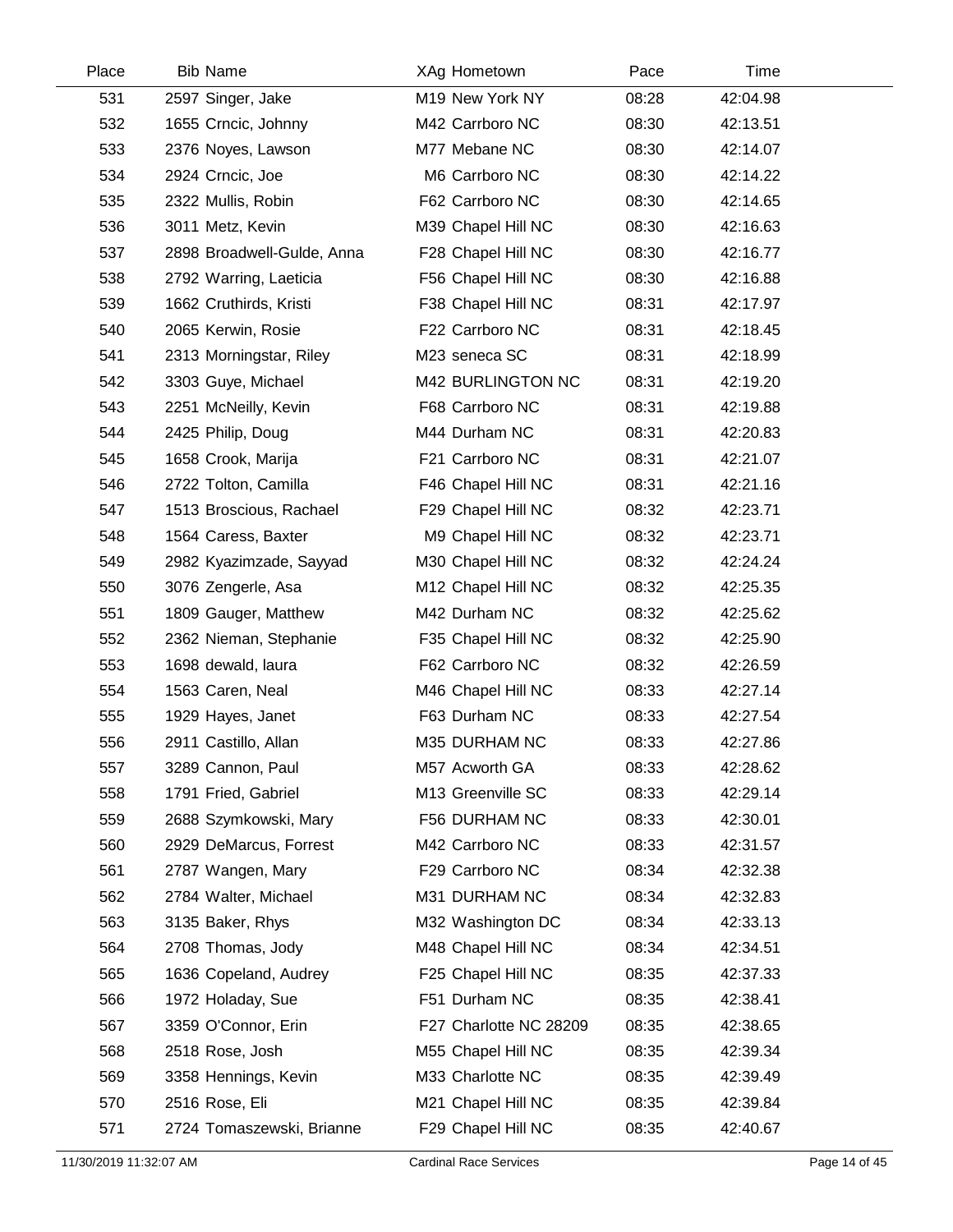| Place | <b>Bib Name</b>        | XAg Hometown       | Pace  | Time     |  |
|-------|------------------------|--------------------|-------|----------|--|
| 572   | 2517 rose, evan        | m23 Chapel Hill NC | 08:35 | 42:40.84 |  |
| 573   | 2617 Snipes, Andy      | M34 Carrboro NC    | 08:35 | 42:41.13 |  |
| 574   | 1692 Denniston, Alex   | M33 Falmouth ME    | 08:35 | 42:41.28 |  |
| 575   | 2198 Manning, Jacob    | M34 Carrboro NC    | 08:36 | 42:42.35 |  |
| 576   | 2749 Tweedy, Jonathan  | M41 Carrboro NC    | 08:36 | 42:46.34 |  |
| 577   | 1727 Elliott, Joanneke | F56 Chapel Hill NC | 08:36 | 42:46.67 |  |
| 578   | 3339 Keefe, Ahrianna   | F18 DURHAM NC      | 08:37 | 42:47.03 |  |
| 579   | 3177 Naismith, Will    | M14 Chapel Hill NC | 08:37 | 42:47.38 |  |
| 580   | 2886 Zolotor, Molly    | F15 Carrboro NC    | 08:37 | 42:48.30 |  |
| 581   | 2885 Zolotor, Adam     | M48 Carrboro NC    | 08:37 | 42:48.53 |  |
| 582   | 3338 Keefe, Melanie    | F54 DURHAM NC      | 08:37 | 42:50.19 |  |
| 583   | 2392 Orantes, Mauricio | M36 Brooklyn NY    | 08:37 | 42:50.26 |  |
| 584   | 2417 pearson, lawrence | M68 Shelby NC      | 08:38 | 42:53.99 |  |
| 585   | 2069 Kichler, Lance    | M32 Atlanta GA     | 08:38 | 42:55.20 |  |
| 586   | 2146 Limbo, Harro      | M45 Evanston IL    | 08:38 | 42:55.43 |  |
| 587   | 2051 Kelley, Hilary    | F36 Atlanta GA     | 08:38 | 42:56.44 |  |
| 588   | 2177 Mabrey, Thomas    | M61 Durham NC      | 08:38 | 42:56.92 |  |
| 589   | 3175 Naismith, David   | M49 Chapel Hill NC | 08:39 | 42:57.68 |  |
| 590   | 2151 Lloyd, Rachel     | F20 Chapel Hill NC | 08:39 | 42:59.94 |  |
| 591   | 1753 Figueroa, Michael | M35 Chapel Hill NC | 08:39 | 43:00.55 |  |
| 592   | 2179 MacDonald, Katie  | F38 Washington DC  | 08:40 | 43:04.57 |  |
| 593   | 3334 Wollin, Timothy   | M39 Durham NC      | 08:40 | 43:06.56 |  |
| 594   | 2865 Wopat, Susan      | F28 Durham NC      | 08:41 | 43:08.02 |  |
| 595   | 2995 Magin, Justin     | M23 Chapel Hill NC | 08:41 | 43:08.58 |  |
| 596   | 2994 Macleod, Kirstin  | f23 Chapel Hill NC | 08:41 | 43:08.73 |  |
| 597   | 1443 Beckert, Kristi   | F42 Chapel Hill NC | 08:41 | 43:09.46 |  |
| 598   | 3120 Rhee, Howard      | M44 Carrboro NC    | 08:41 | 43:10.09 |  |
| 599   | 2765 Verbiest, Dirk    | M58 Durham NC      | 08:42 | 43:13.22 |  |
| 600   | 1948 Henry, Thomas     | M43 Carrboro NC    | 08:42 | 43:14.08 |  |
| 601   | 1947 Henry, Lucy       | F42 Carrboro NC    | 08:42 | 43:14.24 |  |
| 602   | 1898 Hamon, Kate       | F33 Durham NC      | 08:42 | 43:14.96 |  |
| 603   | 1899 Hamon, Laura      | F25 Chapel Hill NC | 08:42 | 43:15.06 |  |
| 604   | 1386 Amoabeng, Melissa | F30 DURHAM NC      | 08:42 | 43:15.69 |  |
| 605   | 2042 Kasten, Michael   | M47 Chapel Hill NC | 08:43 | 43:18.19 |  |
| 606   | 2274 Millar, Ben       | M22 Chapel Hill NC | 08:43 | 43:18.31 |  |
| 607   | 2586 Shubert, Tiffany  | F49 Chapel Hill NC | 08:43 | 43:18.66 |  |
| 608   | 1909 Harrawood, Emily  | F33 Carrboro NC    | 08:43 | 43:19.73 |  |
| 609   | 2822 WHALEN, krista    | F30 Durham NC      | 08:43 | 43:21.06 |  |
| 610   | 2938 Epplein, Meira    | F45 Chapel Hill NC | 08:43 | 43:21.47 |  |
| 611   | 1971 Holaday, Chris    | M53 Durham NC      | 08:44 | 43:22.31 |  |
| 612   | 1805 Garcia, Jamie     | F27 DURHAM NC      | 08:45 | 43:27.55 |  |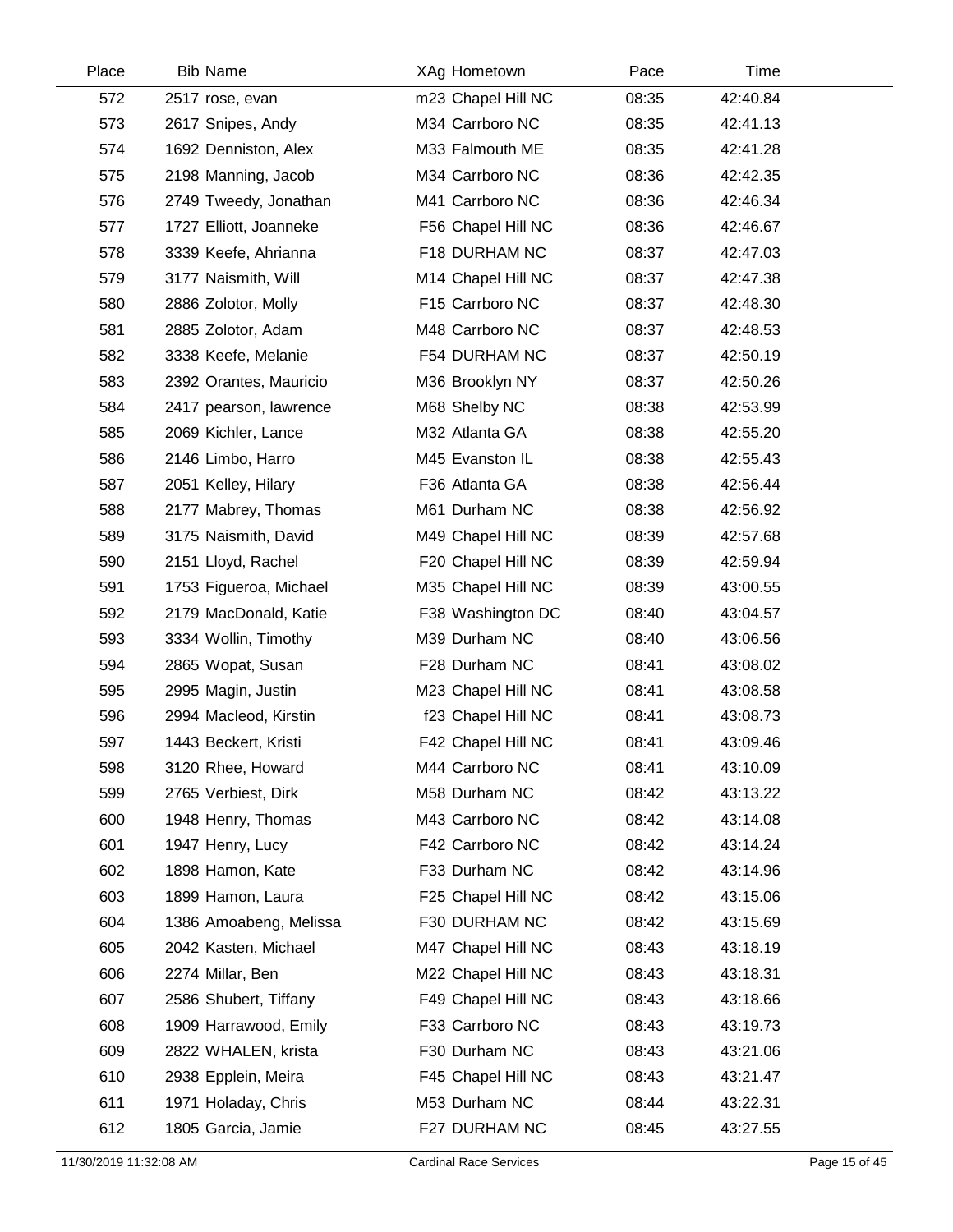| Place | <b>Bib Name</b>            | XAg Hometown           | Pace  | Time     |  |
|-------|----------------------------|------------------------|-------|----------|--|
| 613   | 1654 Crittenden, Hilary    | F48 Chapel Hill NC     | 08:45 | 43:28.21 |  |
| 614   | 3232 Swartzer, Steven      | M39 Carrboro NC        | 08:45 | 43:29.07 |  |
| 615   | 3015 Morris, Anna          | F11 Carrboro NC        | 08:45 | 43:29.12 |  |
| 616   | 2233 McCoy, Megan          | F25 Chapel Hill NC     | 08:45 | 43:30.12 |  |
| 617   | 1419 Baker, Jim            | M36 Carrboro NC        | 08:46 | 43:31.87 |  |
| 618   | 1435 Barter, Elsa          | F28 Chapel Hill NC     | 08:46 | 43:32.22 |  |
| 619   | 2366 Noel, Nichole         | F18 Chapel Hill NC     | 08:46 | 43:32.39 |  |
| 620   | 1420 Baker, Katie          | F31 Charlotte NC       | 08:46 | 43:32.51 |  |
| 621   | 2599 Skolnik, Jeff         | M46                    | 08:46 | 43:33.05 |  |
| 622   | 1707 Dohlman, Henrik       | M59 Chapel Hill NC     | 08:46 | 43:33.26 |  |
| 623   | 1775 Ford, Meeghan         | F35 Durham NC          | 08:46 | 43:33.27 |  |
| 624   | 1714 Doyle, John           | M37 Carrboro NC        | 08:46 | 43:33.48 |  |
| 625   | 1683 Davis, Jordan         | F29 Durham NC          | 08:46 | 43:33.51 |  |
| 626   | 2844 Williams, Christianna | F55 Chapel Hill NC     | 08:46 | 43:34.56 |  |
| 627   | 1610 Clossick, Tina        | F48 Chapel Hill NC     | 08:46 | 43:34.83 |  |
| 628   | 2542 Schaefer, Henry       | M58 Pittsboro NC       | 08:46 | 43:35.03 |  |
| 629   | 2910 Caruana, Marc         | M50 Carrboro NC        | 08:47 | 43:37.40 |  |
| 630   | 2836 Wilds, Emma           | F18 Chapel Hill NC     | 08:47 | 43:39.43 |  |
| 631   | 3203 Schoenrock, Derek     | M30 Durham NC          | 08:47 | 43:39.73 |  |
| 632   | 1536 Bustamante, Mele      | M39 Durham NC          | 08:48 | 43:41.69 |  |
| 633   | 1910 Harrington, Jeff      | M22 Carrboro NC        | 08:48 | 43:43.95 |  |
| 634   | 2171 Lyu, Peter            | M29 Brighton MA        | 08:48 | 43:45.52 |  |
| 635   | 2032 Kanopoulos, Nichole   | F32 Carrboro NC        | 08:48 | 43:45.84 |  |
| 636   | 3116 Harlan, William       | M56 Asheville NC       | 08:48 | 43:46.08 |  |
| 637   | 3247 Mouw, Mary            | F51 Chapel Hill NC     | 08:49 | 43:47.01 |  |
| 638   | 2257 Mehlenbacher, Eleanor | F <sub>25</sub>        | 08:49 | 43:48.27 |  |
| 639   | 2170 Lyu, Jennifer         | F24 Brighton MA        | 08:49 | 43:48.32 |  |
| 640   | 1530 Burke, Bob            | M64 Carrboro NC        | 08:49 | 43:48.67 |  |
| 641   | 3021 Murphy, Brian         | M55 Durham NC          | 08:49 | 43:49.37 |  |
| 642   | 2643 stein, jaime          | f47 Carrboro NC        | 08:49 | 43:50.60 |  |
| 643   | 2547 Schopler, Camden      | F10 Annapolis MD       | 08:49 | 43:51.24 |  |
| 644   | 1361 Adams, Avery          | F12 Pittsboro NC       | 08:50 | 43:51.71 |  |
| 645   | 2548 Schopler, David       | M46 Annapolis MD       | 08:50 | 43:51.78 |  |
| 646   | 2078 Kirkman, Amanda       | F33 Charlotte NC       | 08:50 | 43:52.54 |  |
| 647   | 2093 Kopec, Doug           | M62 Carrboro NC        | 08:50 | 43:52.73 |  |
| 648   | 2786 walton, steven        | m25 DURHAM NC          | 08:50 | 43:56.06 |  |
| 649   | 1478 Blackmer, Amy         | F28 Chapel Hill NC     | 08:51 | 43:56.74 |  |
| 650   | 3353 ducker, katherine     | f40 San Francisco CA   | 08:51 | 43:58.08 |  |
| 651   | 1364 Adams, Ned            | M46 Pittsboro NC       | 08:51 | 43:58.20 |  |
| 652   | 1604 Clay, Anna Katherine  | F40 Charlottesville VA | 08:51 | 43:58.60 |  |
| 653   | 1955 Hesse, Marcus         | M33 Chapel Hill NC     | 08:51 | 43:59.75 |  |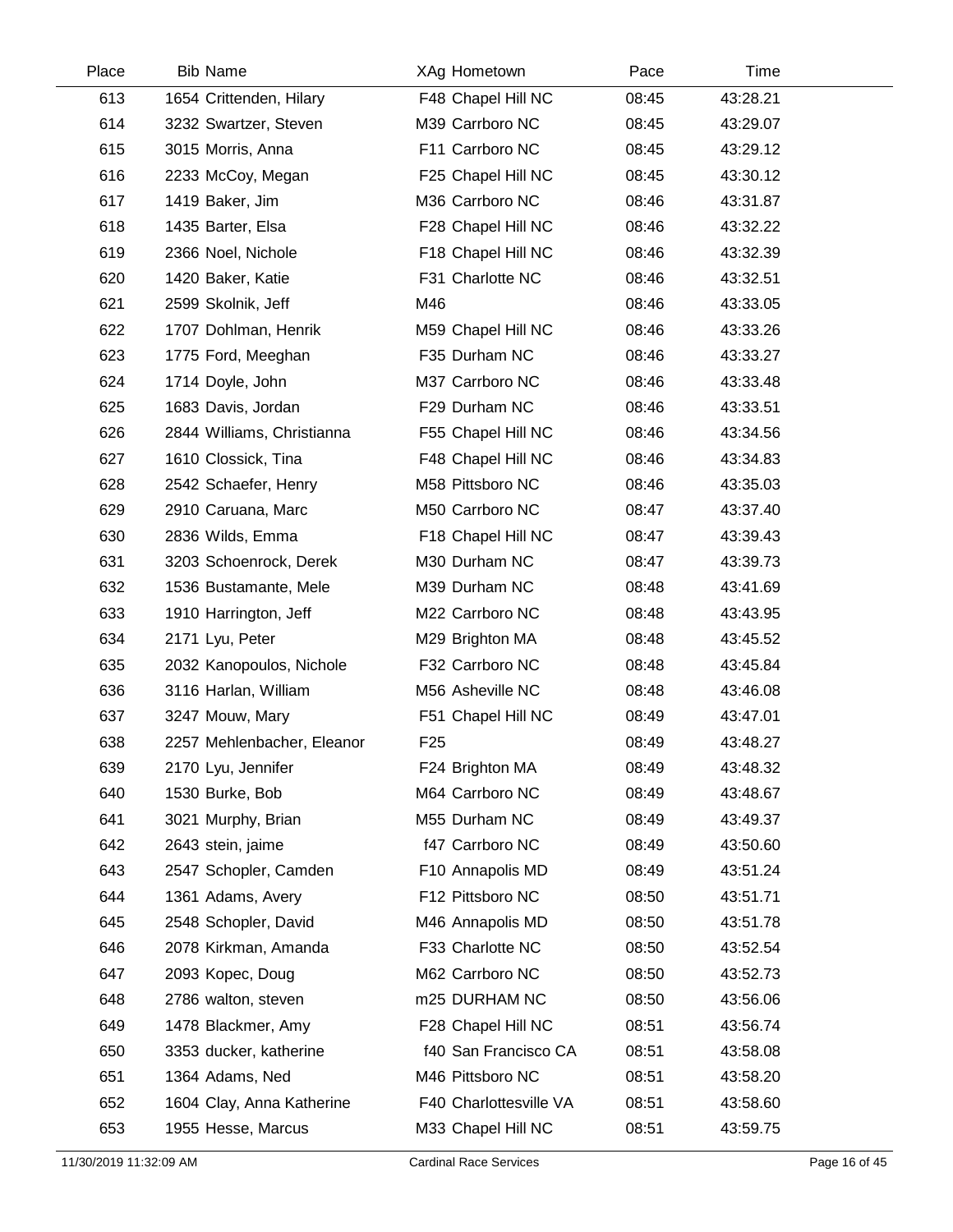| Place | <b>Bib Name</b>            | XAg Hometown          | Pace  | Time     |  |
|-------|----------------------------|-----------------------|-------|----------|--|
| 654   | 1723 Edwards, Don          | M58 East Longmeadow   | 08:51 | 44:00.93 |  |
| 655   | 2369 Northup, Krista       | F42 Chapel Hill NC    | 08:52 | 44:02.08 |  |
| 656   | 1825 Gerber, Ann           | F54 Chapel Hill NC    | 08:52 | 44:02.52 |  |
| 657   | 1606 Clewley, Andrea       | F42 Hillsborough NC   | 08:52 | 44:03.07 |  |
| 658   | 1597 Cid, Lucas            | M11 Chapel Hill NC    | 08:52 | 44:03.59 |  |
| 659   | 1965 Hobler, Diana         | F41 Chapel Hill NC    | 08:53 | 44:06.80 |  |
| 660   | 1966 Hobler, Sebastian     | M11 Chapel Hill NC    | 08:53 | 44:07.37 |  |
| 661   | 3299 Hobler, Mattheus      | M12 Chapel Hill NC    | 08:53 | 44:07.95 |  |
| 662   | 2652 stinchcombe, tom      | m50 Hillsborough NC   | 08:53 | 44:08.11 |  |
| 663   | 2983 Lazorko, Catherine    | F55 Carrboro NC       | 08:53 | 44:10.15 |  |
| 664   | 1814 Gaylord, Alison       | F21 Arlington VA      | 08:54 | 44:13.22 |  |
| 665   | 2332 Murrieta, Xochilt     | F42 Roxboro NC        | 08:54 | 44:15.74 |  |
| 666   | 2768 Villa Torres, Laura   | F38 Chapel Hill NC    | 08:54 | 44:16.17 |  |
| 667   | 1494 Bossert, Kellie       | F37 Siler City NC     | 08:55 | 44:17.13 |  |
| 668   | 1507 Brinson, Lee          | M44 Chapel Hill NC    | 08:55 | 44:17.27 |  |
| 669   | 2367 Noel, Richard         | M51 Chapel Hill NC    | 08:55 | 44:17.37 |  |
| 670   | 2912 Cavanaugh, Sean       | M33 Chapel Hill NC    | 08:55 | 44:17.38 |  |
| 671   | 2036 Kappelman, Michael    | M46 Chapel Hill NC    | 08:55 | 44:19.06 |  |
| 672   | 1930 Haywood, Drew         | M41 Chapel Hill NC    | 08:55 | 44:19.49 |  |
| 673   | 1526 Bucy-Anderson, DeAnna | F19 Chapel Hill NC    | 08:55 | 44:20.05 |  |
| 674   | 1422 Balawejder, Anthony   | M68 Cranberry Twsp PA | 08:55 | 44:20.17 |  |
| 675   | 2753 Vandegrift, Camilla   | F12 Chapel Hill NC    | 08:56 | 44:22.30 |  |
| 676   | 1448 Behrns, Andrew        | M33                   | 08:56 | 44:26.29 |  |
| 677   | 3014 Mir, Rob              | M40 Chapel Hill NC    | 08:57 | 44:26.66 |  |
| 678   | 2466 Ramsden, Dale         | M55 Chapel Hill NC    | 08:57 | 44:26.84 |  |
| 679   | 3074 Woodbury, Stella      | F11 Chapel Hill NC    | 08:57 | 44:26.94 |  |
| 680   | 2937 Doran, Sandra         | F59 Virginia Beach VA | 08:57 | 44:27.20 |  |
| 681   | 2873 Younts, Chandler      | F21 Chapel Hill NC    | 08:57 | 44:28.04 |  |
| 682   | 1554 Cannon, Kathleen      | F24 Durham NC         | 08:57 | 44:29.12 |  |
| 683   | 2283 Mills, Karin          | F53 Carrboro NC       | 08:57 | 44:29.22 |  |
| 684   | 1940 Hegland, Don          | M47 Chapel Hill NC    | 08:57 | 44:29.31 |  |
| 685   | 3340 VanderLoop, Maria     | F46 Snow Camp NC      | 08:57 | 44:30.10 |  |
| 686   | 3016 Morris, Ingrid        | F43 Carrboro NC       | 08:57 | 44:31.12 |  |
| 687   | 1442 Beaver, Melinda       | F39 Durham NC         | 08:58 | 44:32.80 |  |
| 688   | 2698 Taylor, Ken           | M56 Chapel Hill NC    | 08:58 | 44:33.21 |  |
| 689   | 2874 Younts, Henley        | F18 Chapel Hill NC    | 08:58 | 44:33.34 |  |
| 690   | 2484 Reyes, Teresa         | F42 Roxboro NC        | 08:58 | 44:35.56 |  |
| 691   | 2071 Kilgallen, Brian      | M47 Chapel Hill NC    | 08:59 | 44:36.74 |  |
| 692   | 2059 Kenney, Nicholas      | M44 Winchester MA     | 08:59 | 44:37.00 |  |
| 693   | 2011 Jewitt, Caitlin       | F35 Blacksburg VA     | 08:59 | 44:37.64 |  |
| 694   | 1705 Doctor, Dana          | F29 Carrboro NC       | 08:59 | 44:37.66 |  |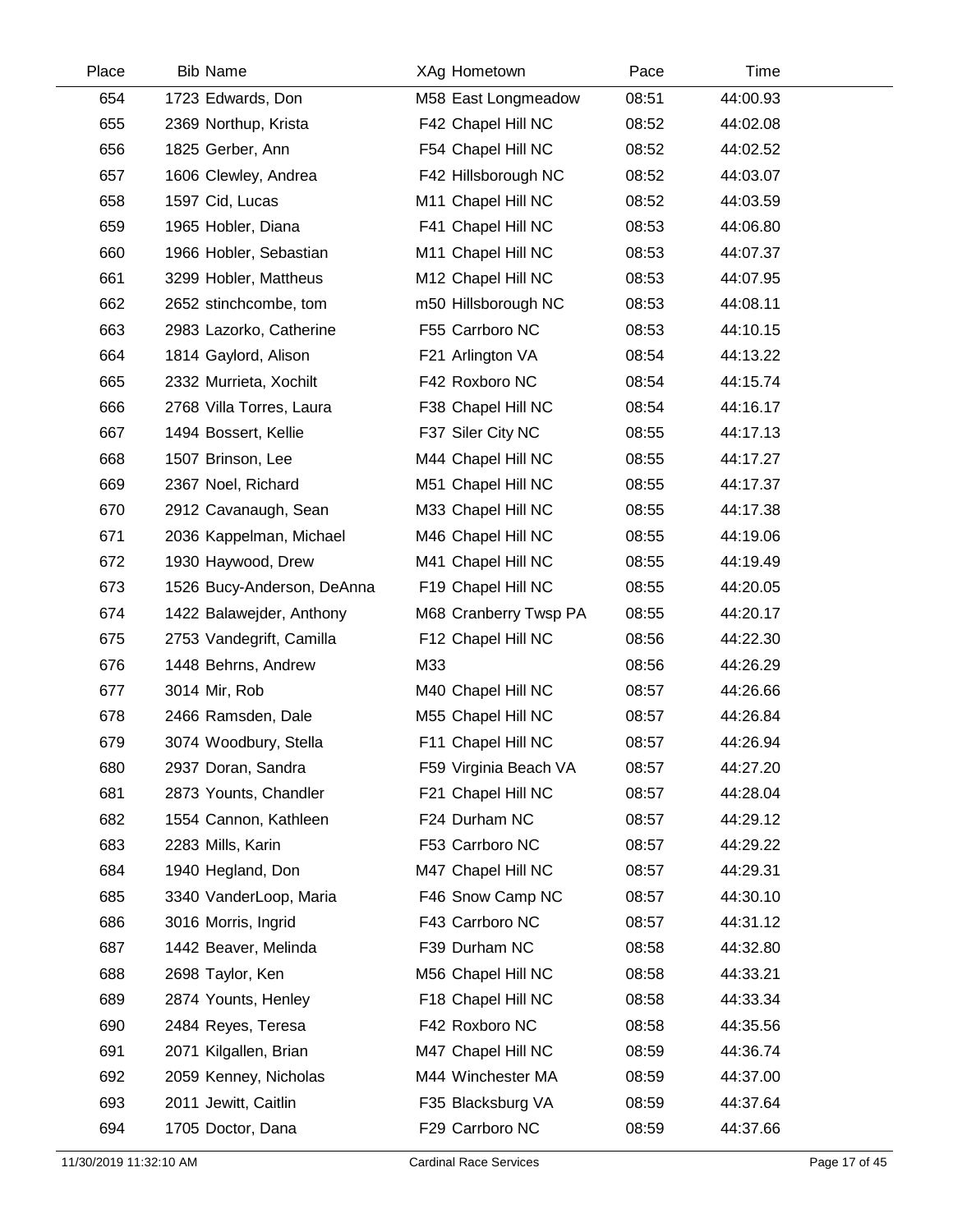| Place | <b>Bib Name</b>             | XAg Hometown         | Pace  | Time     |  |
|-------|-----------------------------|----------------------|-------|----------|--|
| 695   | 1577 Carter, J.P.           | M37 Hillsborough NC  | 08:59 | 44:37.82 |  |
| 696   | 3328 Kenney, Brendan        | M40                  | 08:59 | 44:37.84 |  |
| 697   | 1755 Finken, Deborah        | F44 Chapel Hill NC   | 08:59 | 44:38.80 |  |
| 698   | 1369 Alberino, Annie        | F13 Potomac MD       | 08:59 | 44:39.22 |  |
| 699   | 2991 Lynch, Katherine       | F26 Chapel Hill NC   | 08:59 | 44:39.78 |  |
| 700   | 3150 tzioumis, emma         | f37 Carrboro NC      | 08:59 | 44:40.11 |  |
| 701   | 2007 Jaspers, Ilona         | F50 Carrboro NC      | 08:59 | 44:40.65 |  |
| 702   | 1370 Alberino, Charlie      | M16 Potomac MD       | 08:59 | 44:40.75 |  |
| 703   | 2750 Urrutia, Kristine      | F49 Chapel Hill NC   | 09:00 | 44:41.72 |  |
| 704   | 1962 Hirschman, Caitlin     | f47 Chapel Hill NC   | 09:00 | 44:42.33 |  |
| 705   | 1500 Branson, Sheri         | F61 Chapel Hill NC   | 09:00 | 44:42.57 |  |
| 706   | 2482 Revelle, Rachael       | F33 Carrboro NC      | 09:00 | 44:44.58 |  |
| 707   | 1588 Caviness, Lewis        | M57 Hillsborough NC  | 09:00 | 44:44.61 |  |
| 708   | 3022 Nagy, Ashley           | F36 Chapel Hill NC   | 09:00 | 44:44.67 |  |
| 709   | 1462 Bennett, Bill          | M67 Chapel Hill NC   | 09:00 | 44:45.12 |  |
| 710   | 2775 Wade, Michael          | M61 Hillsborough NC  | 09:00 | 44:45.13 |  |
| 711   | 1372 Alberino, Scott        | M44 Potomac MD       | 09:00 | 44:45.41 |  |
| 712   | 2100 Krause, Paul           | M53 Chapel Hill NC   | 09:00 | 44:45.45 |  |
| 713   | 2206 Marion, Summer         | F33 Winchester MA    | 09:00 | 44:45.87 |  |
| 714   | 2483 revelle, thomas        | m33 Carrboro NC      | 09:00 | 44:45.97 |  |
| 715   | 2080 Klaver, Sean           | M32 Toano VA         | 09:01 | 44:47.90 |  |
| 716   | 1831 Glass-Steel, Christine | F45 Chapel Hill NC   | 09:01 | 44:48.13 |  |
| 717   | 2895 Bomba, Lauren          | F35 Washington DC    | 09:01 | 44:49.19 |  |
| 718   | 2260 Mervak, Benjamin       | M35 Carrboro NC      | 09:01 | 44:49.59 |  |
| 719   | 2596 Singer, Gregory        | M49 New York NY      | 09:01 | 44:50.65 |  |
| 720   | 2117 Lang, Dan              | M27 Raleigh NC       | 09:02 | 44:51.89 |  |
| 721   | 3194 Himmel, Claire         | F16 Chapel Hill NC   | 09:02 | 44:52.10 |  |
| 722   | 2813 Wentz, Catherine       | F56 Arlington VA     | 09:02 | 44:55.29 |  |
| 723   | 3087 Godfrey, Jake          | M46 Chapel Hill NC   | 09:02 | 44:55.65 |  |
| 724   | 2208 Markiewicz, Damien     | M33                  | 09:02 | 44:56.14 |  |
| 725   | 2268 Michel, Karin          | F45 Hillsborough NC  | 09:03 | 44:56.55 |  |
| 726   | 3121 Dellinger, Jackson     | M22 DURHAM NC        | 09:03 | 44:56.70 |  |
| 727   | 3070 Villareal, Reinan      | M38 DURHAM NC        | 09:03 | 44:56.83 |  |
| 728   | 3090 Godfrey, Sophie        | F11 Chapel Hill NC   | 09:03 | 44:57.04 |  |
| 729   | 2204 Marcus, Sheila         | F62 Ann Arbor MI     | 09:03 | 44:57.59 |  |
| 730   | 1631 Cook, James            | M34 Mountain View CA | 09:03 | 44:58.10 |  |
| 731   | 2754 Vandegrift, Sara       | F42 Chapel Hill NC   | 09:03 | 44:58.20 |  |
| 732   | 2581 sharpless, norman      | m53 Chapel Hill NC   | 09:03 | 44:58.29 |  |
| 733   | 2193 mandeville-long, anne  | f60 Chapel Hill NC   | 09:03 | 44:58.99 |  |
| 734   | 3128 Sharpless, William     | M22 Chapel Hill NC   | 09:03 | 44:59.12 |  |
| 735   | 3127 sharpless, leigh       | f20 Chapel Hill NC   | 09:03 | 44:59.56 |  |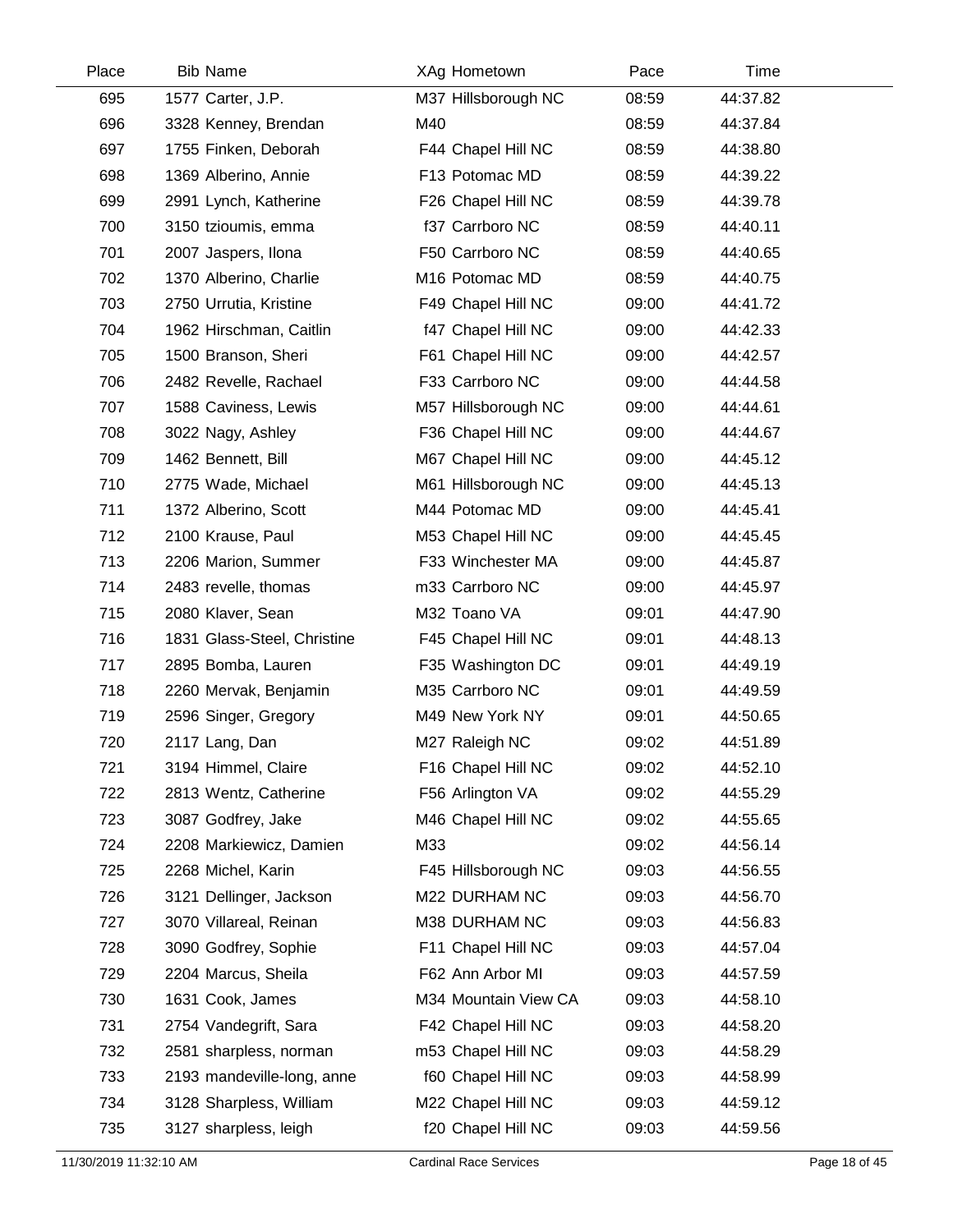| Place | <b>Bib Name</b>            | XAg Hometown        | Pace  | Time     |  |
|-------|----------------------------|---------------------|-------|----------|--|
| 736   | 1964 Histed, Mark          | M42 Washington DC   | 09:03 | 44:59.61 |  |
| 737   | 2920 Cooper, Leigh         | F43 Chapel Hill NC  | 09:03 | 45:00.98 |  |
| 738   | 1884 Gualtieri-Reed, Tom   | M51 Chapel Hill NC  | 09:04 | 45:01.22 |  |
| 739   | 2550 Schraff, Quintin      | F19 Chapel Hill NC  | 09:04 | 45:01.62 |  |
| 740   | 3226 Brown, Les            | M68 Durham NC       | 09:04 | 45:01.70 |  |
| 741   | 1883 Gualtieri-Reed, Maeve | F20 Chapel Hill NC  | 09:04 | 45:01.92 |  |
| 742   | 3212 Pirone, Jason         | M49 Carrboro NC     | 09:04 | 45:02.75 |  |
| 743   | 2427 Phillips, Mason       | M33 Brooklyn NY     | 09:04 | 45:02.86 |  |
| 744   | 2165 Ludlow, Camden        | M25 Chapel Hill NC  | 09:04 | 45:03.07 |  |
| 745   | 3039 Perlmutt, Lars        | M38 Chapel Hill NC  | 09:04 | 45:04.43 |  |
| 746   | 2561 Sedway, Jan           | F49 Chapel Hill NC  | 09:04 | 45:04.48 |  |
| 747   | 2766 Verbiest, Sarah       | F53 Durham NC       | 09:04 | 45:04.71 |  |
| 748   | 2760 Vavalle, Emily        | F40 Chapel Hill NC  | 09:04 | 45:05.39 |  |
| 749   | 3211 Pirone, Luca          | F12 Carrboro NC     | 09:04 | 45:05.67 |  |
| 750   | 3221 Dain, Mary            | F34 Chapel Hill NC  | 09:05 | 45:06.22 |  |
| 751   | 2101 Kretschmer, Matthew   | M31 Chapel Hill NC  | 09:05 | 45:06.29 |  |
| 752   | 2089 Knuth, Olivia         | F22 Chapel Hill NC  | 09:05 | 45:08.17 |  |
| 753   | 2444 Pottenger, David      | M61 Durham NC       | 09:05 | 45:08.78 |  |
| 754   | 2694 tawil, peter          | m41 Chapel Hill NC  | 09:05 | 45:09.40 |  |
| 755   | 2692 Tarquini, Amy         | F27 Raleigh NC      | 09:05 | 45:11.09 |  |
| 756   | 2358 Nguyen, Nghi          | F31 DURHAM NC       | 09:06 | 45:11.55 |  |
| 757   | 1835 Goad, Dakota          | M28 Charlotte NC    | 09:06 | 45:11.73 |  |
| 758   | 1900 Handly, Erin          | F38 Durham NC       | 09:06 | 45:11.90 |  |
| 759   | 2736 Trocki, Aaron         | M41 Carrboro NC     | 09:06 | 45:12.05 |  |
| 760   | 2227 McCallion, Megan      | F48 Chapel Hill NC  | 09:06 | 45:12.32 |  |
| 761   | 1849 Gorsage, Justin       | M38 Durham NC       | 09:06 | 45:12.95 |  |
| 762   | 1585 Cavanaugh, Mark       | m46 Chapel Hill NC  | 09:06 | 45:13.11 |  |
| 763   | 2870 wurzelmann, mary      | f28 Carrboro NC     | 09:06 | 45:13.96 |  |
| 764   | 2082 Kleinman, Dawn        | F54 Carrboro NC     | 09:06 | 45:14.76 |  |
| 765   | 1617 Cohen, Lena           | F19 Carrboro NC     | 09:06 | 45:15.18 |  |
| 766   | 1616 Cohen, Danielle       | F24 Carrboro NC     | 09:06 | 45:15.22 |  |
| 767   | 2261 Mervak, Timothy       | M63 Ann Arbor MI    | 09:06 | 45:15.47 |  |
| 768   | 2413 Patton, Megan         | F34 BURLINGTON NC   | 09:07 | 45:18.90 |  |
| 769   | 2030 Kalavsky, Mickey      | M43 Carrboro NC     | 09:07 | 45:19.52 |  |
| 770   | 1799 Fussman, Chet         | M60 jacksonville FL | 09:07 | 45:19.53 |  |
| 771   | 2305 Moore, Kelley         | F39                 | 09:07 | 45:19.91 |  |
| 772   | 1482 Blue, Christopher     | M51 Hillsborough NC | 09:07 | 45:20.09 |  |
| 773   | 2028 Kalavsky, Bryer       | M10 Carrboro NC     | 09:07 | 45:20.75 |  |
| 774   | 1450 Behrns, Kevin         | M61                 | 09:07 | 45:20.80 |  |
| 775   | 1374 Alexander, Emily      | F22 Chapel Hill NC  | 09:07 | 45:20.82 |  |
| 776   | 3202 Jervis, Dayne         | M31 New York NY     | 09:07 | 45:20.83 |  |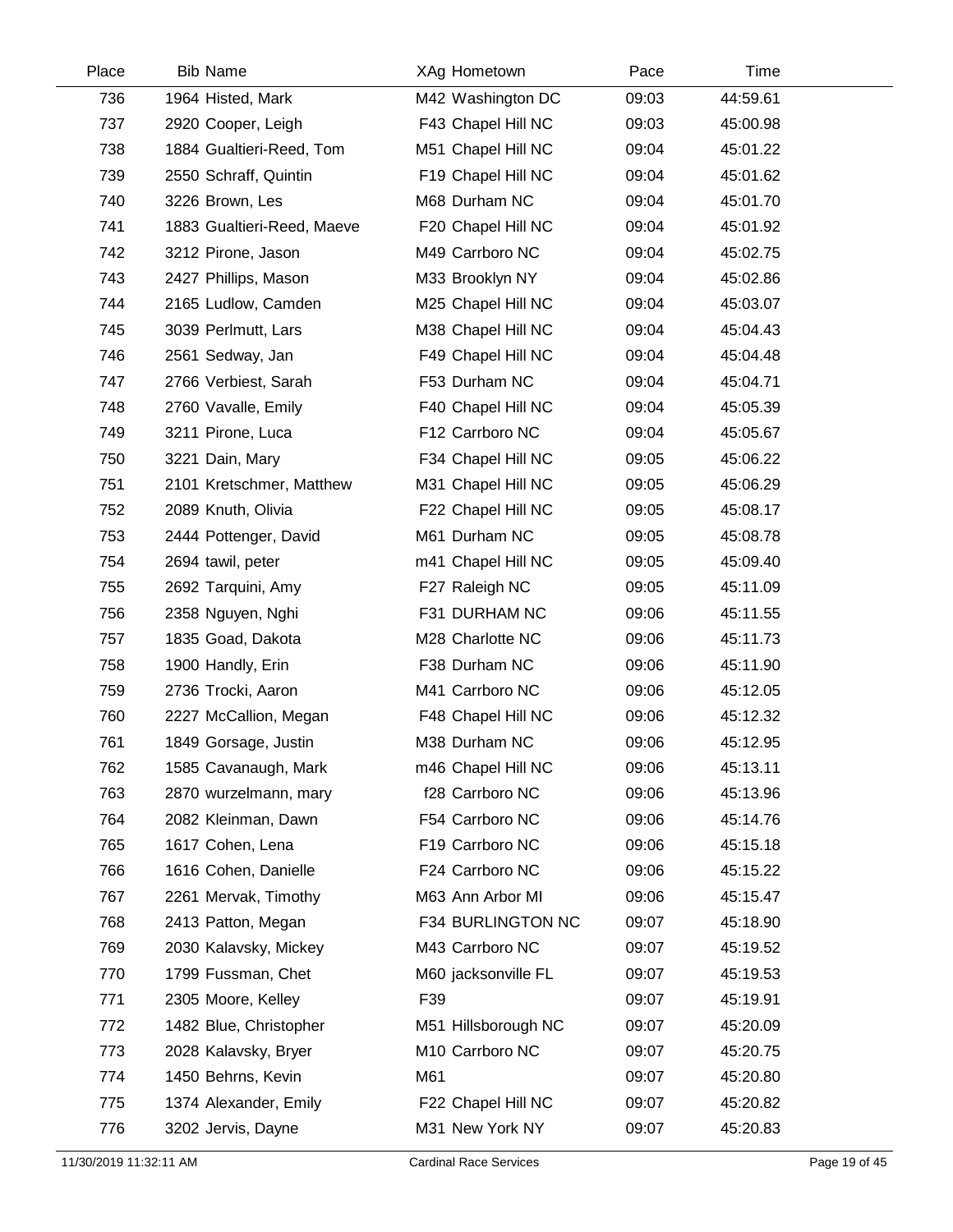| Place | <b>Bib Name</b>           | XAg Hometown       | Pace  | Time     |  |
|-------|---------------------------|--------------------|-------|----------|--|
| 777   | 2562 Sehgal, Nikhil       | M33                | 09:08 | 45:21.08 |  |
| 778   | 2922 Cotton, Michael      | M17 Chapel Hill NC | 09:08 | 45:21.89 |  |
| 779   | 2738 TRUE, Karin          | F47 Chapel Hill NC | 09:08 | 45:23.52 |  |
| 780   | 2992 Macdonald, Gretchen  | F30                | 09:09 | 45:26.05 |  |
| 781   | 2906 Buzzard, Maxwell     | M12 Carrboro NC    | 09:09 | 45:26.10 |  |
| 782   | 2905 Buzzard, Caitlin     | F13 Carrboro NC    | 09:09 | 45:26.11 |  |
| 783   | 3095 Eddins, Moli         | F23 Chapel Hill NC | 09:09 | 45:26.24 |  |
| 784   | 3038 Peng, Drew           | M41 Carrboro NC    | 09:09 | 45:27.37 |  |
| 785   | 3073 Ward, Jeff           | M43 Chapel Hill NC | 09:09 | 45:27.44 |  |
| 786   | 3356 OFÇÖBrien, Tim       | M68 Durham NC      | 09:09 | 45:28.55 |  |
| 787   | 3026 Nish, Tim            | M35                | 09:09 | 45:29.80 |  |
| 788   | 2921 Cotton, Christine    | F54 Chapel Hill NC | 09:10 | 45:32.43 |  |
| 789   | 3167 Wojnovich, Alexa     | F18 Chapel Hill NC | 09:10 | 45:33.36 |  |
| 790   | 2301 Monahan, Rose        | F43 Chapel Hill NC | 09:10 | 45:34.58 |  |
| 791   | 2300 Monahan, Paul        | m56 Chapel Hill NC | 09:10 | 45:34.61 |  |
| 792   | 2441 Porter, Warren       | M50 Chapel Hill NC | 09:10 | 45:35.34 |  |
| 793   | 1794 Friedman, Sarah      | F33                | 09:10 | 45:35.89 |  |
| 794   | 3067 Tauchen, Christine   | F32 Richmond VA    | 09:11 | 45:36.16 |  |
| 795   | 3023 Negreiros, Thiago    | M38 midlothian VA  | 09:11 | 45:36.31 |  |
| 796   | 2347 Nelson, James        | M35 Carrboro NC    | 09:11 | 45:36.48 |  |
| 797   | 2881 Ziemba, Natalie      | F31 Durham NC      | 09:11 | 45:36.59 |  |
| 798   | 3024 Neville, Noel        | M11 Chapel Hill NC | 09:11 | 45:38.32 |  |
| 799   | 2702 Tchir, Cherrie       | F56 Chapel Hill NC | 09:11 | 45:38.73 |  |
| 800   | 2390 ONeill, Kelsey       | F33 Carrboro NC    | 09:11 | 45:38.98 |  |
| 801   | 2018 Joseph, Steven       | M53 Chapel Hill NC | 09:11 | 45:39.33 |  |
| 802   | 2703 Tchir, James         | M48                | 09:11 | 45:39.79 |  |
| 803   | 2175 mabe, lizzie         | F18 Carrboro NC    | 09:11 | 45:40.02 |  |
| 804   | 2183 MacKinnon, Katherine | F18 Chapel Hill NC | 09:11 | 45:40.17 |  |
| 805   | 2240 McHale, Kimberly     | F34 Durham NC      | 09:11 | 45:40.64 |  |
| 806   | 2239 McHale, Aaron James  | M34 Durham NC      | 09:11 | 45:40.75 |  |
| 807   | 1985 Humphreys, Cerys     | F24 Chapel Hill NC | 09:12 | 45:41.53 |  |
| 808   | 1528 Burgert, Jessica     | F46 Chapel Hill NC | 09:12 | 45:42.99 |  |
| 809   | 2215 Martin, Rachel       | F28 Chapel Hill NC | 09:12 | 45:43.04 |  |
| 810   | 1994 Ingram, Lara         | F32 Carrboro NC    | 09:12 | 45:43.25 |  |
| 811   | 1916 Hart, Zeke           | M30 Chapel Hill NC | 09:12 | 45:44.39 |  |
| 812   | 1529 Burgert, Woody       | M49 Chapel Hill NC | 09:12 | 45:44.71 |  |
| 813   | 2432 Podkul, Tim          | M38 Chapel Hill NC | 09:12 | 45:44.94 |  |
| 814   | 2365 Noel, Laura          | F52 Chapel Hill NC | 09:12 | 45:45.55 |  |
| 815   | 2853 Wojcik, Deb          | F44 Chapel Hill NC | 09:12 | 45:45.92 |  |
| 816   | 2003 Jarrett, Kelly       | F42 Carrboro NC    | 09:13 | 45:46.43 |  |
| 817   | 2888 Adamo, Allyson       | F43 Chapel Hill NC | 09:13 | 45:46.92 |  |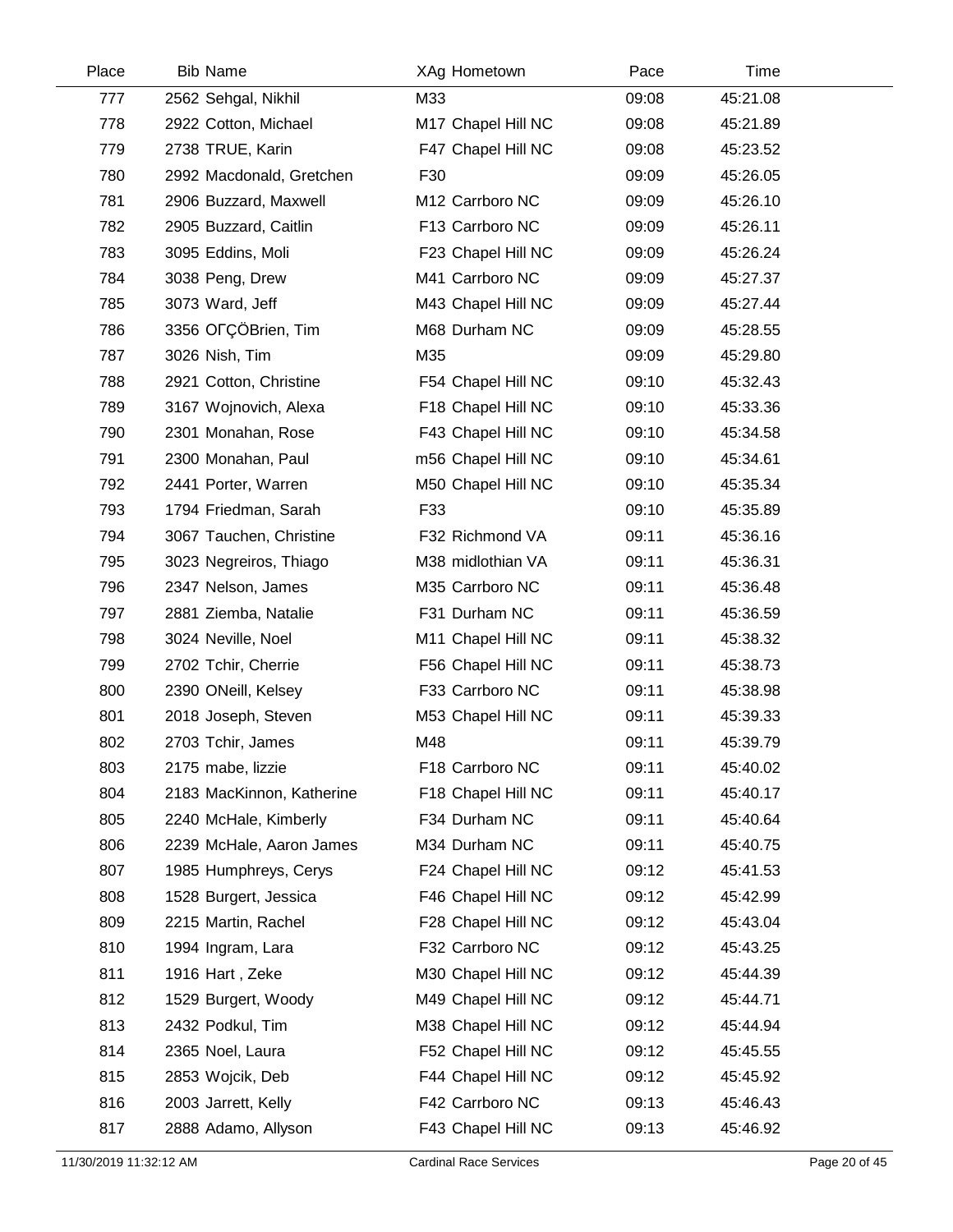| Place | <b>Bib Name</b>           | XAg Hometown        | Pace  | Time     |  |
|-------|---------------------------|---------------------|-------|----------|--|
| 818   | 1622 Congdon, Kelly       | F41 GRAHAM NC       | 09:13 | 45:48.84 |  |
| 819   | 2462 Ramamurti, Paige     | F37 Washington DC   | 09:13 | 45:49.32 |  |
| 820   | 2800 Watts, Lisa          | F59 Durham NC       | 09:13 | 45:49.59 |  |
| 821   | 1440 Beals, Kendall       | F28 Knoxville TN    | 09:13 | 45:50.68 |  |
| 822   | 3250 Jones, Victoria      | F20 Chapel Hill NC  | 09:14 | 45:51.18 |  |
| 823   | 2098 Krause, Jan          | F51 Chapel Hill NC  | 09:14 | 45:53.33 |  |
| 824   | 2610 Smith, Liane         | F49 Chapel Hill NC  | 09:14 | 45:54.08 |  |
| 825   | 3206 Wright, Tucker       | M19 Chapel Hill NC  | 09:14 | 45:54.19 |  |
| 826   | 1969 Hofweber, Thomas     | M50 Chapel Hill NC  | 09:14 | 45:55.55 |  |
| 827   | 3009 Mersereau, Jennifer  | F45 Chapel Hill NC  | 09:14 | 45:55.82 |  |
| 828   | 1986 Sterling, Sarah      | F30 Carrboro NC     | 09:15 | 45:56.59 |  |
| 829   | 2572 Serrano, Karen       | F45 Chapel Hill NC  | 09:15 | 45:56.79 |  |
| 830   | 3197 Stevens, Rhett       | M14 Chapel Hill NC  | 09:15 | 45:57.55 |  |
| 831   | 1754 Figueroa, Monica     | F35 Chapel Hill NC  | 09:15 | 45:57.92 |  |
| 832   | 2565 sellers, don         | M69 Siler City NC   | 09:15 | 45:57.98 |  |
| 833   | 2963 Horne, Gina          | F50 Mebane NC       | 09:15 | 45:58.30 |  |
| 834   | 2364 Nix, Brock           | M36 Atlanta GA      | 09:15 | 45:58.64 |  |
| 835   | 2700 Taylor, Lauren       | F32 Atlanta GA      | 09:15 | 45:58.90 |  |
| 836   | 2271 Miguel, Andre        | M36 Durham NC       | 09:16 | 46:00.87 |  |
| 837   | 2603 Smith, Emma          | F26 Hillsborough NC | 09:16 | 46:01.64 |  |
| 838   | 1718 Dunn, Phillip        | M57 Cary NC         | 09:16 | 46:01.89 |  |
| 839   | 2195 Mani, Nish           | M35 New York NY     | 09:16 | 46:03.10 |  |
| 840   | 2473 Reed, Jason          | M37 Moncure NC      | 09:16 | 46:03.19 |  |
| 841   | 3354 Min, James           | M48                 | 09:16 | 46:03.38 |  |
| 842   | 1906 Hardaway, Andrew     | M35 Carrboro NC     | 09:16 | 46:03.72 |  |
| 843   | 3302 Mazzone, Christopher | M32 Durham NC       | 09:16 | 46:03.98 |  |
| 844   | 1381 Alston, Kwame        | M26 Carrboro NC     | 09:16 | 46:04.48 |  |
| 845   | 2448 Prabucki, Bernard    | M58 Carrboro NC     | 09:16 | 46:04.88 |  |
| 846   | 3336 Moorman, Colleen     | F34 Ithaca NY       | 09:17 | 46:08.05 |  |
| 847   | 3252 Park, Chul           | M50                 | 09:17 | 46:08.09 |  |
| 848   | 2423 Persie, Ashley       | F29 Carrboro NC     | 09:17 | 46:08.29 |  |
| 849   | 1885 Guild, Peter         | M68 Chapel Hill NC  | 09:17 | 46:09.11 |  |
| 850   | 2152 Loewenthal, Ethan    | M41 Chapel Hill NC  | 09:17 | 46:09.20 |  |
| 851   | 1366 Adrianson, Adam      | M43                 | 09:17 | 46:10.45 |  |
| 852   | 2408 Park, Eliza          | F40 Carrboro NC     | 09:18 | 46:11.06 |  |
| 853   | 2721 Tocci, Nick          | M22 Chapel Hill NC  | 09:18 | 46:12.38 |  |
| 854   | 1690 Deen, Susan          | F44 Chapel Hill NC  | 09:18 | 46:14.33 |  |
| 855   | 3010 Mersereau, Sadie     | F9 Chapel Hill NC   | 09:18 | 46:14.98 |  |
| 856   | 1968 Hoerger, Tom         | M60 Chapel Hill NC  | 09:18 | 46:14.99 |  |
| 857   | 2442 Poteat, John         | M55 Chapel Hill NC  | 09:18 | 46:15.12 |  |
| 858   | 1967 Hoerger, Susan       | F59 Chapel Hill NC  | 09:19 | 46:16.29 |  |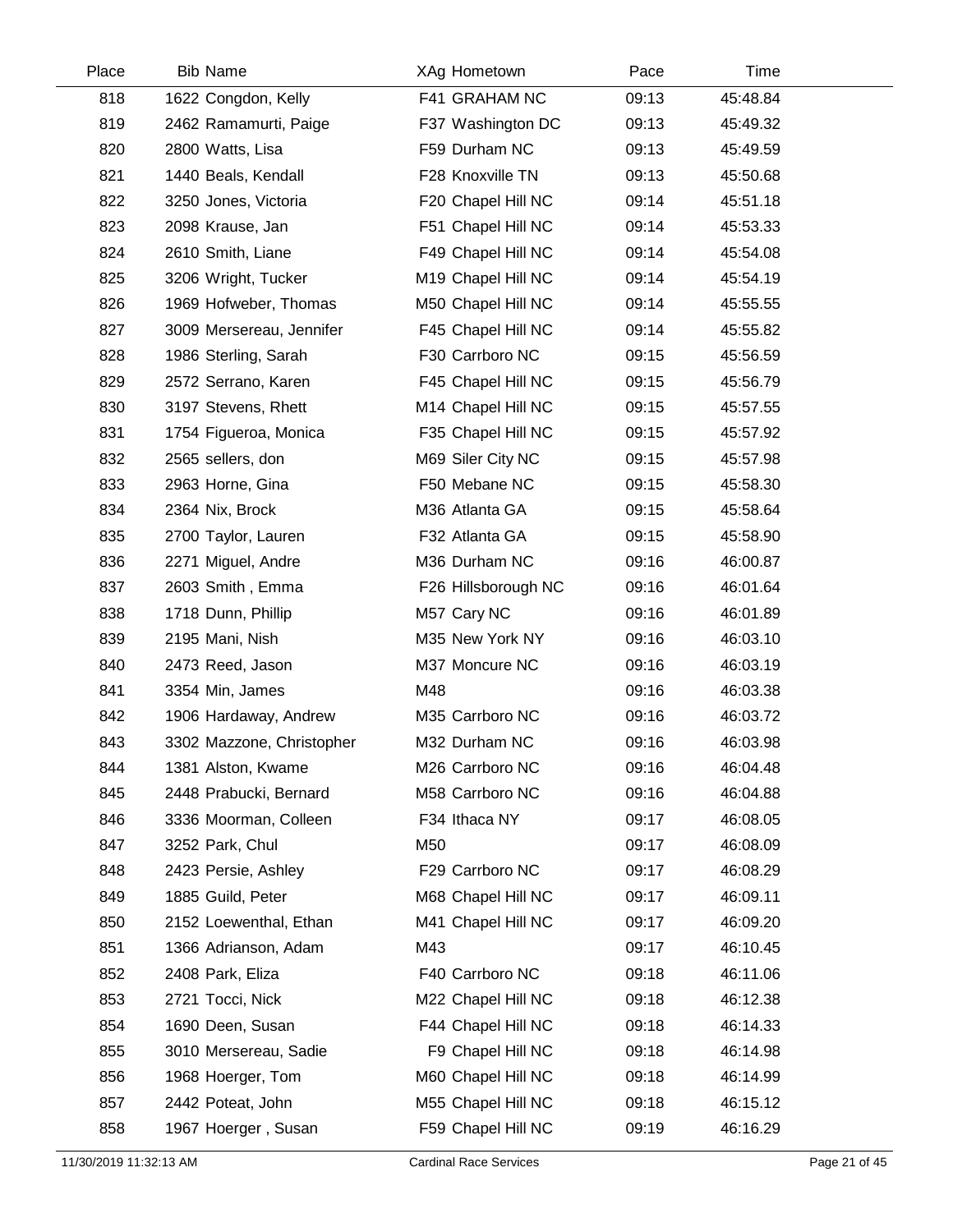| Place | <b>Bib Name</b>           | XAg Hometown       | Pace  | Time     |  |
|-------|---------------------------|--------------------|-------|----------|--|
| 859   | 1960 Higgins, Christopher | M33 Carrboro NC    | 09:19 | 46:16.93 |  |
| 860   | 3265 Steinwand, Blaire    | F34 Carrboro NC    | 09:19 | 46:17.03 |  |
| 861   | 2761 Veal, Matthew        | M41 Morrisville NC | 09:19 | 46:17.44 |  |
| 862   | 2706 Teske, Kathryn       | F13 Carrboro NC    | 09:19 | 46:18.12 |  |
| 863   | 1845 Gordon, Kelly        | F43 Durham NC      | 09:19 | 46:18.34 |  |
| 864   | 1511 Broscious, Evan      | M25 Chapel Hill NC | 09:19 | 46:18.42 |  |
| 865   | 2956 Heafner, Dylan       | M25 Chapel Hill NC | 09:19 | 46:19.56 |  |
| 866   | 2583 Sherman, Jenn        | F39 Chapel Hill NC | 09:19 | 46:19.94 |  |
| 867   | 2381 O'Brien, Richard     | M39 Chapel Hill NC | 09:19 | 46:20.09 |  |
| 868   | 2632 Spinarski, Susan     | F45 Chapel Hill NC | 09:19 | 46:20.25 |  |
| 869   | 2426 Philip, Emily        | F36 Durham NC      | 09:19 | 46:20.47 |  |
| 870   | 2136 Lee, Sophia          | F16 Chapel Hill NC | 09:19 | 46:20.63 |  |
| 871   | 2382 O'Brien, Sarah       | F37 Chapel Hill NC | 09:20 | 46:21.09 |  |
| 872   | 1923 Hawley, Charlotte    | F11 Chapel Hill NC | 09:20 | 46:23.24 |  |
| 873   | 2141 Levin, Bengt         | M12 Chapel Hill NC | 09:20 | 46:23.49 |  |
| 874   | 1924 Hawley, Dawna        | F49 Chapel Hill NC | 09:20 | 46:24.24 |  |
| 875   | 2908 Buzzard, Rebecca     | F39 Carrboro NC    | 09:21 | 46:25.81 |  |
| 876   | 2428 Pierce, Kathleen     | F42 Carrboro NC    | 09:21 | 46:26.45 |  |
| 877   | 2727 Torell, Kent         | M28 Raleigh NC     | 09:21 | 46:27.47 |  |
| 878   | 2595 Singer, Chloe        | F16 New York NY    | 09:21 | 46:29.74 |  |
| 879   | 1378 Allred, Jessica      | F35 Chapel Hill NC | 09:21 | 46:30.37 |  |
| 880   | 2159 Lowe, Craig          | M37 DURHAM NC      | 09:22 | 46:32.57 |  |
| 881   | 2250 McNaughton, Michelle | F46 Chapel Hill NC | 09:22 | 46:33.13 |  |
| 882   | 1455 Benjamin, Anne       | F49 Chapel Hill NC | 09:22 | 46:33.29 |  |
| 883   | 1575 Carson, Audrey       | F18 Chapel Hill NC | 09:22 | 46:33.47 |  |
| 884   | 2713 Thompson, Virginia   | F15 Chapel Hill NC | 09:22 | 46:33.95 |  |
| 885   | 1999 Ivey, Carla          | F30 Chapel Hill NC | 09:22 | 46:35.50 |  |
| 886   | 2496 Roberts, Jason       | m35 Chapel Hill NC | 09:23 | 46:36.00 |  |
| 887   | 1772 Flynn, Tegan         | F27 Chapel Hill NC | 09:23 | 46:36.90 |  |
| 888   | 1426 Barbee, Blaine       | F37 Chapel Hill NC | 09:23 | 46:36.98 |  |
| 889   | 1739 Ervin, Lindsey       | F27 New York NY    | 09:23 | 46:37.74 |  |
| 890   | 1740 Ervin, Luke          | M25 Asheville NC   | 09:23 | 46:37.91 |  |
| 891   | 3054 Singh, Tina          | F49 Chapel Hill NC | 09:24 | 46:40.76 |  |
| 892   | 2060 Kent, Erin           | F41 Chapel Hill NC | 09:24 | 46:41.44 |  |
| 893   | 2941 Frank, Chris         | M67 Carrboro NC    | 09:24 | 46:43.79 |  |
| 894   | 2725 Toney, Raymond       | M55 Chapel Hill NC | 09:24 | 46:43.81 |  |
| 895   | 1591 Chadwick, Melissa    | F30 Carrboro NC    | 09:24 | 46:44.24 |  |
| 896   | 3028 Nunn, Charles        | M51 Chapel Hill NC | 09:24 | 46:45.03 |  |
| 897   | 2699 Taylor, Kyla         | F35 Durham NC      | 09:25 | 46:45.85 |  |
| 898   | 2160 Lowe, Mai            | F39 DURHAM NC      | 09:25 | 46:46.70 |  |
| 899   | 2000 Ivins, Amber         | F33 Carrboro NC    | 09:25 | 46:48.03 |  |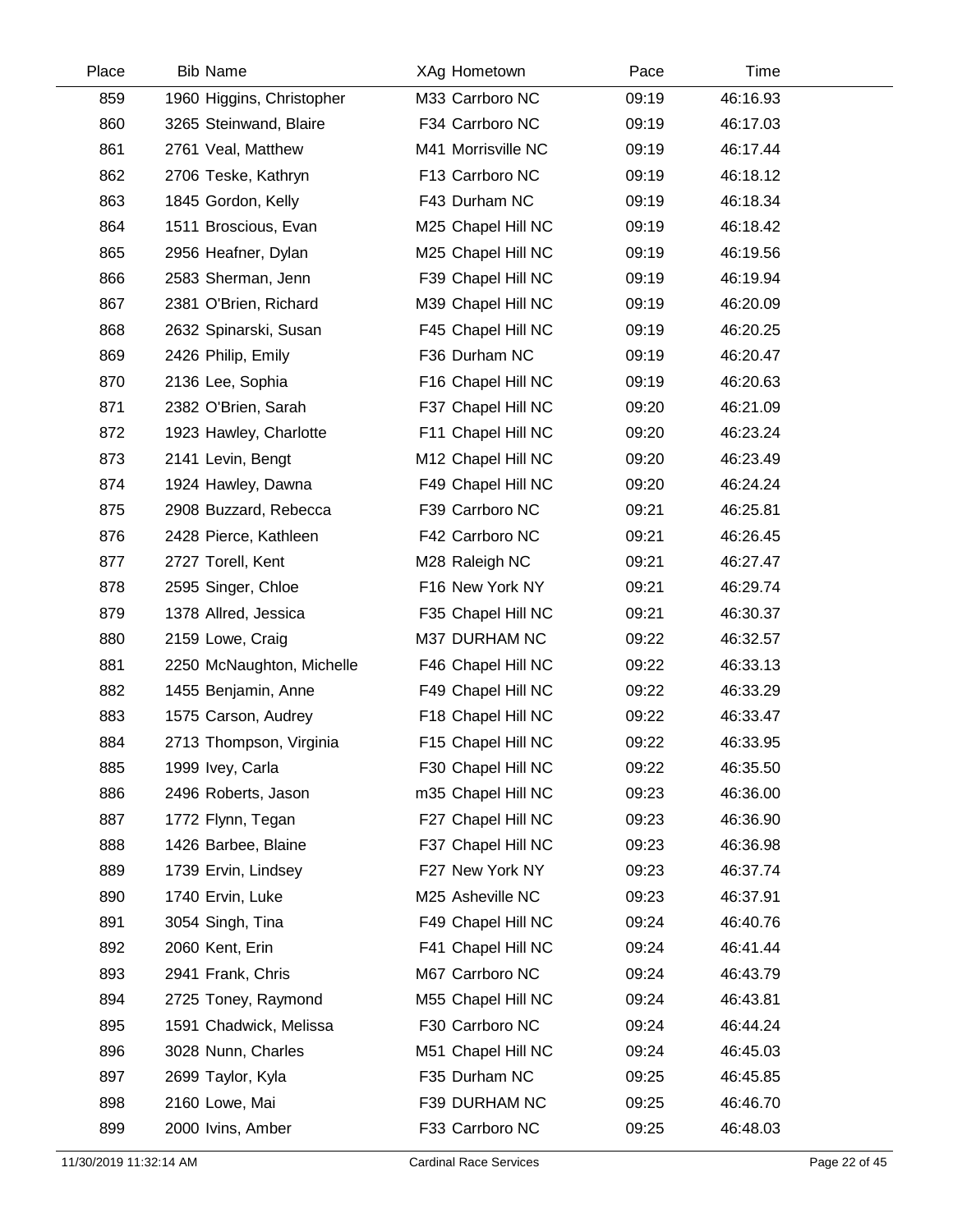| Place | <b>Bib Name</b>            | XAg Hometown       | Pace  | Time     |  |
|-------|----------------------------|--------------------|-------|----------|--|
| 900   | 2192 Malay, Morven         | F31 Chapel Hill NC | 09:25 | 46:48.44 |  |
| 901   | 2191 Malay, Brendan        | M39 Chapel Hill NC | 09:25 | 46:49.67 |  |
| 902   | 2095 Korfas, Connor        | M21 Chapel Hill NC | 09:26 | 46:51.00 |  |
| 903   | 2673 Stroup, Catie         | F31                | 09:26 | 46:51.64 |  |
| 904   | 1661 Cross, Allyson        | F39 Chapel Hill NC | 09:26 | 46:51.98 |  |
| 905   | 2927 Dallesandro, Cheyenne | F46 Pittsboro NC   | 09:26 | 46:52.05 |  |
| 906   | 2124 Latta, Nick           | M26 Durham NC      | 09:26 | 46:52.08 |  |
| 907   | 2975 kern, terry           | f51 Chapel Hill NC | 09:26 | 46:52.20 |  |
| 908   | 2549 Schraff, Lucy         | F17 Chapel Hill NC | 09:26 | 46:52.48 |  |
| 909   | 2683 Swinney, Felicia      | F39 Pittsboro NC   | 09:26 | 46:52.57 |  |
| 910   | 2781 Walhaug, Warren       | M66 Mebane NC      | 09:26 | 46:53.60 |  |
| 911   | 1660 Cross, Alexander      | M38 Chapel Hill NC | 09:26 | 46:53.61 |  |
| 912   | 1474 Biggers, Larissa      | F52 Chapel Hill NC | 09:26 | 46:53.85 |  |
| 913   | 1463 Berger, Casey         | F32 Carrboro NC    | 09:26 | 46:54.71 |  |
| 914   | 3305 sullivan, daniel      | m74 Chapel Hill NC | 09:26 | 46:55.06 |  |
| 915   | 3174 Lovelace, Natalie     | F21 Chapel Hill NC | 09:27 | 46:55.91 |  |
| 916   | 2577 Shaffer, Gary         | M53 Topsham ME     | 09:27 | 46:57.86 |  |
| 917   | 3148 Phillips, Annabelle   | F22 Chapel Hill NC | 09:27 | 46:59.26 |  |
| 918   | 1830 Girault, Jessica      | F28 Carrboro NC    | 09:27 | 47:00.28 |  |
| 919   | 2740 Tsihlis, Nick         | M42 Carrboro NC    | 09:28 | 47:02.40 |  |
| 920   | 2639 Steele-Cobb, Cy       | M12 Carrboro NC    | 09:28 | 47:04.79 |  |
| 921   | 1612 Cobb, Jeff            | M53 Carrboro NC    | 09:28 | 47:04.84 |  |
| 922   | 2719 Tilley, Erin          | F38 Chapel Hill NC | 09:28 | 47:04.95 |  |
| 923   | 2609 Smith, Katrina        | F54 Mebane NC      | 09:28 | 47:05.36 |  |
| 924   | 3192 Himmel, Theresa       | F51 Chapel Hill NC | 09:29 | 47:05.56 |  |
| 925   | 1681 Davis, Anna           | F37 manteo NC      | 09:29 | 47:07.23 |  |
| 926   | 2962 Hinkson, Steve        | M39 Chapel Hill NC | 09:29 | 47:07.31 |  |
| 927   | 2555 Schwartz, Paul        | M60 Atlanta GA     | 09:29 | 47:07.66 |  |
| 928   | 2731 Tovell-Toubal, Robin  | F57 Carrboro NC    | 09:29 | 47:08.64 |  |
| 929   | 2957 Heafner, Zach         | M22 Chapel Hill NC | 09:29 | 47:09.82 |  |
| 930   | 2249 McLaurin, Jennifer    | F39 Pittsboro NC   | 09:31 | 47:15.74 |  |
| 931   | 2164 Ludlow, Caitlin       | F28 Chapel Hill NC | 09:31 | 47:16.50 |  |
| 932   | 3260 Hoogervorst, Doug     | M49 Chapel Hill NC | 09:31 | 47:19.75 |  |
| 933   | 1978 Hoogervorst, Amy      | F51 Chapel Hill NC | 09:31 | 47:19.75 |  |
| 934   | 2043 Kasten, Tracy         | F48 Chapel Hill NC | 09:32 | 47:20.39 |  |
| 935   | 3294 Unger, Fabiula        | F42 Chapel Hill NC | 09:32 | 47:22.10 |  |
| 936   | 2277 Millar, Will          | M14 Chapel Hill NC | 09:32 | 47:22.42 |  |
| 937   | 1689 Dee, Phoebe           | F47 Chapel Hill NC | 09:33 | 47:29.15 |  |
| 938   | 2546 Schmitz, William      | M47 Chapel Hill NC | 09:34 | 47:33.12 |  |
| 939   | 1931 Haywood, Laura        | F30 Chapel Hill NC | 09:34 | 47:34.38 |  |
| 940   | 2489 Riebling, Cindy       | F49 Durham NC      | 09:34 | 47:34.80 |  |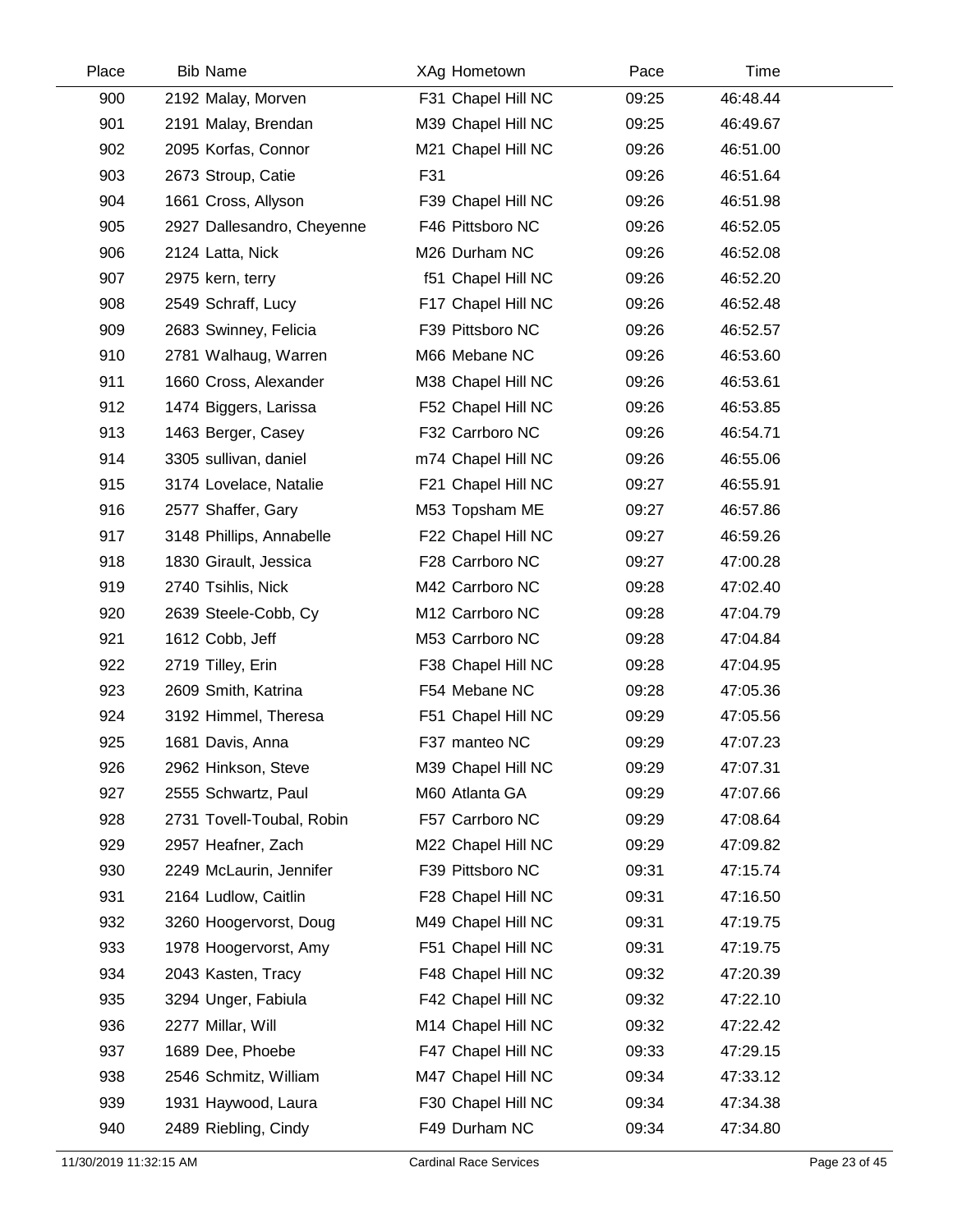| Place | <b>Bib Name</b>           | XAg Hometown         | Pace  | Time     |  |
|-------|---------------------------|----------------------|-------|----------|--|
| 941   | 1578 Carter, Matthew      | M34 Hillsborough NC  | 09:34 | 47:35.01 |  |
| 942   | 3027 Nunn, Sylvia         | F12 Chapel Hill NC   | 09:35 | 47:35.68 |  |
| 943   | 2613 SMITH, SUSAN         | F61 DURHAM NC        | 09:35 | 47:40.02 |  |
| 944   | 2705 Teske, Alison        | F15 Carrboro NC      | 09:36 | 47:40.36 |  |
| 945   | 1603 Clarke, Henry        | M10 Carrboro NC      | 09:36 | 47:40.68 |  |
| 946   | 2717 Thuesen, Sarah       | F46 Carrboro NC      | 09:36 | 47:41.11 |  |
| 947   | 1895 Hamilton, Caroline   | F25 Chapel Hill NC   | 09:36 | 47:41.77 |  |
| 948   | 2837 Wilds, Mason         | M18 Chapel Hill NC   | 09:36 | 47:41.82 |  |
| 949   | 2471 Rayne, Sandra        | F37 Chapel Hill NC   | 09:36 | 47:42.20 |  |
| 950   | 1488 Boggess, Mason       | M18 Chapel Hill NC   | 09:36 | 47:42.62 |  |
| 951   | 3271 Ritter, Juliana      | F24 San Francisco CA | 09:36 | 47:42.77 |  |
| 952   | 2623 Sorgi, Kate          | F21 Chapel Hill NC   | 09:36 | 47:43.32 |  |
| 953   | 1943 Helms, Tanya         | F59 Chapel Hill NC   | 09:36 | 47:43.53 |  |
| 954   | 1485 Boggess, Emma        | F21 Chapel Hill NC   | 09:36 | 47:43.56 |  |
| 955   | 1872 Grill, Julie         | F55 Chapel Hill NC   | 09:36 | 47:43.60 |  |
| 956   | 3030 O'Donnell, Michele   | F53 Chapel Hill NC   | 09:36 | 47:43.66 |  |
| 957   | 1785 Frantz, Elman        | M63 Chapel Hill NC   | 09:36 | 47:44.00 |  |
| 958   | 2909 Carroll, Rachel      | F34 DURHAM NC        | 09:36 | 47:44.84 |  |
| 959   | 1786 Frantz Marlin, Emily | F32 Chapel Hill NC   | 09:36 | 47:44.88 |  |
| 960   | 2501 Robinson, Caroline   | F29 nashville TN     | 09:37 | 47:45.80 |  |
| 961   | 3155 Walston, Bobbi Jo    | F31 Chapel Hill NC   | 09:37 | 47:48.90 |  |
| 962   | 1401 Arnosti, Carol       | F58 Carrboro NC      | 09:37 | 47:49.30 |  |
| 963   | 2691 Tarantino, Lisa      | F52 Chapel Hill NC   | 09:38 | 47:52.62 |  |
| 964   | 1543 Cabell, Anne         | F53 Carrboro NC      | 09:38 | 47:53.16 |  |
| 965   | 2808 Weeks, Gillie        | F19 Carrboro NC      | 09:38 | 47:54.46 |  |
| 966   | 2108 Kusunose, Kyle       | M32                  | 09:38 | 47:54.77 |  |
| 967   | 2464 Ramirez, Erasmo      | M31 Roxboro NC       | 09:38 | 47:54.98 |  |
| 968   | 2109 Kusunose, Marissa    | F <sub>29</sub>      | 09:39 | 47:55.42 |  |
| 969   | 1679 Danner, Jeff         | M53 Carrboro NC      | 09:39 | 47:55.61 |  |
| 970   | 1498 Boyle, Lauren        | F19 Carrboro NC      | 09:39 | 47:56.02 |  |
| 971   | 2543 Schissel, Jamie      | F39 Durham NC        | 09:39 | 47:56.08 |  |
| 972   | 2741 Tulchin, Lisa        | F51 Chapel Hill NC   | 09:39 | 47:58.46 |  |
| 973   | 1881 Guadagnolo, Gary     | M33 Washington DC    | 09:39 | 47:58.94 |  |
| 974   | 2648 Stevens, Bruce       | M49 Chapel Hill NC   | 09:39 | 47:59.54 |  |
| 975   | 3105 Brasileiro, Eduardo  | M30 Durham NC        | 09:39 | 47:59.70 |  |
| 976   | 2038 Karpinos, Ashley     | F39 Nashville TN     | 09:40 | 48:02.44 |  |
| 977   | 2653 Stockman, Samantha   | F44 Chapel Hill NC   | 09:40 | 48:02.88 |  |
| 978   | 2205 Marino, Jill         | F41 Chapel Hill NC   | 09:40 | 48:03.08 |  |
| 979   | 1551 Campo-Manton, Sandra | F45 Pittsboro NC     | 09:40 | 48:03.11 |  |
| 980   | 3333 Tarquini, Maureen    | F56 RALEIGH NC       | 09:40 | 48:03.79 |  |
| 981   | 3066 Tarallo, Dianna      | F36 Pittsboro NC     | 09:40 | 48:04.45 |  |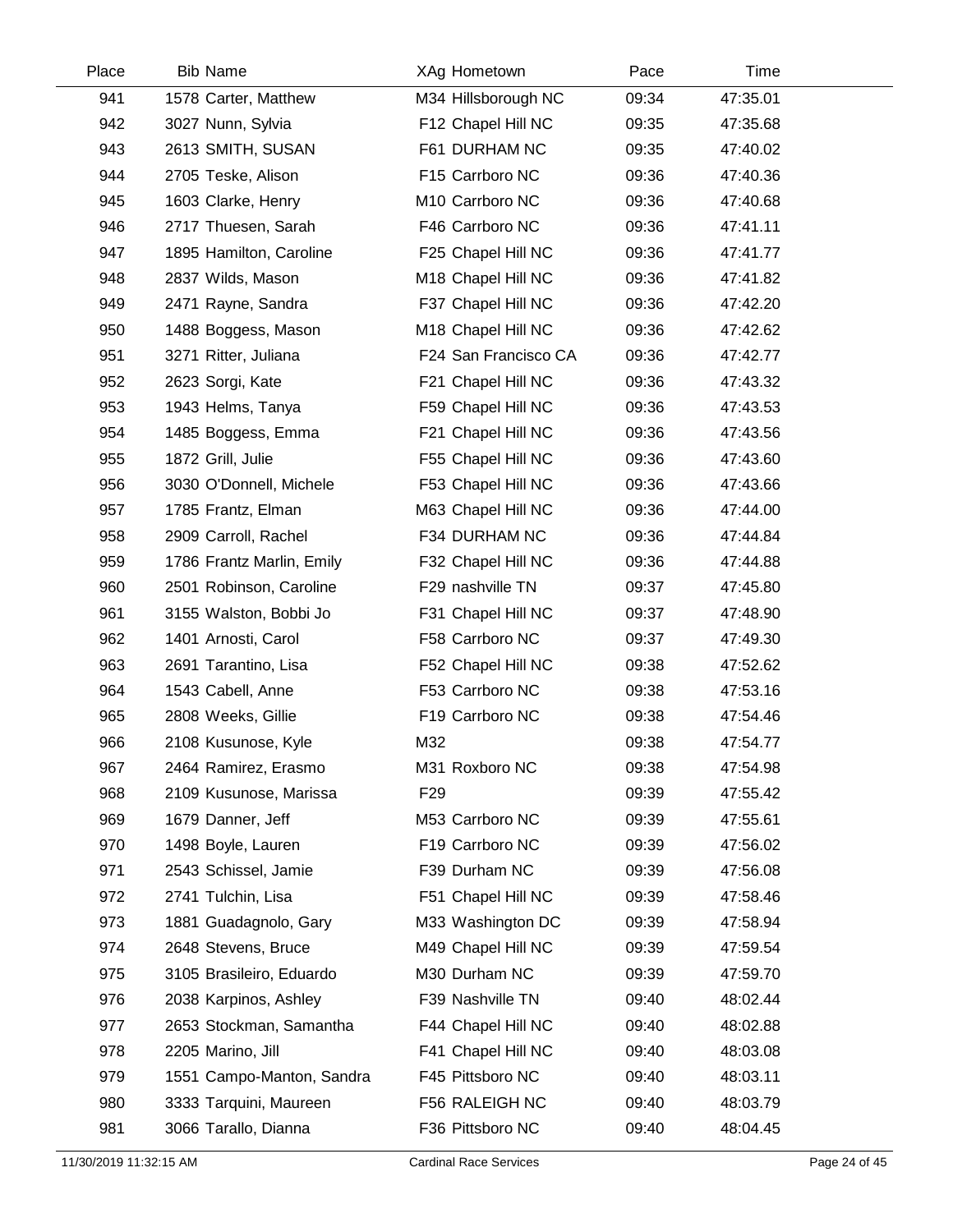| Place | <b>Bib Name</b>         | XAg Hometown       | Pace  | Time     |  |
|-------|-------------------------|--------------------|-------|----------|--|
| 982   | 1595 Chiarello, Ginny   | F40 Chapel Hill NC | 09:41 | 48:05.87 |  |
| 983   | 2135 Lee, Richard       | M41 Chapel Hill NC | 09:41 | 48:06.58 |  |
| 984   | 2693 tawil, laura       | f37 Chapel Hill NC | 09:41 | 48:07.14 |  |
| 985   | 2241 McHale, Tammy      | F58 Cedar Grove NC | 09:41 | 48:07.98 |  |
| 986   | 3057 Song, Paula        | F45 Chapel Hill NC | 09:42 | 48:10.93 |  |
| 987   | 2681 Swicicki, Amber    | F36 Alpharetta GA  | 09:42 | 48:11.36 |  |
| 988   | 1868 Greiner, John      | M59 Pittsboro NC   | 09:42 | 48:11.54 |  |
| 989   | 1596 Chiarello, Nick    | M41 Chapel Hill NC | 09:42 | 48:13.34 |  |
| 990   | 2211 Marston, Kimberly  | F36 Carrboro NC    | 09:42 | 48:14.55 |  |
| 991   | 2993 macleod, carolyn   | f21 Chapel Hill NC | 09:43 | 48:17.61 |  |
| 992   | 2955 Harkins, Heidi     | F55 Chapel Hill NC | 09:43 | 48:18.06 |  |
| 993   | 1428 Barfield, Richard  | M31 Durham NC      | 09:43 | 48:18.18 |  |
| 994   | 1778 foster, julie      | F47 Carrboro NC    | 09:43 | 48:18.61 |  |
| 995   | 2590 Simmons, Isabel    | F18 Chapel Hill NC | 09:43 | 48:19.85 |  |
| 996   | 3151 Phillips, Buck     | M57 Chapel Hill NC | 09:44 | 48:20.80 |  |
| 997   | 2611 Smith, Mary        | F56 Durham NC      | 09:44 | 48:21.57 |  |
| 998   | 3020 Munna, Christopher | M26 Chapel Hill NC | 09:44 | 48:23.78 |  |
| 999   | 1576 Carson, Kit        | F53 Chapel Hill NC | 09:44 | 48:24.29 |  |
| 1000  | 1599 Cid, Sofia         | F13 Chapel Hill NC | 09:44 | 48:24.36 |  |
| 1001  | 2605 Smith, Hannah      | F22 Durham NC      | 09:45 | 48:25.04 |  |
| 1002  | 3169 Taub, Solly        | M14 Chapel Hill NC | 09:45 | 48:28.79 |  |
| 1003  | 1865 Greene, Casey      | F14 Chapel Hill NC | 09:45 | 48:29.29 |  |
| 1004  | 3200 Lindenman, Julie   | F33 New York NY    | 09:46 | 48:30.76 |  |
| 1005  | 2272 Millar, Ally       | F19 Chapel Hill NC | 09:46 | 48:33.84 |  |
| 1006  | 2040 Karpinos, Ralph    | M69 Chapel Hill NC | 09:46 | 48:34.49 |  |
| 1007  | 3036 Padden, Sandy      | F58 Chapel Hill NC | 09:47 | 48:38.43 |  |
| 1008  | 3035 Padden, Amanda     | f21 Chapel Hill NC | 09:47 | 48:38.44 |  |
| 1009  | 2463 Ramirez, Alexa     | F24 Chapel Hill NC | 09:49 | 48:45.24 |  |
| 1010  | 2491 Riek, Jim          | M54 Carrboro NC    | 09:49 | 48:45.66 |  |
| 1011  | 2465 Ramirez, Steve     | M52 Chapel Hill NC | 09:49 | 48:45.74 |  |
| 1012  | 1861 Green, Genevieve   | F35 Carrboro NC    | 09:49 | 48:47.28 |  |
| 1013  | 2490 Riek, Callie       | F22 Carrboro NC    | 09:49 | 48:47.29 |  |
| 1014  | 2877 Yova, Frederique   | F46 Chapel Hill NC | 09:49 | 48:47.56 |  |
| 1015  | 1862 Green, Tom         | M39 Carrboro NC    | 09:49 | 48:47.56 |  |
| 1016  | 1594 Cheek, Sarah       | F23 Chapel Hill NC | 09:49 | 48:47.90 |  |
| 1017  | 1540 Butler, Erin       | F38                | 09:50 | 48:51.38 |  |
| 1018  | 1886 Gulla, Kathryn     | F38 DURHAM NC      | 09:50 | 48:51.57 |  |
| 1019  | 1817 Gehrig, Paola      | F51 Chapel Hill NC | 09:50 | 48:52.50 |  |
| 1020  | 1602 Clark, Kelly       | F63 Chapel Hill NC | 09:50 | 48:53.78 |  |
| 1021  | 1803 Garber, Nate       | M13 Chapel Hill NC | 09:51 | 48:56.08 |  |
| 1022  | 1466 Berreth, Meg       | F49 Carrboro NC    | 09:51 | 48:59.44 |  |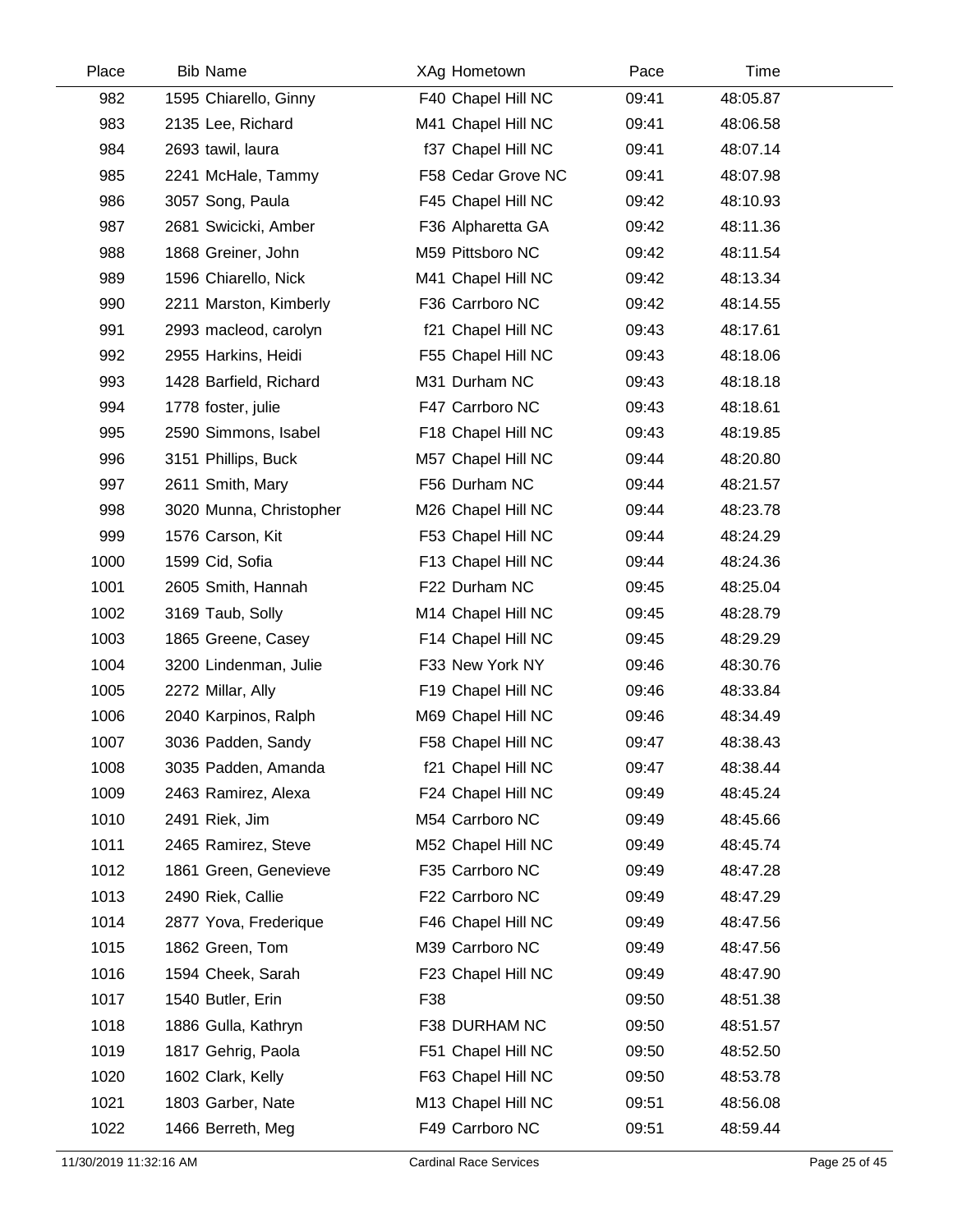| Place | <b>Bib Name</b>            | XAg Hometown           | Pace  | Time     |  |
|-------|----------------------------|------------------------|-------|----------|--|
| 1023  | 1995 Ingram, Theodore      | M32 Carrboro NC        | 09:52 | 48:59.97 |  |
| 1024  | 1716 Drown, Matthew        | M34 Durham NC          | 09:52 | 49:02.53 |  |
| 1025  | 3170 Carter Taub, Mary     | F49 Chapel Hill NC     | 09:53 | 49:05.24 |  |
| 1026  | 1475 Billy, Braden         | M13 Chapel Hill NC     | 09:53 | 49:07.18 |  |
| 1027  | 2132 Lee, Christopher      | M46 Chapel Hill NC     | 09:53 | 49:07.57 |  |
| 1028  | 1501 BRECHER, Juliana      | F28 Chapel Hill NC     | 09:53 | 49:08.41 |  |
| 1029  | 1502 Brecher, Mark         | M63 Chapel Hill NC     | 09:53 | 49:09.60 |  |
| 1030  | 2106 Kullmann, Craig       | M47 Silver Spring MD   | 09:53 | 49:09.65 |  |
| 1031  | 2107 Kullmann, Sienna      | F10 Silver Spring MD   | 09:54 | 49:09.77 |  |
| 1032  | 2431 Podkul, Jennifer      | F43 Silver Spring MD   | 09:54 | 49:10.71 |  |
| 1033  | 1891 Hacker, Caili         | F25 Chapel Hill NC     | 09:54 | 49:11.91 |  |
| 1034  | 2012 jewitt, scott         | m39 Hillsborough NC    | 09:54 | 49:12.98 |  |
| 1035  | 2936 Doran, Rick           | M60 Virginia Beach VA  | 09:54 | 49:13.22 |  |
| 1036  | 2309 Moreno, Lourdes       | F44 Chapel Hill NC     | 09:54 | 49:14.59 |  |
| 1037  | 1561 Cardona, Adam         | M16 Chapel Hill NC     | 09:55 | 49:14.97 |  |
| 1038  | 2668 Strick, Patrick       | M40 Chapel Hill NC     | 09:55 | 49:16.07 |  |
| 1039  | 1458 Benjamin, Julia       | F17 Cary NC            | 09:55 | 49:16.36 |  |
| 1040  | 2275 Millar, Chris         | M19 Chapel Hill NC     | 09:55 | 49:16.90 |  |
| 1041  | 1946 Henes, Amy            | F37 Hillsborough NC    | 09:55 | 49:17.28 |  |
| 1042  | 2650 Stewart, Bill         | M50 Chapel Hill NC     | 09:56 | 49:20.34 |  |
| 1043  | 1851 Gossett, Hunter       | M27 Clemson SC         | 09:56 | 49:21.09 |  |
| 1044  | 2953 Guild, Joanna         | F39 Chapel Hill NC     | 09:56 | 49:24.15 |  |
| 1045  | 3207 Wright, Caroline      | F17 Chapel Hill NC     | 09:57 | 49:26.24 |  |
| 1046  | 1396 apollo shaw, lucia    | F51 Chapel Hill NC     | 09:57 | 49:26.47 |  |
| 1047  | 3042 Provan, Jackson       | M11 Chapel Hill NC     | 09:57 | 49:27.25 |  |
| 1048  | 2974 Kepley, Drew          | M36 Hillsborough NC    | 09:57 | 49:27.47 |  |
| 1049  | 1519 Bruno, Desiree        | F24 Greensboro NC      | 09:57 | 49:28.53 |  |
| 1050  | 1452 Bello, Maria Consuelo | F40 Roxboro NC         | 09:57 | 49:28.60 |  |
| 1051  | 1432 Barnett, Lauren       | F33 Brooklyn NY        | 09:57 | 49:28.67 |  |
| 1052  | 3331 Wilson, Kevin Kevin   | M55 Clemmons NC        | 09:57 | 49:29.48 |  |
| 1053  | 3056 Smith, Richard        | M66 Chapel Hill NC     | 09:58 | 49:29.61 |  |
| 1054  | 2273 Millar, Anna          | F50 Chapel Hill NC     | 09:58 | 49:30.76 |  |
| 1055  | 1769 Flournoy, Wayne       | M60 Chapel Hill NC     | 09:58 | 49:30.87 |  |
| 1056  | 2454 Provan, Ben           | M36                    | 09:58 | 49:32.75 |  |
| 1057  | 1637 Copeland, Henry       | M57 Chapel Hill NC     | 09:58 | 49:32.76 |  |
| 1058  | 3079 Jordan, Jennifer      | F44 Chapel Hill NC     | 09:58 | 49:33.09 |  |
| 1059  | 1709 Donovan, Cynthia      | F42 Chapel Hill NC     | 09:58 | 49:33.19 |  |
| 1060  | 2402 Pakes, Annette        | F33 Raleigh NC         | 10:00 | 49:39.59 |  |
| 1061  | 2575 Settlemires, Ivy      | F34 Chapel Hill NC     | 10:00 | 49:39.77 |  |
| 1062  | 2687 Sztukowski, Robert    | M29                    | 10:00 | 49:40.55 |  |
| 1063  | 2824 White, Spencer        | M31 Charlottesville VA | 10:01 | 49:44.66 |  |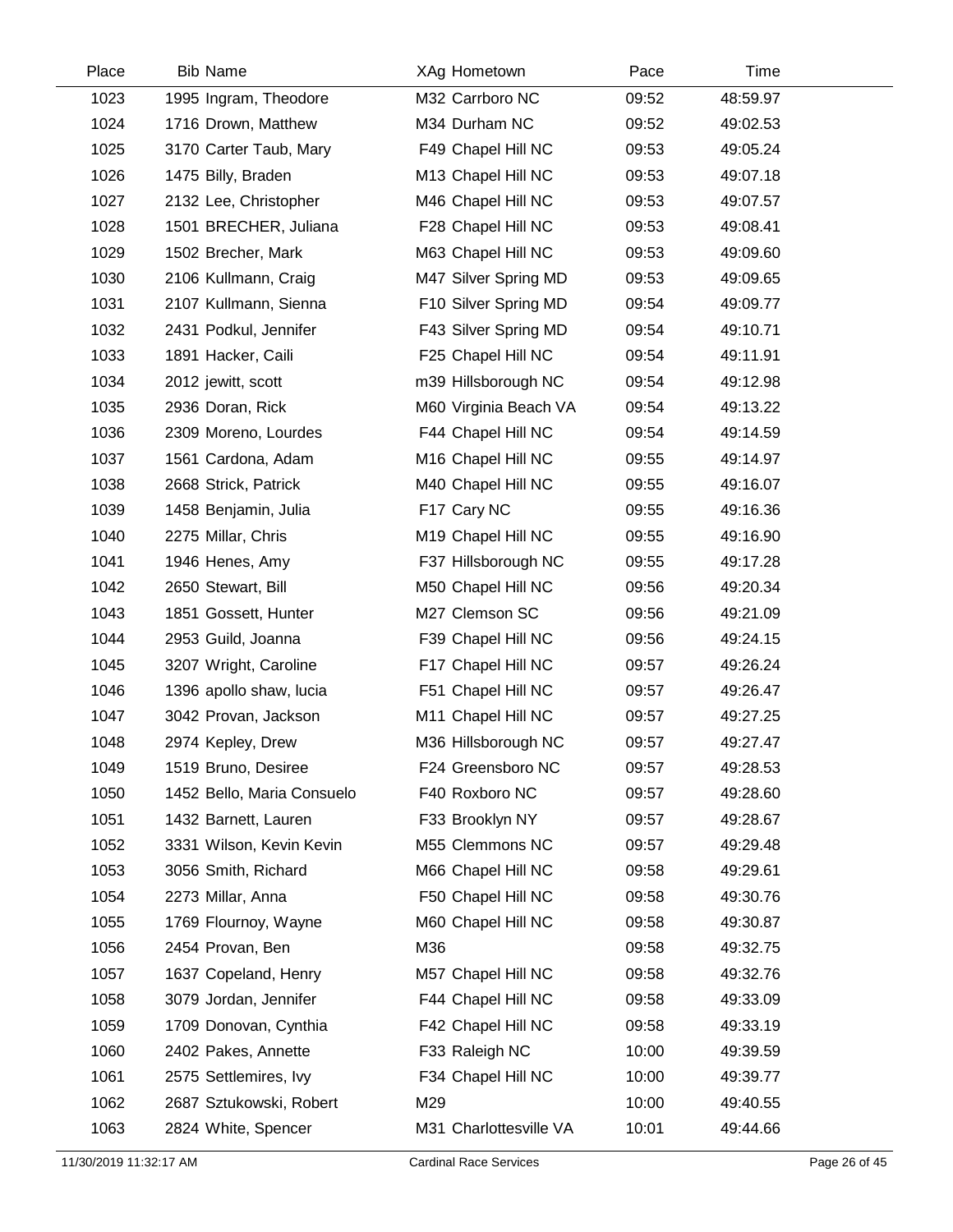| Place | <b>Bib Name</b>          | XAg Hometown        | Pace  | Time     |  |
|-------|--------------------------|---------------------|-------|----------|--|
| 1064  | 3163 guiteras, raymond   | m44 Raleigh NC      | 10:01 | 49:46.27 |  |
| 1065  | 2299 Molony, David       | M35 Atlanta GA      | 10:01 | 49:48.56 |  |
| 1066  | 1767 Flood, Christina    | F34 Atlanta GA      | 10:01 | 49:49.29 |  |
| 1067  | 3159 Hulbert, Stella     | F15 Hillsborough NC | 10:02 | 49:51.86 |  |
| 1068  | 2658 Stout, Ricky        | M58 Goldston NC     | 10:02 | 49:52.47 |  |
| 1069  | 1840 Goldstein, Emily    | F <sub>23</sub>     | 10:02 | 49:52.86 |  |
| 1070  | 2533 Sanoff, Louisa      | F11 Chapel Hill NC  | 10:02 | 49:54.09 |  |
| 1071  | 2585 Shu, Sitong         | F23 Carrboro NC     | 10:02 | 49:54.40 |  |
| 1072  | 2534 Sanoff, Scott       | M47 Chapel Hill NC  | 10:03 | 49:55.23 |  |
| 1073  | 2293 Minter, Jimmy       | M42 Chapel Hill NC  | 10:03 | 49:56.08 |  |
| 1074  | 1398 Arnel, Tom          | M56 Carrboro NC     | 10:03 | 49:56.26 |  |
| 1075  | 2294 Minter, Stephanie   | F42 Chapel Hill NC  | 10:03 | 49:56.50 |  |
| 1076  | 2524 Rouse, Emily        | F32 Knoxville TN    | 10:03 | 49:57.16 |  |
| 1077  | 2507 Rodgers, Philip     | M51 Chapel Hill NC  | 10:03 | 49:57.26 |  |
| 1078  | 2686 Sztukowski, Ed      | M31                 | 10:03 | 49:59.33 |  |
| 1079  | 2567 sell-goodhand, emma | F29 Durham NC       | 10:04 | 49:59.71 |  |
| 1080  | 2506 Rodgers, Jo         | F48 Chapel Hill NC  | 10:04 | 49:59.77 |  |
| 1081  | 2244 McKay, Andrea       | F40 Chapel Hill NC  | 10:04 | 49:59.77 |  |
| 1082  | 2502 Robinson, Donita    | F51 Hillsborough NC | 10:04 | 50:02.64 |  |
| 1083  | 2815 West, Rachel        | F31 Greenwood CO    | 10:04 | 50:03.65 |  |
| 1084  | 2344 Neal, Madeline      | F39 Chapel Hill NC  | 10:05 | 50:04.56 |  |
| 1085  | 3263 O'Mara, Heather     | F33 Chapel Hill NC  | 10:05 | 50:06.20 |  |
| 1086  | 2054 Kelly, Kaela        | F25 DURHAM NC       | 10:05 | 50:07.01 |  |
| 1087  | 2380 O'Brien, Amanda     | F40                 | 10:05 | 50:08.41 |  |
| 1088  | 2394 Ordronneau, Roger   | M41 Chapel Hill NC  | 10:05 | 50:08.50 |  |
| 1089  | 1888 Gupton, Stephanie   | F40 Chapel Hill NC  | 10:05 | 50:08.78 |  |
| 1090  | 2925 CROM, HANNAH        | F32 Carrboro NC     | 10:06 | 50:10.10 |  |
| 1091  | 2730 Toussaint, Kara     | F35                 | 10:06 | 50:10.51 |  |
| 1092  | 2393 Ordronneau, Delisa  | F37 Chapel Hill NC  | 10:06 | 50:11.21 |  |
| 1093  | 3215 Peterson, Robert    | M48 Chapel Hill NC  | 10:06 | 50:11.55 |  |
| 1094  | 2701 Taylor Robin, Lisa  | F52 Chapel Hill NC  | 10:06 | 50:13.23 |  |
| 1095  | 2848 Williamson, Owen    | M17 Saxapahaw NC    | 10:06 | 50:14.00 |  |
| 1096  | 1537 Butler, Anna        | F18 Chapel Hill NC  | 10:06 | 50:14.03 |  |
| 1097  | 1539 Butler, Erik        | M48 Chapel Hill NC  | 10:06 | 50:14.03 |  |
| 1098  | 1934 Heafner, Tricia     | F52 Chapel Hill NC  | 10:07 | 50:14.98 |  |
| 1099  | 2027 Kahn, Richie        | M34 DURHAM NC       | 10:07 | 50:15.29 |  |
| 1100  | 1424 Baltierra, Nina     | F34 DURHAM NC       | 10:07 | 50:15.58 |  |
| 1101  | 2799 Watterson, Carolyn  | F52 Pittsboro NC    | 10:07 | 50:15.85 |  |
| 1102  | 2474 Reed, Pam           | F51 Chapel Hill NC  | 10:07 | 50:15.85 |  |
| 1103  | 1570 Carpenter, C Denise | F52 Chapel Hill NC  | 10:07 | 50:15.87 |  |
| 1104  | 1735 Engle, Michelle     | F47 Chapel Hill NC  | 10:07 | 50:16.75 |  |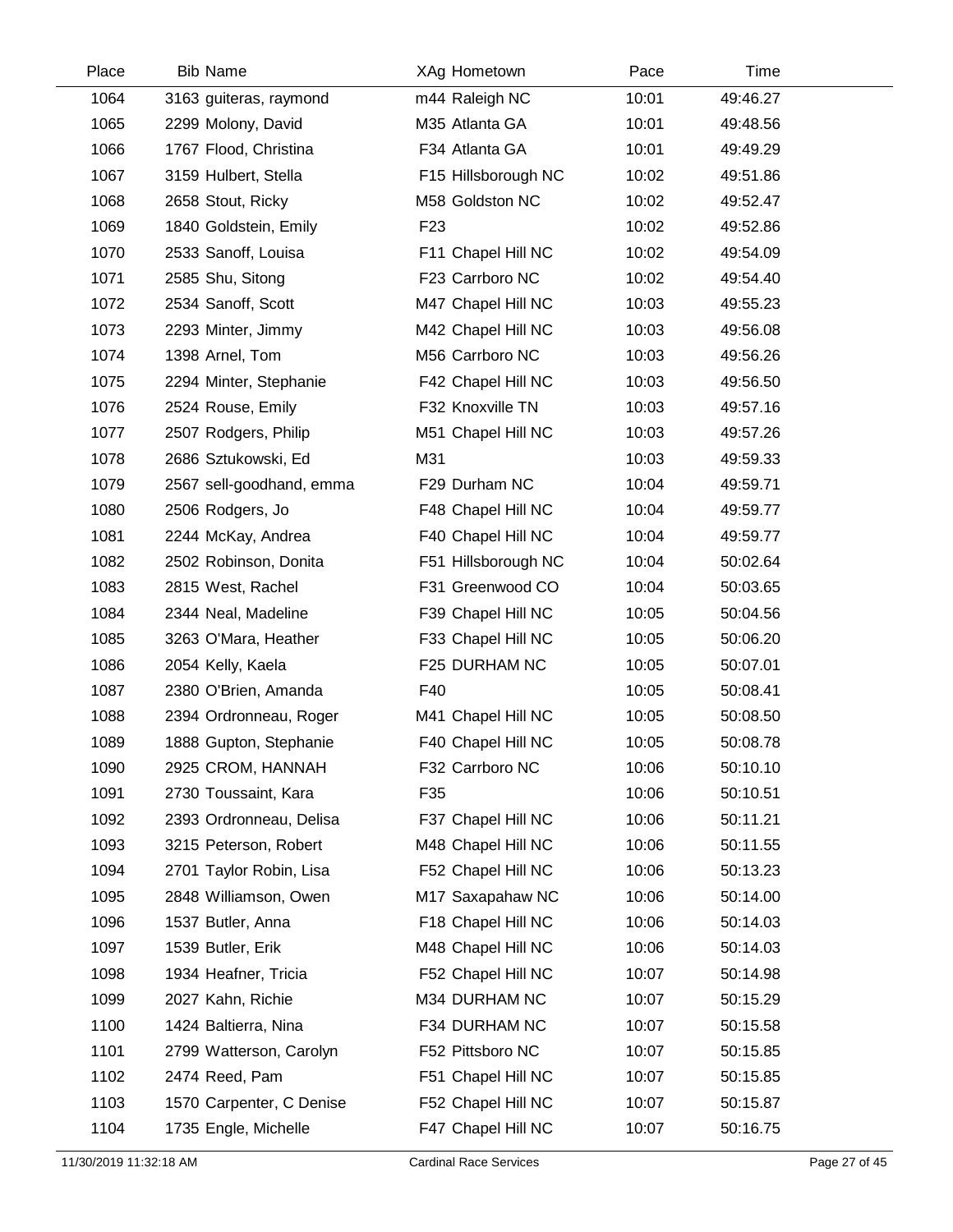| Place | <b>Bib Name</b>           | XAg Hometown            | Pace  | Time     |  |
|-------|---------------------------|-------------------------|-------|----------|--|
| 1105  | 1394 Anson, Lucy          | F30 Baltimore MD        | 10:07 | 50:17.18 |  |
| 1106  | 3115 Pratson, Connor      | M27 Chapel Hill NC      | 10:07 | 50:18.17 |  |
| 1107  | 2662 Strauch, Christina   | F34 GRAHAM NC           | 10:08 | 50:19.89 |  |
| 1108  | 3114 Pratson, Lincoln     | M57 Chapel Hill NC      | 10:08 | 50:20.11 |  |
| 1109  | 2092 Kohrman, Richard     | M71 Mebane NC           | 10:08 | 50:23.78 |  |
| 1110  | 2235 McElligott, Erin     | F46 Chapel Hill NC      | 10:09 | 50:24.36 |  |
| 1111  | 2199 Manton, Hallie       | F12 Pittsboro NC        | 10:09 | 50:24.67 |  |
| 1112  | 2262 Messier, Erin        | F39 Chapel Hill NC      | 10:09 | 50:24.95 |  |
| 1113  | 3145 Archer, John         | m55 Washington DC       | 10:09 | 50:26.45 |  |
| 1114  | 2350 Nerkar, Aadit        | M18 Chapel Hill NC      | 10:09 | 50:26.95 |  |
| 1115  | 2440 Porter, Kristine     | F51 Chapel Hill NC      | 10:09 | 50:27.00 |  |
| 1116  | 1461 Benjamin, Sam        | M <sub>15</sub> Cary NC | 10:09 | 50:27.94 |  |
| 1117  | 2134 Lee, Jennifer        | F46 Chapel Hill NC      | 10:09 | 50:29.10 |  |
| 1118  | 2884 Zolot, Katie         | F28 Jamestown NC        | 10:11 | 50:35.31 |  |
| 1119  | 2685 Sztukowski, Courtney | F30                     | 10:11 | 50:35.93 |  |
| 1120  | 1776 foster, andrew       | m50 Chapel Hill NC      | 10:12 | 50:39.36 |  |
| 1121  | 1647 Council, Jacob       | M32 Morrisville NC      | 10:12 | 50:41.08 |  |
| 1122  | 1648 Council, Olivia      | F28 Morrisville NC      | 10:12 | 50:41.35 |  |
| 1123  | 2157 Loughrey, Reed       | F43 Chapel Hill NC      | 10:12 | 50:42.48 |  |
| 1124  | 2659 Strain, Betsy        | F53 Chapel Hill NC      | 10:12 | 50:43.13 |  |
| 1125  | 3019 Munday, Amy          | F43 Chapel Hill NC      | 10:12 | 50:43.31 |  |
| 1126  | 3287 Ndugga, Maggwa       | M22 Chapel Hill NC      | 10:12 | 50:43.36 |  |
| 1127  | 2716 Thorn, rosemary      | F64 Chapel Hill NC      | 10:13 | 50:46.66 |  |
| 1128  | 3063 Stephenson, Ann      | F47 Carrboro NC         | 10:13 | 50:47.43 |  |
| 1129  | 2509 Rogers, Kim          | F48 Carrboro NC         | 10:13 | 50:47.79 |  |
| 1130  | 2303 Montgomery, Ranee    | F48 Chapel Hill NC      | 10:13 | 50:48.20 |  |
| 1131  | 2088 Knuth, Megan         | F27 Chapel Hill NC      | 10:14 | 50:50.45 |  |
| 1132  | 1784 Franklin, Mari       | F40 Chapel Hill NC      | 10:14 | 50:52.07 |  |
| 1133  | 2682 Swindell, Jade       | M37 Chapel Hill NC      | 10:14 | 50:52.33 |  |
| 1134  | 2234 McCurry, Alice       | F37 Efland NC           | 10:14 | 50:53.41 |  |
| 1135  | 1406 Arnott, Hallie       | F18 Chapel Hill NC      | 10:14 | 50:53.75 |  |
| 1136  | 2751 Van Ark, Gwen        | F55 Carrboro NC         | 10:15 | 50:54.60 |  |
| 1137  | 2378 O'Briant, Kyle       | M34 Mebane NC           | 10:15 | 50:57.73 |  |
| 1138  | 3291 Hayman, Ken          | M56 Apex NC             | 10:15 | 50:58.80 |  |
| 1139  | 2669 Strick, Rebecca      | F41 Chapel Hill NC      | 10:16 | 50:59.84 |  |
| 1140  | 2893 blazer, dan          | m49 DURHAM NC           | 10:16 | 51:01.77 |  |
| 1141  | 2081 Kleinhammes, Alfred  | M68 Chapel Hill NC      | 10:17 | 51:04.68 |  |
| 1142  | 1430 Barnes, Eileen       | F37 Durham NC           | 10:17 | 51:04.68 |  |
| 1143  | 2544 Schmaling, Brooke    | F45 Carrboro NC         | 10:17 | 51:05.81 |  |
| 1144  | 1926 Hayden, Elizabeth    | F41 Chapel Hill NC      | 10:17 | 51:06.71 |  |
| 1145  | 3164 Gibson, Melody       | F46 Durham NC           | 10:17 | 51:07.93 |  |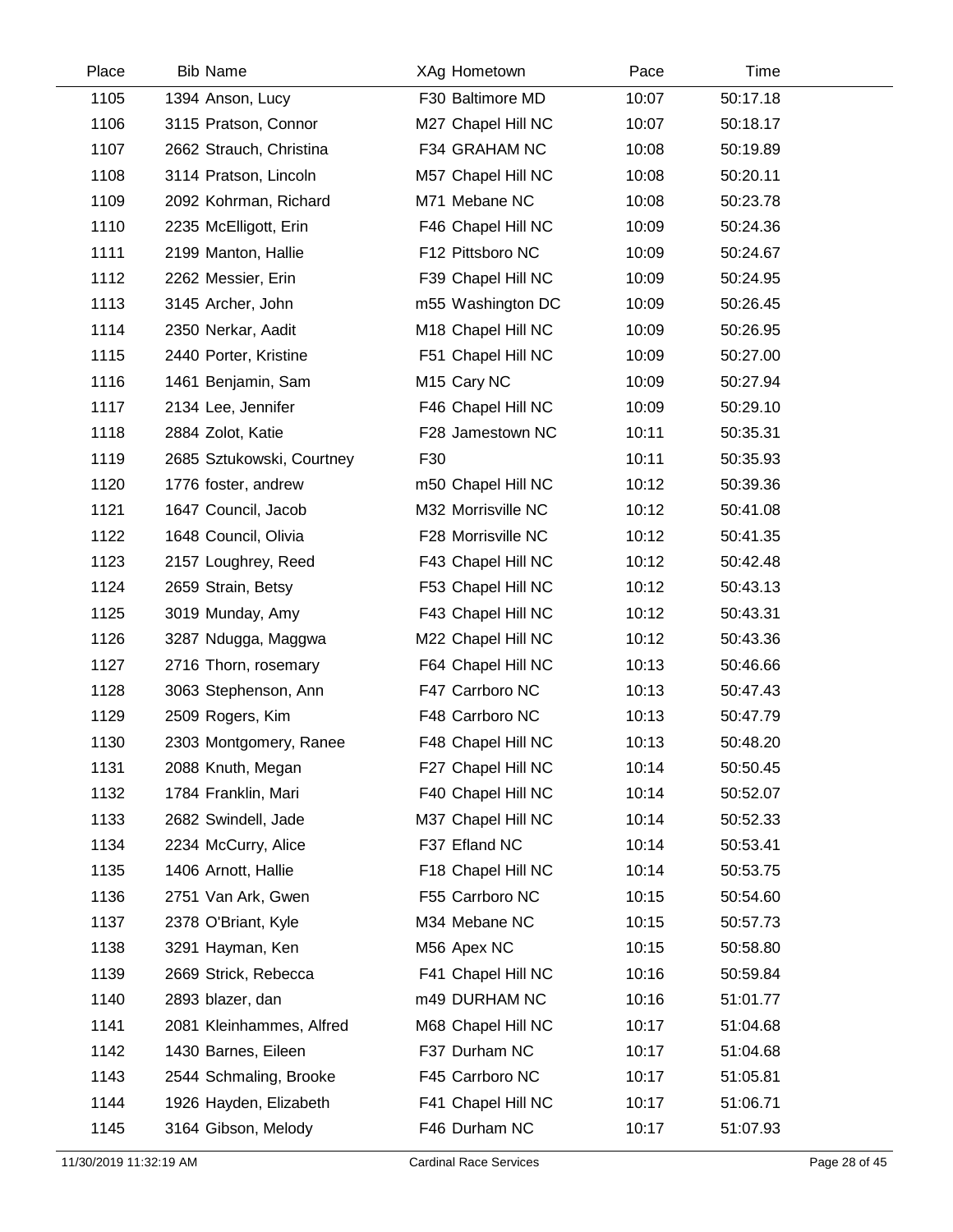| Place | <b>Bib Name</b>         |     | XAg Hometown        | Pace  | Time     |
|-------|-------------------------|-----|---------------------|-------|----------|
| 1146  | 1954 Hess, Linwood      | M65 |                     | 10:18 | 51:09.08 |
| 1147  | 2053 Kelly, Abby        |     | F34 Carrboro NC     | 10:18 | 51:09.85 |
| 1148  | 1579 Carter, Renee      |     | F35 Hillsborough NC | 10:18 | 51:10.18 |
| 1149  | 1736 Enman, Kyle        |     | M32 Hoboken NJ      | 10:18 | 51:10.44 |
| 1150  | 1523 Buchanan, Brianne  |     | F40 Carrboro NC     | 10:18 | 51:12.52 |
| 1151  | 3178 Veal, Kristen      |     | F28 DURHAM NC       | 10:18 | 51:12.69 |
| 1152  | 2029 Kalavsky, Griffin  |     | M8 Carrboro NC      | 10:18 | 51:12.85 |
| 1153  | 3241 Alexander, Min     |     | F41 Chapel Hill NC  | 10:18 | 51:12.96 |
| 1154  | 2086 Knuth, Dave        |     | M55 Chapel Hill NC  | 10:18 | 51:13.18 |
| 1155  | 2746 Turk, Katherine    |     | F37 Chapel Hill NC  | 10:18 | 51:13.67 |
| 1156  | 2320 mulholland, andrea |     | f41 Durham NC       | 10:18 | 51:13.86 |
| 1157  | 2745 Turk, Elizabeth    |     | F34 New York NY     | 10:19 | 51:14.04 |
| 1158  | 1804 Garcia, Alcadio    |     | M47 Roxboro NC      | 10:19 | 51:15.84 |
| 1159  | 1512 Broscious, Pam     |     | F58 Chapel Hill NC  | 10:19 | 51:15.85 |
| 1160  | 1624 Connell, Paul      |     | M52 Chapel Hill NC  | 10:19 | 51:17.87 |
| 1161  | 3017 Moulton, KellyAnne |     | F40 Rougemont NC    | 10:20 | 51:23.11 |
| 1162  | 2372 Norwood, Aubin     |     | M32 Chapel Hill NC  | 10:21 | 51:26.95 |
| 1163  | 2302 Monahan, Seamus    |     | M14 Chapel Hill NC  | 10:21 | 51:28.40 |
| 1164  | 1852 Gossett, Kelly     |     | F27 Clemson SC      | 10:22 | 51:29.18 |
| 1165  | 2820 WHALEN, carolyn    |     | F26 Durham NC       | 10:22 | 51:30.80 |
| 1166  | 2375 Norwood, Rena      |     | F64 Chapel Hill NC  | 10:23 | 51:33.87 |
| 1167  | 2553 Schwartz, Carl     |     | M19 Atlanta GA      | 10:23 | 51:34.39 |
| 1168  | 2845 Williams, Crystal  |     | F46 Durham NC       | 10:23 | 51:34.92 |
| 1169  | 2284 Mills, Katherine   |     | F33 Carrboro NC     | 10:23 | 51:35.05 |
| 1170  | 2295 Mishalanie, Meghan |     | F33 DURHAM NC       | 10:23 | 51:35.30 |
| 1171  | 2280 Miller, Kevin      |     | M44 Chapel Hill NC  | 10:23 | 51:38.30 |
| 1172  | 2684 Sztukowski, Buzz   |     | m64 Chapel Hill NC  | 10:23 | 51:38.61 |
| 1173  | 3161 Lucas, Miha        |     | F47 Chapel Hill NC  | 10:24 | 51:40.42 |
| 1174  | 1408 Arnott, Roger      |     | M54 Chapel Hill NC  | 10:24 | 51:42.62 |
| 1175  | 1407 Arnott, Jamie      |     | F48 Chapel Hill NC  | 10:24 | 51:43.01 |
| 1176  | 2048 Keller, Len        |     | M20 Chapel Hill NC  | 10:24 | 51:43.31 |
| 1177  | 1979 Hoover, Stephanie  | F34 |                     | 10:24 | 51:43.41 |
| 1178  | 2047 Keller, Claire     |     | F18 Chapel Hill NC  | 10:25 | 51:43.81 |
| 1179  | 1790 Frerichs, Leah     |     | F39 Chapel Hill NC  | 10:25 | 51:44.55 |
| 1180  | 2276 Millar, Jamey      |     | M51 Chapel Hill NC  | 10:25 | 51:44.81 |
| 1181  | 1663 Cui, Julie         |     | F26 Chapel Hill NC  | 10:25 | 51:45.44 |
| 1182  | 2457 Provenzano, Joe    |     | M27 Chapel Hill NC  | 10:25 | 51:46.40 |
| 1183  | 3092 Wansley, Brant     |     | M73 Carrboro NC     | 10:25 | 51:47.62 |
| 1184  | 3277 Gabier, Ryan       |     | M14 Carrboro NC     | 10:26 | 51:49.10 |
| 1185  | 2790 Ware, Michele      |     | F64 Chapel Hill NC  | 10:26 | 51:50.18 |
| 1186  | 1760 Finnell, Alice     |     | F68 Chapel Hill NC  | 10:26 | 51:50.23 |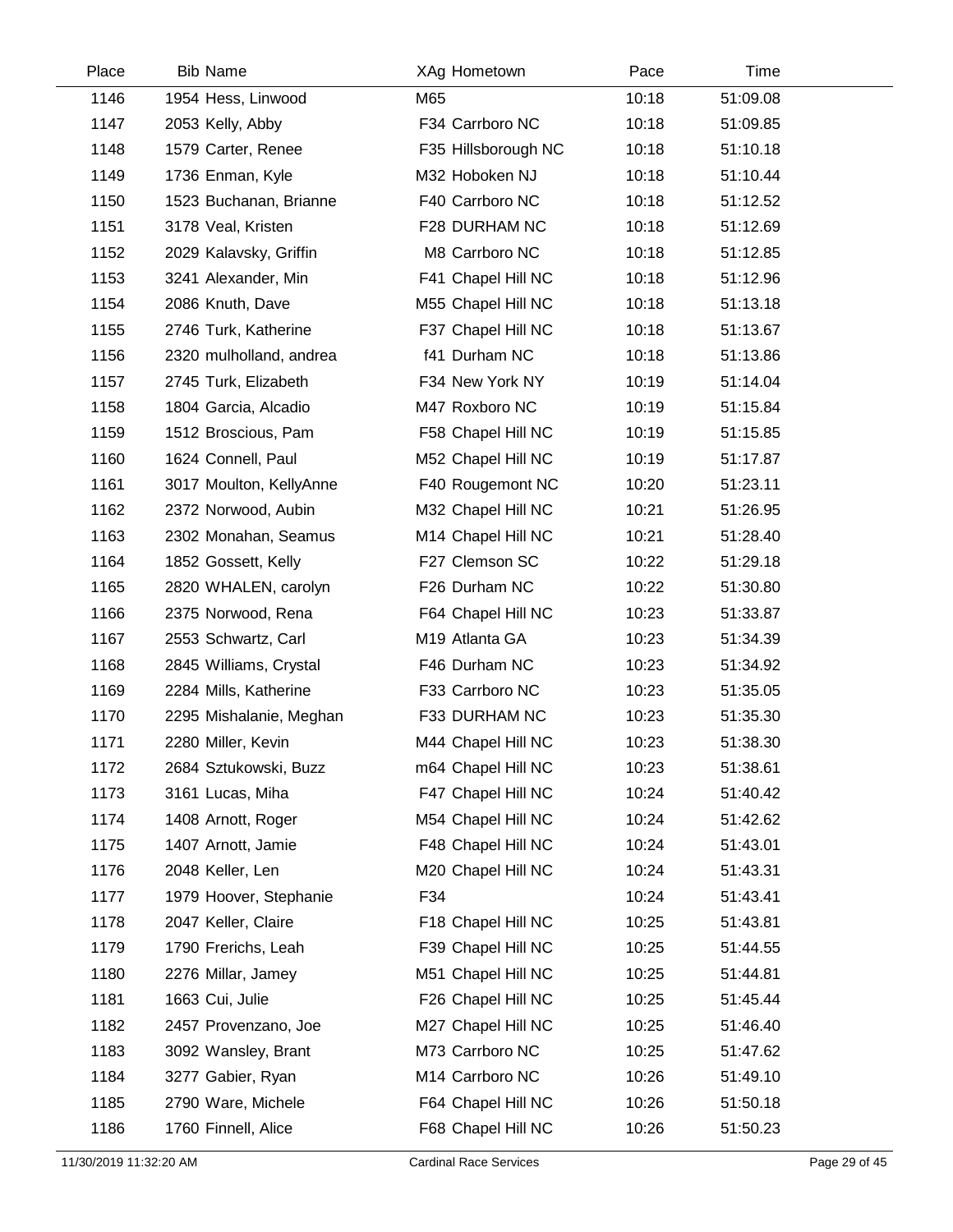| Place | <b>Bib Name</b>           | XAg Hometown           | Pace  | Time     |  |
|-------|---------------------------|------------------------|-------|----------|--|
| 1187  | 2584 Shirlen, Vanessa     | F39 Chapel Hill NC     | 10:26 | 51:51.30 |  |
| 1188  | 3099 Cantrell, Todd       | M50 Chapel Hill NC     | 10:26 | 51:51.54 |  |
| 1189  | 2453 Prinzhorn, Brad      | M51 Carrboro NC        | 10:26 | 51:51.57 |  |
| 1190  | 2923 Crncic, Ivanna       | F8 Carrboro NC         | 10:26 | 51:53.27 |  |
| 1191  | 1546 Cabell, Meghan       | F26 Carrboro NC        | 10:26 | 51:53.33 |  |
| 1192  | 2422 Perry, Susan         | F56 Chapel Hill NC     | 10:26 | 51:53.48 |  |
| 1193  | 2452 Prinzhorn, Ashley    | F24 Carrboro NC        | 10:26 | 51:53.60 |  |
| 1194  | 3286 Ndugga, Nambi        | M28 Chapel Hill NC     | 10:27 | 51:53.75 |  |
| 1195  | 1436 Bashara, Chandra     | F43 Chapel Hill NC     | 10:27 | 51:54.65 |  |
| 1196  | 1914 hart, lauren         | f35 Carrboro NC        | 10:27 | 51:54.85 |  |
| 1197  | 1437 Bashara, Joshua      | M44 Chapel Hill NC     | 10:27 | 51:55.57 |  |
| 1198  | 2316 Morris, KC           | F44 Chapel Hill NC     | 10:27 | 51:55.65 |  |
| 1199  | 3102 Roupas, Shelley      | F51 Chapel Hill NC     | 10:27 | 51:55.80 |  |
| 1200  | 2636 stanley, will        | m34 Carrboro NC        | 10:27 | 51:55.96 |  |
| 1201  | 1565 Carey, Dean          | M7 Chapel Hill NC      | 10:27 | 51:56.00 |  |
| 1202  | 2243 McKay, Amanda        | F42 Chapel Hill NC     | 10:27 | 51:56.36 |  |
| 1203  | 3301 Joseph, Sarah        | F42 Chapel Hill NC     | 10:27 | 51:56.52 |  |
| 1204  | 1412 Awoniyi, Kaiyode     | M7 Chapel Hill NC      | 10:27 | 51:57.94 |  |
| 1205  | 1897 Hammel, Kacey        | F41 Carrboro NC        | 10:28 | 51:59.15 |  |
| 1206  | 3300 Dreisbach, Crystal   | F42 Durham NC          | 10:28 | 51:59.53 |  |
| 1207  | 3307 Vincent, Ashlyn      | F19 Chapel Hill NC     | 10:28 | 51:59.93 |  |
| 1208  | 1567 Carey, Mark          | M48 Chapel Hill NC     | 10:28 | 52:00.07 |  |
| 1209  | 1956 Hessling, Peter      | M67 Durham NC          | 10:28 | 52:00.46 |  |
| 1210  | 1409 Arnott, Sydney       | F15 Chapel Hill NC     | 10:28 | 52:01.75 |  |
| 1211  | 960 Avary, Carolina       | F40 Hillsborough NC    | 10:28 | 52:01.77 |  |
| 1212  | 3308 Laberge, Kendall     | F19 Chapel Hill NC     | 10:28 | 52:01.79 |  |
| 1213  | 3183 Wojdynski, Bartosz   | M39 athens GA          | 10:28 | 52:01.97 |  |
| 1214  | 2176 Mabe, Mike           | M72 Pfafftown NC       | 10:29 | 52:04.00 |  |
| 1215  | 1773 Flynn, Tim           | M60 Chapel Hill NC     | 10:29 | 52:05.17 |  |
| 1216  | 2500 Robertson, Catherine | F32 Charlottesville VA | 10:29 | 52:07.34 |  |
| 1217  | 2296 Mitchell, Asyia      | F25 Durham NC          | 10:29 | 52:07.78 |  |
| 1218  | 2739 TSIHLIS, HEATHER     | F43 Carrboro NC        | 10:30 | 52:11.04 |  |
| 1219  | 2421 Perez, Efrain        | M32 Durham NC          | 10:30 | 52:11.64 |  |
| 1220  | 2216 Martin, Robert       | M58 Nashville TN       | 10:30 | 52:12.51 |  |
| 1221  | 2270 Mickunas, Wendy      | F60 Chapel Hill NC     | 10:31 | 52:14.14 |  |
| 1222  | 3040 Peterson, Stephanie  | F38 Pittsboro NC       | 10:31 | 52:15.12 |  |
| 1223  | 2327 murphy, kaitlyn      | F33 Carrboro NC        | 10:31 | 52:15.72 |  |
| 1224  | 1763 Fisher, Taylor       | M33 Chapel Hill NC     | 10:31 | 52:15.75 |  |
| 1225  | 2778 Wahlstrom, Torey     | F51 Chapel Hill NC     | 10:32 | 52:19.43 |  |
| 1226  | 2519 Rose, Pamela         | F57 Durham NC          | 10:32 | 52:20.62 |  |
| 1227  | 3158 hulbert, mark        | M63 Hillsborough NC    | 10:32 | 52:22.16 |  |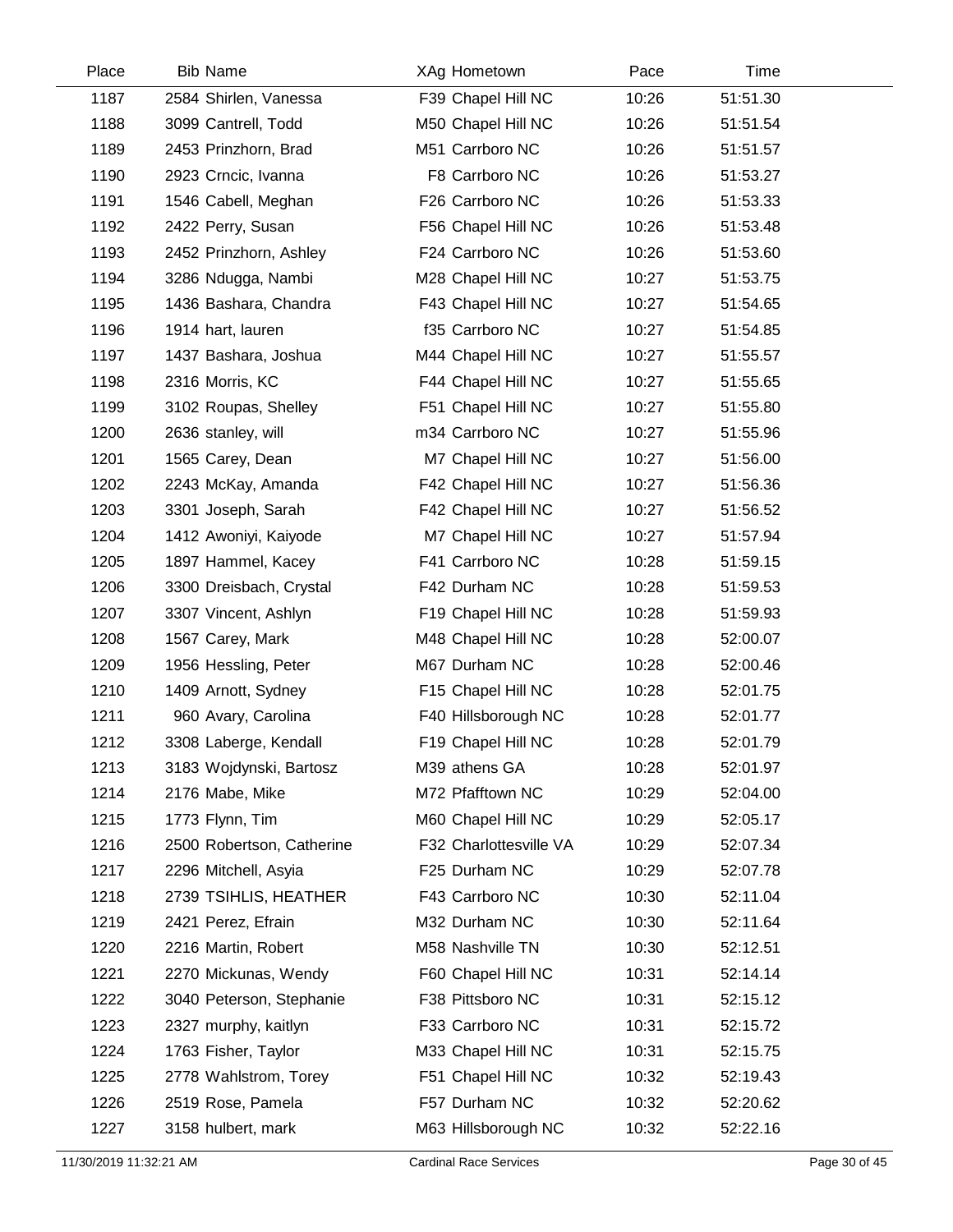| Place | <b>Bib Name</b>           | XAg Hometown       | Pace  | Time     |  |
|-------|---------------------------|--------------------|-------|----------|--|
| 1228  | 2777 Wahlstrom, Erik      | M50 Chapel Hill NC | 10:32 | 52:22.39 |  |
| 1229  | 2540 Saylor, Christopher  | M35 Chapel Hill NC | 10:32 | 52:22.47 |  |
| 1230  | 2228 McCandless, Amos     | M27 Durham NC      | 10:32 | 52:22.71 |  |
| 1231  | 2539 Saylor, Bonner       | F35 Chapel Hill NC | 10:32 | 52:22.96 |  |
| 1232  | 1556 Cantong, David       | M35 Chapel Hill NC | 10:33 | 52:25.83 |  |
| 1233  | 1896 Hamm, Jill           | F52 Chapel Hill NC | 10:33 | 52:26.35 |  |
| 1234  | 3280 Davis, Harrison      | M21 Chapel Hill NC | 10:33 | 52:26.70 |  |
| 1235  | 3224 McEntee, Christopher | M10 Chapel Hill NC | 10:33 | 52:27.09 |  |
| 1236  | 2337 Nadas, Marisa        | F39 New York NY    | 10:33 | 52:27.62 |  |
| 1237  | 3278 Davis, Stephanie     | F52 Chapel Hill NC | 10:34 | 52:29.03 |  |
| 1238  | 2188 Madden, Michael      | M64 Chapel Hill NC | 10:34 | 52:29.72 |  |
| 1239  | 1747 Farel, Lily          | F39 Chapel Hill NC | 10:35 | 52:34.25 |  |
| 1240  | 2720 Tocci, Marissa       | F18 Chapel Hill NC | 10:35 | 52:34.68 |  |
| 1241  | 3001 McDonald, Jean       | F58 Chapel Hill NC | 10:35 | 52:34.76 |  |
| 1242  | 1878 Grinnan, Marybeth    | F51 Richmond VA    | 10:35 | 52:35.15 |  |
| 1243  | 2013 Johnson, Emily       | F45 Carrboro NC    | 10:35 | 52:36.35 |  |
| 1244  | 2843 Willcox, Bill        | M62 Chapel Hill NC | 10:35 | 52:37.03 |  |
| 1245  | 2935 Dirito, Rachel       | F39 Chapel Hill NC | 10:35 | 52:38.15 |  |
| 1246  | 2642 Stegman, Karen       | F50 Chapel Hill NC | 10:36 | 52:40.53 |  |
| 1247  | 1810 Gauger, Sarah        | F43 Durham NC      | 10:36 | 52:42.64 |  |
| 1248  | 1499 Brady, Ann           | F63 Mebane NC      | 10:37 | 52:43.86 |  |
| 1249  | 1941 Hehl, Brent          | M33 Chapel Hill NC | 10:37 | 52:45.30 |  |
| 1250  | 2255 McPherson, Paige     | F14 Apex NC        | 10:38 | 52:49.17 |  |
| 1251  | 2102 Kreutzer, Chris      | M43 Carrboro NC    | 10:38 | 52:49.89 |  |
| 1252  | 1380 Al-Rawi, Bassam      | M37 Chapel Hill NC | 10:38 | 52:50.09 |  |
| 1253  | 2942 Frank, Molly         | F24 Carrboro NC    | 10:38 | 52:51.76 |  |
| 1254  | 2103 Kreutzer, Emily      | F37 Carrboro NC    | 10:38 | 52:52.58 |  |
| 1255  | 2220 Matson, Tim          | M36 Chapel Hill NC | 10:39 | 52:55.30 |  |
| 1256  | 1824 Gerard, Cara         | F47                | 10:39 | 52:55.30 |  |
| 1257  | 2943 Frank, Sadie         | F22 Carrboro NC    | 10:39 | 52:55.69 |  |
| 1258  | 2919 Coleman, Beth        | F33 DURHAM NC      | 10:39 | 52:56.97 |  |
| 1259  | 1988 Hunter, Kaela        | F32 Atlanta GA     | 10:39 | 52:57.18 |  |
| 1260  | 3136 Baker, Katie         | F35 Chapel Hill NC | 10:39 | 52:57.24 |  |
| 1261  | 1720 Duronio, Sue         | f54 Chapel Hill NC | 10:39 | 52:57.44 |  |
| 1262  | 3132 Krause, Emerson      | M16 Chapel Hill NC | 10:39 | 52:57.71 |  |
| 1263  | 1762 Fisher, Laurie       | F38 Chapel Hill NC | 10:40 | 52:59.60 |  |
| 1264  | 3185 Engle, Bryan         | M47 Chapel Hill NC | 10:40 | 53:00.01 |  |
| 1265  | 3316 Aubrey, Marissa      | F33 Durham NC      | 10:40 | 53:00.41 |  |
| 1266  | 2385 Okada, Nonoko        | F43 Chapel Hill NC | 10:40 | 53:00.54 |  |
| 1267  | 3313 Aubrey, Megan        | F25 San Diego CA   | 10:40 | 53:00.70 |  |
| 1268  | 3311 Aubrey, Michael      | M30 Berkeley CA    | 10:40 | 53:01.48 |  |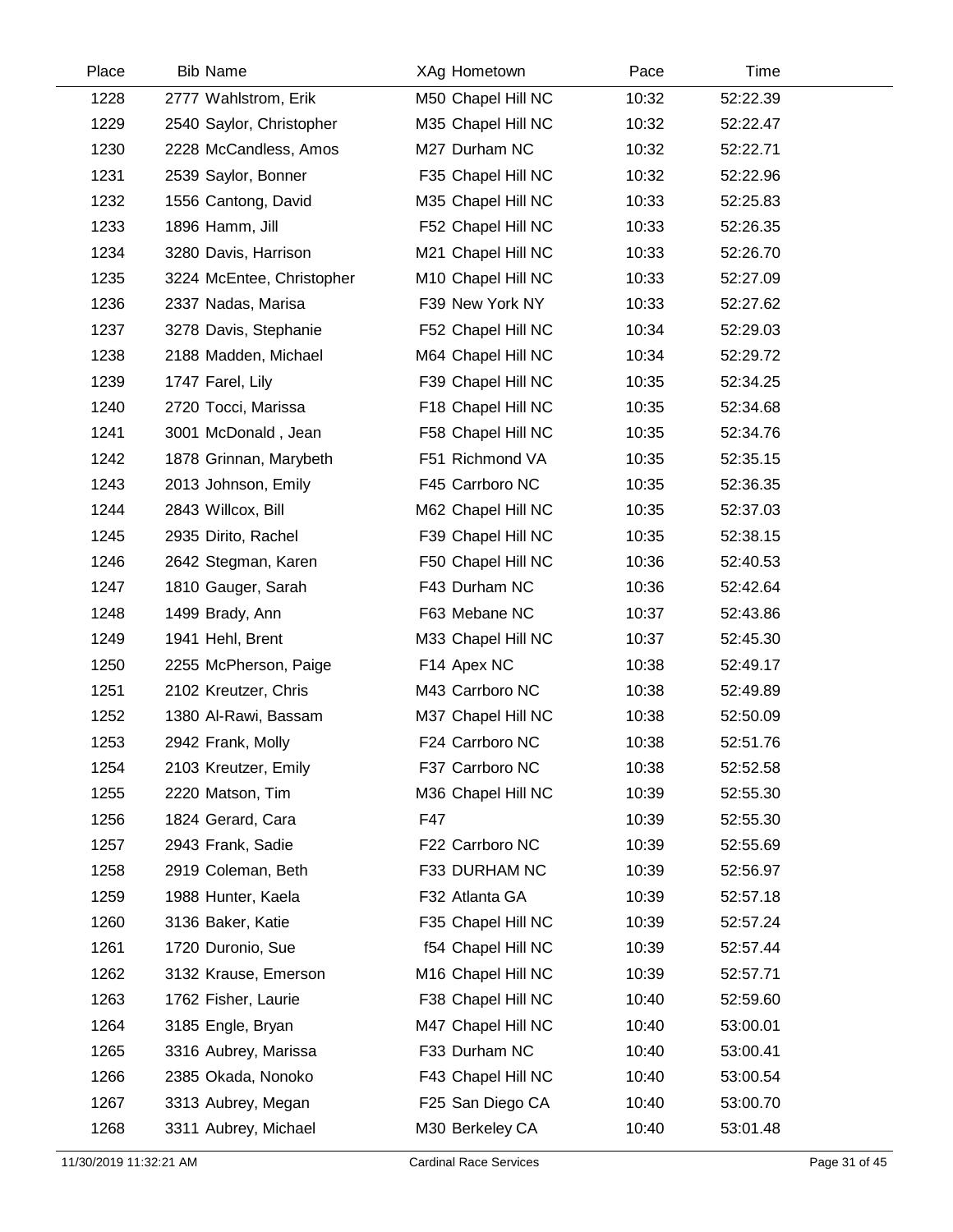| Place | <b>Bib Name</b>            | XAg Hometown           | Pace  | Time     |  |
|-------|----------------------------|------------------------|-------|----------|--|
| 1269  | 3312 Darago, Lucy          | F29 Berkeley CA        | 10:40 | 53:01.99 |  |
| 1270  | 2493 Ringler, Patsy        | F70 Carthage NC        | 10:40 | 53:02.58 |  |
| 1271  | 1633 Cook, Liliana         | F <sub>10</sub>        | 10:40 | 53:03.01 |  |
| 1272  | 2099 Krause, Olivia        | F18 Chapel Hill NC     | 10:41 | 53:03.92 |  |
| 1273  | 3275 Gabier, Dan           | M51 Carrboro NC        | 10:41 | 53:05.13 |  |
| 1274  | 3276 Gabier, Ariana        | F17 Carrboro NC        | 10:41 | 53:06.57 |  |
| 1275  | 1472 Bigger, Kenneth       | M49 Chicago IL         | 10:41 | 53:06.67 |  |
| 1276  | 2769 Villagran, Jose       | M40 Roxboro NC         | 10:41 | 53:07.64 |  |
| 1277  | 1473 Bigger, Teagan        | F16 Chicago IL         | 10:41 | 53:07.65 |  |
| 1278  | 2031 Kankelfritz, Tessa    | F56 Hillsborough NC    | 10:42 | 53:08.93 |  |
| 1279  | 2826 Whittington, Julie    | F53 Winston-Salem NC   | 10:42 | 53:09.09 |  |
| 1280  | 1573 Carrier, Sarah        | f62 Chapel Hill NC     | 10:42 | 53:09.30 |  |
| 1281  | 1787 Fraser Cook, Madeline | F46                    | 10:42 | 53:11.25 |  |
| 1282  | 2288 Min, John             | M49 Chapel Hill NC     | 10:43 | 53:16.99 |  |
| 1283  | 1993 Imbert, Margot        | F21 Chapel Hill NC     | 10:43 | 53:18.18 |  |
| 1284  | 3146 Archer, Jack          | M13 Washington DC      | 10:44 | 53:20.55 |  |
| 1285  | 1766 Flanigan, Abby        | F28 Charlottesville VA | 10:44 | 53:20.76 |  |
| 1286  | 2354 Nestlerode, Katie     | F41 Chapel Hill NC     | 10:44 | 53:21.61 |  |
| 1287  | 3144 Archer, William       | M11 Washington DC      | 10:45 | 53:23.86 |  |
| 1288  | 3097 Eddins, Ronald        | M56 Chapel Hill NC     | 10:45 | 53:24.28 |  |
| 1289  | 1614 Cocowitch, Anya       | F20 Chapel Hill NC     | 10:45 | 53:24.71 |  |
| 1290  | 1975 Holloman, Keuren      | F31 Durham NC          | 10:45 | 53:26.42 |  |
| 1291  | 2952 Greensfelder, Linda   | F70 Mill Spring NC     | 10:46 | 53:31.01 |  |
| 1292  | 3032 O'Hale, Frank         | M30 RALEIGH NC         | 10:46 | 53:31.49 |  |
| 1293  | 2939 Feitosa, Jailson      | M33 RALEIGH NC         | 10:46 | 53:32.22 |  |
| 1294  | 2704 Teitelbaum, Deb       | F52 DURHAM NC          | 10:47 | 53:34.15 |  |
| 1295  | 1715 Drowley, Lauren       | F36 Durham NC          | 10:47 | 53:35.55 |  |
| 1296  | 3219 fuller, eddie         | M47 Chapel Hill NC     | 10:47 | 53:35.69 |  |
| 1297  | 3220 Harrington, Will      | M36 Chapel Hill NC     | 10:47 | 53:36.18 |  |
| 1298  | 1525 Bucurel, Heather      | F35 Carrboro NC        | 10:48 | 53:42.55 |  |
| 1299  | 3068 Valsing, Eli          | F56 Carrboro NC        | 10:49 | 53:45.98 |  |
| 1300  | 2928 Dallesandro, James    | M50 Pittsboro NC       | 10:50 | 53:48.19 |  |
| 1301  | 1601 Clark, Catherine      | F43 Mebane NC          | 10:50 | 53:48.85 |  |
| 1302  | 3110 Rose, Travis          | M34 Hillsborough NC    | 10:50 | 53:49.26 |  |
| 1303  | 2399 Paille, Helen         | F32 Hoboken NJ         | 10:50 | 53:49.60 |  |
| 1304  | 2445 Pottenger, Tatum      | F27 Durham NC          | 10:50 | 53:49.71 |  |
| 1305  | 1980 Hopper, Marie         | F40 Pittsboro NC       | 10:50 | 53:50.08 |  |
| 1306  | 2913 Charlot, Daphne       | F19 Chapel Hill NC     | 10:50 | 53:50.60 |  |
| 1307  | 2230 mcclure, James        | M18 Chapel Hill NC     | 10:50 | 53:51.73 |  |
| 1308  | 1708 Donnell, Glen         | M47 Durham NC          | 10:50 | 53:52.05 |  |
| 1309  | 3004 Mendllovitz, Howard   | M51 Chapel Hill NC     | 10:50 | 53:52.82 |  |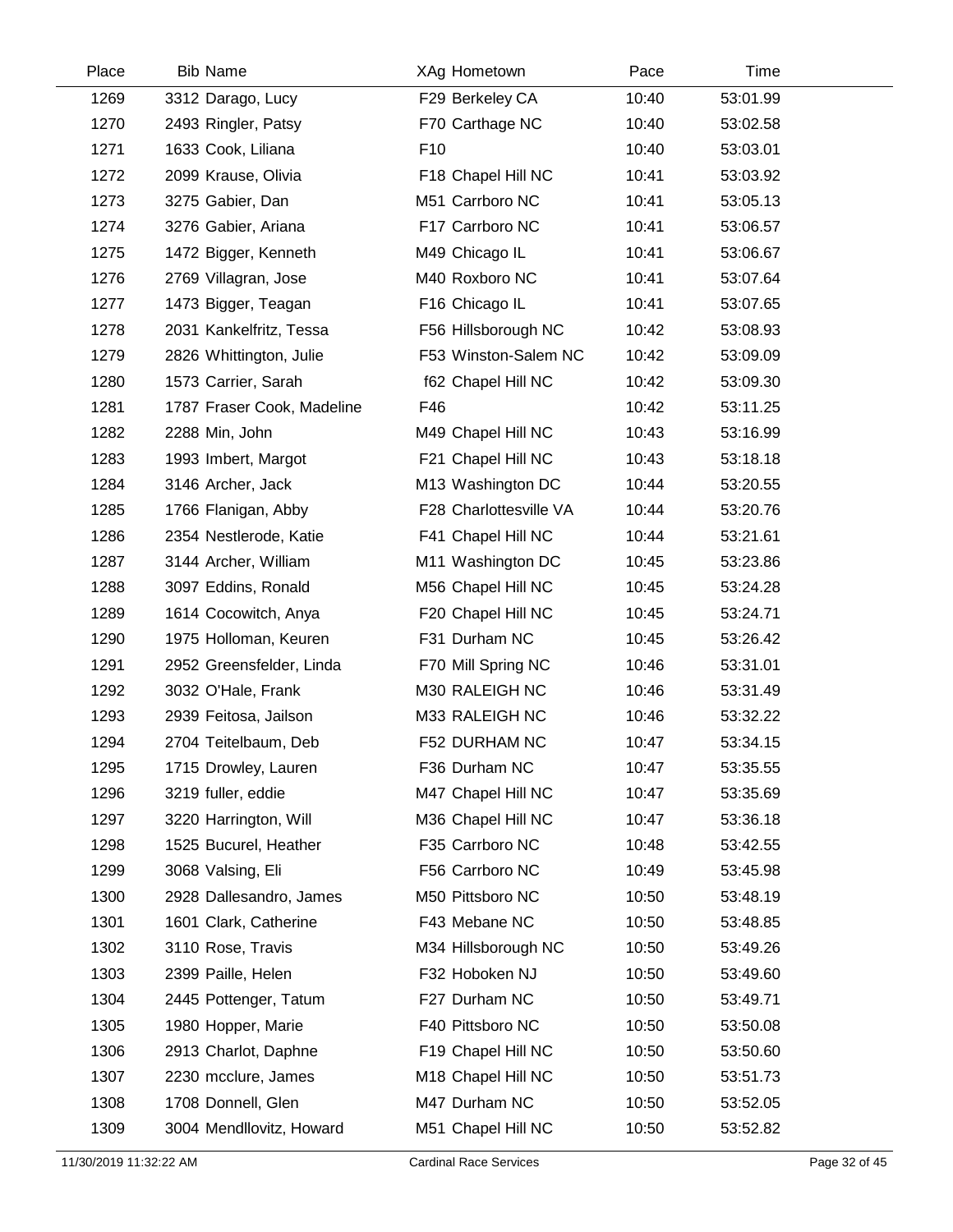| Place | <b>Bib Name</b>           | XAg Hometown        | Pace  | Time     |  |
|-------|---------------------------|---------------------|-------|----------|--|
| 1310  | 2190 Malarkey, Trish      | F54 Chapel Hill NC  | 10:51 | 53:53.37 |  |
| 1311  | 2582 Shepherd, Jen        | F45 Hillsborough NC | 10:51 | 53:54.07 |  |
| 1312  | 3007 Mendlovitz, Harry    | M13 Chapel Hill NC  | 10:51 | 53:55.34 |  |
| 1313  | 1549 Campbell, Barbara    | F62 Chapel Hill NC  | 10:51 | 53:55.69 |  |
| 1314  | 1807 Gardner, Emma        | F35 New York NY     | 10:51 | 53:55.89 |  |
| 1315  | 3251 Jones, Kenneth       | M52 Chapel Hill NC  | 10:51 | 53:56.50 |  |
| 1316  | 1550 Campbell, Charles    | M57 Chapel Hill NC  | 10:51 | 53:57.08 |  |
| 1317  | 2247 McLaughlin, David    | M53 Creedmoor NC    | 10:51 | 53:57.58 |  |
| 1318  | 2248 Mclaughlin, Jessica  | F43 Creedmoor NC    | 10:51 | 53:57.67 |  |
| 1319  | 1627 Cook, Benjamin       | M45 Belmont MA      | 10:51 | 53:57.78 |  |
| 1320  | 2744 Turchi, Henry        | M10 Carrboro NC     | 10:52 | 54:00.24 |  |
| 1321  | 2645 Stepp, Wesley        | M33 Carrboro NC     | 10:52 | 54:00.33 |  |
| 1322  | 3033 O'Neil, Margaret     | F38 Durham NC       | 10:52 | 54:00.55 |  |
| 1323  | 2976 klee, eric           | M55                 | 10:52 | 54:02.79 |  |
| 1324  | 2469 Ratner, Shana        | F40 Carrboro NC     | 10:53 | 54:04.99 |  |
| 1325  | 2612 Smith, Molly         | F25 Arlington VA    | 10:53 | 54:05.74 |  |
| 1326  | 3335 Schultz, Christopher | M42 Chapel Hill NC  | 10:54 | 54:08.70 |  |
| 1327  | 1688 Dean, Jackie         | F44 Carrboro NC     | 10:54 | 54:09.04 |  |
| 1328  | 1520 Bryan, Molly         | F <sub>25</sub>     | 10:54 | 54:10.45 |  |
| 1329  | 1974 Holloman, Edith      | F60 Chapel Hill NC  | 10:54 | 54:10.70 |  |
| 1330  | 1487 Boggess, Kim         | F54 Chapel Hill NC  | 10:55 | 54:15.92 |  |
| 1331  | 1744 Evers, Pamela R      | F31 Chapel Hill NC  | 10:55 | 54:16.29 |  |
| 1332  | 1694 Der, Caitlin         | F31 Chapel Hill NC  | 10:56 | 54:18.52 |  |
| 1333  | 1367 AHERN, DAVID         | M42 DURHAM NC       | 10:56 | 54:19.29 |  |
| 1334  | 2391 Ong, Sally           | F35 Baltimore MD    | 10:56 | 54:19.78 |  |
| 1335  | 1672 Czubay, Luke         | M36 Chapel Hill NC  | 10:56 | 54:20.80 |  |
| 1336  | 1376 Alexander, Karen     | F54 Chapel Hill NC  | 10:57 | 54:26.45 |  |
| 1337  | 1677 Danku, Miranda       | F49 Chapel Hill NC  | 10:57 | 54:27.07 |  |
| 1338  | 1676 Danku, Mackenzie     | F17 Chapel Hill NC  | 10:57 | 54:27.60 |  |
| 1339  | 3101 Cantrell, Baxter     | M16 Chapel Hill NC  | 10:58 | 54:31.47 |  |
| 1340  | 2156 long, robert         | m68 Chapel Hill NC  | 10:58 | 54:31.52 |  |
| 1341  | 3248 Mouw, Lucy           | F13 Chapel Hill NC  | 10:59 | 54:34.01 |  |
| 1342  | 1745 fagan, noreen        | F57 Carrboro NC     | 10:59 | 54:34.53 |  |
| 1343  | 1750 fetters, tamara      | F55 Carrboro NC     | 10:59 | 54:34.79 |  |
| 1344  | 2619 Solum, Amelia        | F16 Chapel Hill NC  | 10:59 | 54:35.26 |  |
| 1345  | 2622 Solum, Melissa       | F45 Chapel Hill NC  | 10:59 | 54:36.42 |  |
| 1346  | 3043 Romaine, Andrew      | M26 Chapel Hill NC  | 10:59 | 54:36.42 |  |
| 1347  | 2947 Garrison, Bethany    | F22 Chapel Hill NC  | 11:00 | 54:37.78 |  |
| 1348  | 1438 Baum, Amy            | F42 Chapel Hill NC  | 11:00 | 54:38.98 |  |
| 1349  | 2989 Lopez, Destiny       | F44 Chapel Hill NC  | 11:00 | 54:40.91 |  |
| 1350  | 1933 Heafner, Greg        | M56 Chapel Hill NC  | 11:01 | 54:44.28 |  |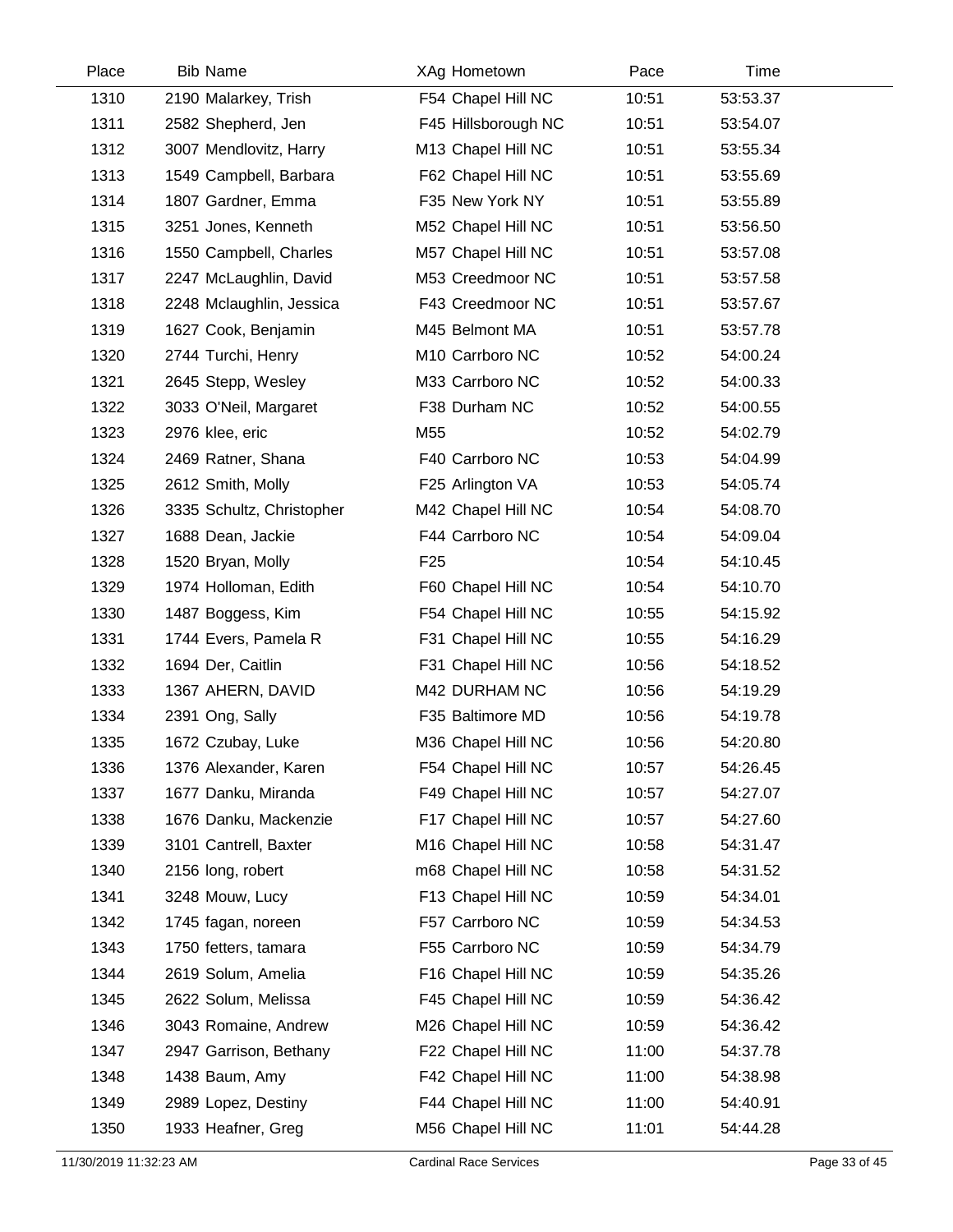| Place | <b>Bib Name</b>           | XAg Hometown         | Pace  | Time     |  |
|-------|---------------------------|----------------------|-------|----------|--|
| 1351  | 2657 Stouder, Emerson     | F12 Chapel Hill NC   | 11:01 | 54:45.22 |  |
| 1352  | 2256 McWilliams, Allison  | F46 winston-salem NC | 11:01 | 54:46.21 |  |
| 1353  | 1991 Huston, Sara         | F52 Topsham ME       | 11:01 | 54:46.38 |  |
| 1354  | 2520 Rosen, Maureen       | F62 Chapel Hill NC   | 11:02 | 54:48.80 |  |
| 1355  | 3131 Fried, Ilana         | F22 Chapel Hill NC   | 11:02 | 54:49.09 |  |
| 1356  | 2046 Keene, Alder         | F30 Chapel Hill NC   | 11:03 | 54:56.30 |  |
| 1357  | 1506 Bright, Jeffery      | M51 Sanford NC       | 11:03 | 54:56.48 |  |
| 1358  | 1548 Cahill, Lorraine     | F50 Chapel Hill NC   | 11:04 | 54:59.29 |  |
| 1359  | 2796 Waters, Hillary      | F31 Chapel Hill NC   | 11:04 | 55:00.30 |  |
| 1360  | 2374 Norwood, Hollin      | M39 Chapel Hill NC   | 11:04 | 55:00.63 |  |
| 1361  | 2904 Butt, Julia          | F30 Carrboro NC      | 11:05 | 55:03.27 |  |
| 1362  | 2077 Kinkel, Julie        | F <sub>51</sub>      | 11:05 | 55:07.45 |  |
| 1363  | 2554 Schwartz, Charlotte  | F52 Atlanta GA       | 11:06 | 55:11.74 |  |
| 1364  | 3357 Oconnor, Christopher | M61 Chapel Hill NC   | 11:07 | 55:15.69 |  |
| 1365  | 1666 Cunningham, Julia    | F28 Chapel Hill NC   | 11:07 | 55:15.84 |  |
| 1366  | 3147 Cunningham, Fiona    | F24 Chapel Hill NC   | 11:07 | 55:16.13 |  |
| 1367  | 2335 Mwanza, Jenny        | F43 Chapel Hill NC   | 11:08 | 55:17.81 |  |
| 1368  | 3168 Wojnovich, Scott     | M50 Chapel Hill NC   | 11:08 | 55:18.30 |  |
| 1369  | 1951 Hernandez, Josefina  | F37 Roxboro NC       | 11:08 | 55:19.10 |  |
| 1370  | 2862 Woodward, Kim        | F57 Olivette MO      | 11:08 | 55:20.50 |  |
| 1371  | 2861 Woodward, Brian      | M64 Olivette MO      | 11:08 | 55:22.17 |  |
| 1372  | 2308 Morano, Sheri        | F44 Chapel Hill NC   | 11:09 | 55:23.28 |  |
| 1373  | 3244 Gominger, Natalie    | F36 Durham NC        | 11:09 | 55:23.47 |  |
| 1374  | 3133 Simon, John          | M50 Chapel Hill NC   | 11:10 | 55:29.39 |  |
| 1375  | 2504 Robinson, Kathryn    | F59 Siler City NC    | 11:10 | 55:32.30 |  |
| 1376  | 3052 Schubert, Nancy      | F57 Chapel Hill NC   | 11:11 | 55:32.99 |  |
| 1377  | 2896 Bourne, Linda        | F56 Carrboro NC      | 11:11 | 55:33.15 |  |
| 1378  | 3187 SImmons, Noah        | M12 Chapel Hill NC   | 11:12 | 55:38.17 |  |
| 1379  | 2966 Isenstein, Mindy     | F38 Chapel Hill NC   | 11:12 | 55:38.82 |  |
| 1380  | 3279 Davis, Sam           | M53                  | 11:12 | 55:38.94 |  |
| 1381  | 2591 simmons, lisa        | F48 Chapel Hill NC   | 11:12 | 55:38.95 |  |
| 1382  | 2890 Beyer, Kelli         | F30 Durham NC        | 11:12 | 55:40.12 |  |
| 1383  | 2980 Kososki, Travis      | M35 Chapel Hill NC   | 11:12 | 55:40.18 |  |
| 1384  | 1839 Goldstein, Donna     | f59 Chapel Hill NC   | 11:12 | 55:41.36 |  |
| 1385  | 1365 Adelson, Jill        | F40 DURHAM NC        | 11:13 | 55:42.51 |  |
| 1386  | 2644 Stepp, Starr         | F36 Carrboro NC      | 11:13 | 55:42.53 |  |
| 1387  | 2568 Sell-Goodhand, Kiah  | F32 Durham NC        | 11:15 | 55:53.31 |  |
| 1388  | 2981 Kreiss, Carmen       | F9 Chapel Hill NC    | 11:15 | 55:54.30 |  |
| 1389  | 2523 Rosso, Amy           | F38 Chapel Hill NC   | 11:15 | 55:56.02 |  |
| 1390  | 3025 Neville, Tess        | F9 Chapel Hill NC    | 11:16 | 55:58.71 |  |
| 1391  | 2569 sell-goodhand, leah  | F26 Durham NC        | 11:16 | 55:59.55 |  |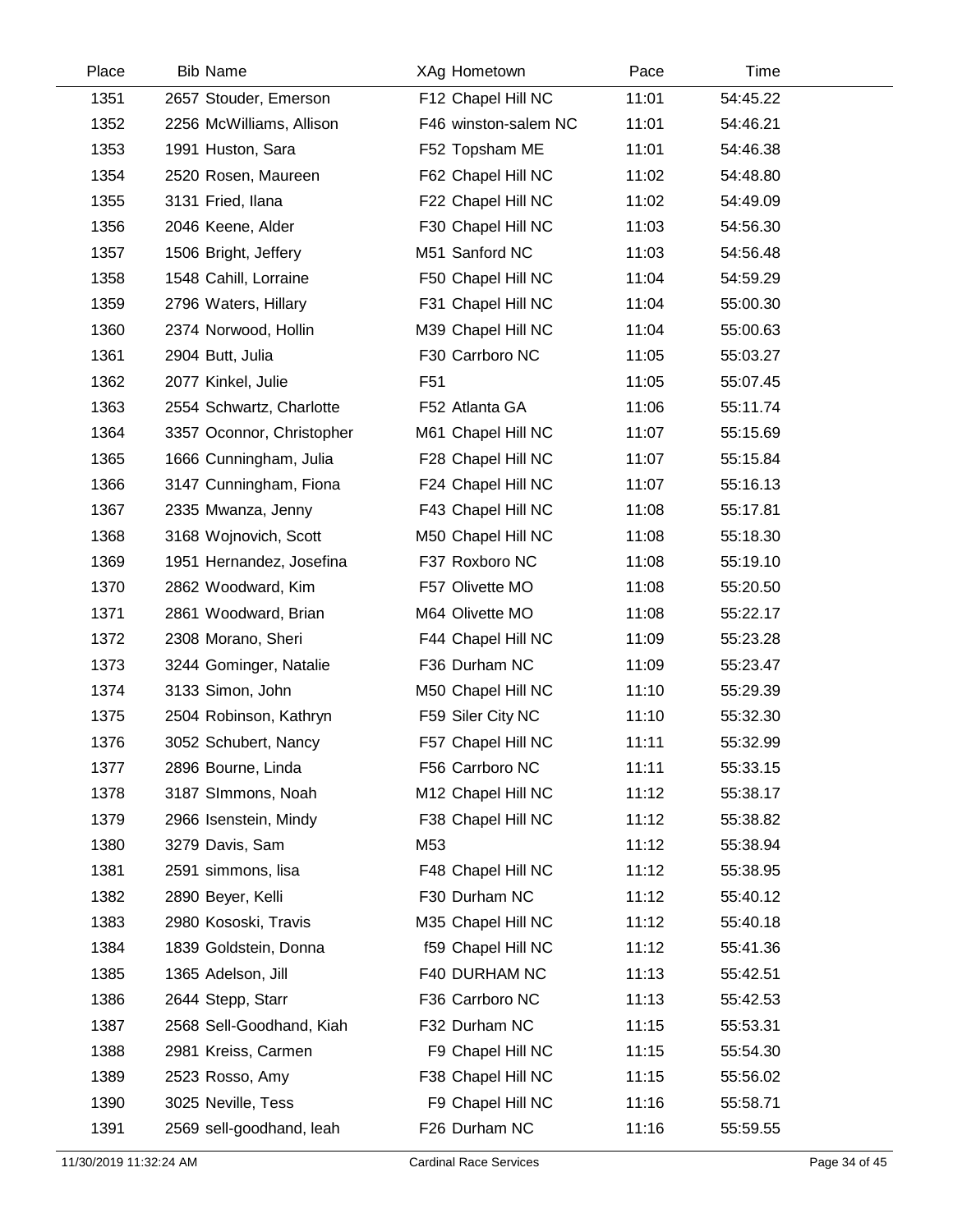| Place | <b>Bib Name</b>                | XAg Hometown       | Pace  | Time     |  |
|-------|--------------------------------|--------------------|-------|----------|--|
| 1392  | 1687 DEAN, AMY                 | F47 Chapel Hill NC | 11:16 | 56:00.32 |  |
| 1393  | 2357 Newman, Emily             | F38 Chapel Hill NC | 11:16 | 56:01.65 |  |
| 1394  | 2764 Venutolo-Mantovani, Micha | M37 Chapel Hill NC | 11:17 | 56:02.75 |  |
| 1395  | 1457 Benjamin, John            | M53 Cary NC        | 11:17 | 56:04.60 |  |
| 1396  | 2356 Neville, Timothy          | M48 Chapel Hill NC | 11:17 | 56:05.23 |  |
| 1397  | 1456 Benjamin, Christie        | F50 Cary NC        | 11:17 | 56:05.39 |  |
| 1398  | 3230 Howard, Janna             | F29 Carrboro NC    | 11:20 | 56:17.48 |  |
| 1399  | 1920 Hawes, LaDeane            | F55 Chapel Hill NC | 11:20 | 56:18.40 |  |
| 1400  | 1734 Engle, Cindy              | F69 Durham NC      | 11:20 | 56:21.89 |  |
| 1401  | 3193 Himmel, William           | M18 Chapel Hill NC | 11:21 | 56:22.51 |  |
| 1402  | 1509 Brooks, Lindsey           | F21 Mebane NC      | 11:21 | 56:23.30 |  |
| 1403  | 1510 Brooks, Tammy             | F52 Mebane NC      | 11:21 | 56:23.34 |  |
| 1404  | 1798 Funk, Noela               | F52 GRAHAM NC      | 11:21 | 56:25.75 |  |
| 1405  | 2880 Zielazinski, Joey         | M43 Durham NC      | 11:22 | 56:27.94 |  |
| 1406  | 2541 Scales, Melissa           | F42 Durham NC      | 11:22 | 56:28.19 |  |
| 1407  | 1534 Bush, Allison             | F52 Chapel Hill NC | 11:22 | 56:29.00 |  |
| 1408  | 2712 Thompson, Sabie           | M19 Carrboro NC    | 11:22 | 56:29.85 |  |
| 1409  | 3078 Zengerle, Jason           | M46 Chapel Hill NC | 11:22 | 56:31.54 |  |
| 1410  | 3077 Zengerle, Georgia         | F9 Chapel Hill NC  | 11:23 | 56:32.38 |  |
| 1411  | 2004 Jasper, Brad              | M33                | 11:23 | 56:33.44 |  |
| 1412  | 3149 Hernandez, Martin         | M46 Durham NC      | 11:23 | 56:34.83 |  |
| 1413  | 2625 Soth, Elena               | F12 Greensboro NC  | 11:23 | 56:36.27 |  |
| 1414  | 2628 Soth, Mick                | M48 Greensboro NC  | 11:24 | 56:39.48 |  |
| 1415  | 2131 Lee, Caroline             | F11 Chapel Hill NC | 11:25 | 56:42.11 |  |
| 1416  | 2903 Butler, Annabel           | F25 Raleigh NC     | 11:25 | 56:43.22 |  |
| 1417  | 1749 Ferrell, Heather          | F44 CARY NC        | 11:25 | 56:43.42 |  |
| 1418  | 2201 Marcello, Butch           | M42                | 11:26 | 56:48.59 |  |
| 1419  | 1853 Gotthardt, Jane           | F57 Raleigh NC     | 11:26 | 56:50.71 |  |
| 1420  | 3330 Hu, Xiu                   | F32 Durham NC      | 11:27 | 56:52.53 |  |
| 1421  | 2407 Pardington, Joseph        | M56 Chapel Hill NC | 11:27 | 56:52.89 |  |
| 1422  | 2797 Watson, Ashley            | F50 Carrboro NC    | 11:27 | 56:54.04 |  |
| 1423  | 1866 Greene, Connor            | M20 Chapel Hill NC | 11:27 | 56:54.80 |  |
| 1424  | 2798 Watson, Paul              | M53 Carrboro NC    | 11:27 | 56:55.78 |  |
| 1425  | 2147 Lindberg, Lina            | F40 Chapel Hill NC | 11:27 | 56:55.83 |  |
| 1426  | 1867 Greene, Susan             | F50 Chapel Hill NC | 11:27 | 56:56.60 |  |
| 1427  | 1870 Griffin, Shauna           | F42 Durham NC      | 11:30 | 57:07.79 |  |
| 1428  | 1950 Hensel, Erin              | F39 Durham NC      | 11:30 | 57:08.19 |  |
| 1429  | 3103 Roupas, Thomas            | M18 Chapel Hill NC | 11:30 | 57:09.33 |  |
| 1430  | 3348 Ferrell, Barbara          | F69 Cary NC        | 11:31 | 57:12.40 |  |
| 1431  | 2755 Vandenberg, Brelyn        | F38 New York NY    | 11:31 | 57:12.53 |  |
| 1432  | 2756 Vandenberg, Gregory       | M40 New York NY    | 11:31 | 57:12.78 |  |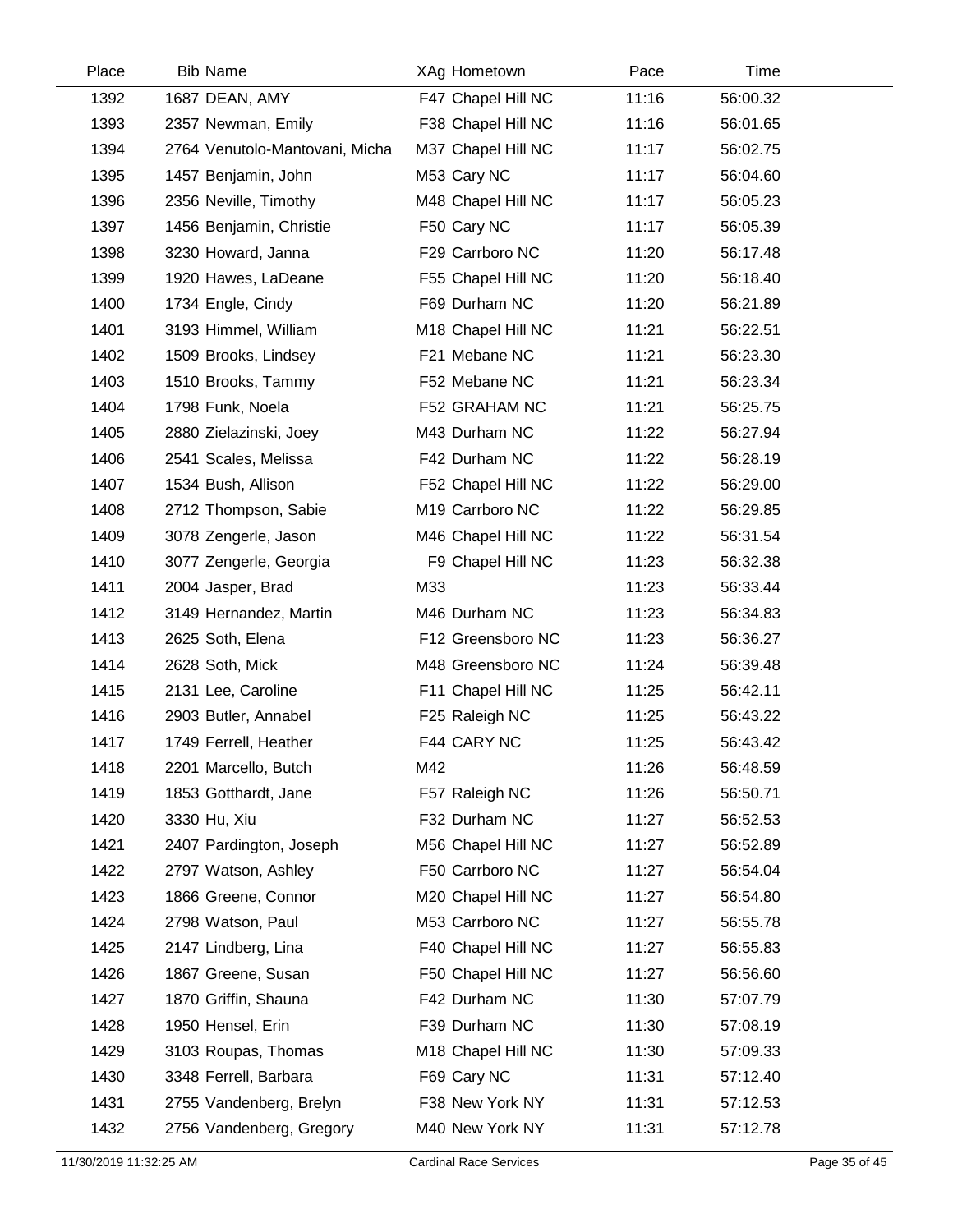| Place | <b>Bib Name</b>         | XAg Hometown        | Pace  | Time     |  |
|-------|-------------------------|---------------------|-------|----------|--|
| 1433  | 1902 hansley, susie     | f50 Durham NC       | 11:32 | 57:17.74 |  |
| 1434  | 2079 Klaver, BethAnne   | F32 Toano VA        | 11:32 | 57:17.85 |  |
| 1435  | 1820 Gellin, David      | M9 Chapel Hill NC   | 11:32 | 57:19.93 |  |
| 1436  | 1850 Gosselin, Tracy    | F48 Carrboro NC     | 11:35 | 57:32.30 |  |
| 1437  | 2600 Skrzynia, Cecile   | F72 Chapel Hill NC  | 11:36 | 57:39.60 |  |
| 1438  | 2846 Williams, L        | F49 Chapel Hill NC  | 11:36 | 57:40.23 |  |
| 1439  | 1377 Alexander, Kelly   | F38 Chapel Hill NC  | 11:37 | 57:43.68 |  |
| 1440  | 2166 Ludlow, John       | M67 Chapel Hill NC  | 11:38 | 57:48.44 |  |
| 1441  | 2434 Pollak, Amanda     | F32 Columbia SC     | 11:38 | 57:48.75 |  |
| 1442  | 2348 Nelson, Ralph      | M62 Portland OR     | 11:38 | 57:50.24 |  |
| 1443  | 3231 Eskenazi, Daniel   | M56 Chapel Hill NC  | 11:39 | 57:51.68 |  |
| 1444  | 2714 Thompson, Vivian   | F48 Carrboro NC     | 11:40 | 57:58.68 |  |
| 1445  | 2670 Strode, Amanda     | F <sub>12</sub>     | 11:40 | 57:59.48 |  |
| 1446  | 1411 Austin, Kim        | F37 Hillsborough NC | 11:41 | 58:01.61 |  |
| 1447  | 1927 hayden, james      | M48 Chapel Hill NC  | 11:41 | 58:03.50 |  |
| 1448  | 1811 Gaul, Karen        | F57 Cary NC         | 11:41 | 58:05.52 |  |
| 1449  | 2087 Knuth, Dawn        | F54 Chapel Hill NC  | 11:42 | 58:08.64 |  |
| 1450  | 2130 Lee, Becky         | F41 Chapel Hill NC  | 11:45 | 58:22.02 |  |
| 1451  | 3259 Bundy, Heidi       | F39 Roanoke VA      | 11:45 | 58:23.73 |  |
| 1452  | 2352 Nerkar, Sanji      | F51 Chapel Hill NC  | 11:45 | 58:25.23 |  |
| 1453  | 1434 Barter, Amanda     | F35                 | 11:45 | 58:25.72 |  |
| 1454  | 3209 Haggerty, Jack     | M74 Carrboro NC     | 11:48 | 58:36.34 |  |
| 1455  | 1492 Booth, Donna       | F55 Hillsborough NC | 11:48 | 58:38.53 |  |
| 1456  | 1877 Grinnan, Lucy      | F22 Richmond VA     | 11:48 | 58:39.96 |  |
| 1457  | 2221 Matti, Clare       | F57 Durham NC       | 11:48 | 58:40.74 |  |
| 1458  | 3046 Ruff, Evelyn       | F23 Chapel Hill NC  | 11:49 | 58:42.28 |  |
| 1459  | 3326 Cannavaro, Caitlin | F31                 | 11:49 | 58:42.51 |  |
| 1460  | 1935 Heaton, Ruth       | F64 Chapel Hill NC  | 11:50 | 58:46.33 |  |
| 1461  | 1421 BAKER, LYNDA       | F68 Chapel Hill NC  | 11:50 | 58:50.02 |  |
| 1462  | 2388 Olsen, Chantal     | F28 Durham NC       | 11:50 | 58:50.39 |  |
| 1463  | 1659 Crosby, Mary       | F39 Chapel Hill NC  | 11:51 | 58:53.46 |  |
| 1464  | 3065 Stowe, Sandra      | F47 Chapel Hill NC  | 11:51 | 58:54.76 |  |
| 1465  | 2076 King, Stephanie    | F39 Raleigh NC      | 11:51 | 58:55.21 |  |
| 1466  | 2269 Mickunas, Erick    | M19 Chapel Hill NC  | 11:53 | 59:02.52 |  |
| 1467  | 2785 Walton, Carol      | F67 DURHAM NC       | 11:53 | 59:02.87 |  |
| 1468  | 1383 Ammons, Claire     | F9 Columbus OH      | 11:55 | 59:12.66 |  |
| 1469  | 3201 Mitchell, Alicia   | F40 Brooklyn NY     | 11:55 | 59:12.98 |  |
| 1470  | 3266 Siano, Gaetano     | M43 Carrboro NC     | 11:55 | 59:13.27 |  |
| 1471  | 1399 Arnold, Jennifer   | F49 Chapel Hill NC  | 11:55 | 59:14.39 |  |
| 1472  | 2832 Wilcher, Alisa     | F41 Chapel Hill NC  | 11:56 | 59:17.84 |  |
| 1473  | 3053 Siano, Nicolas     | M15 Carrboro NC     | 11:56 | 59:18.28 |  |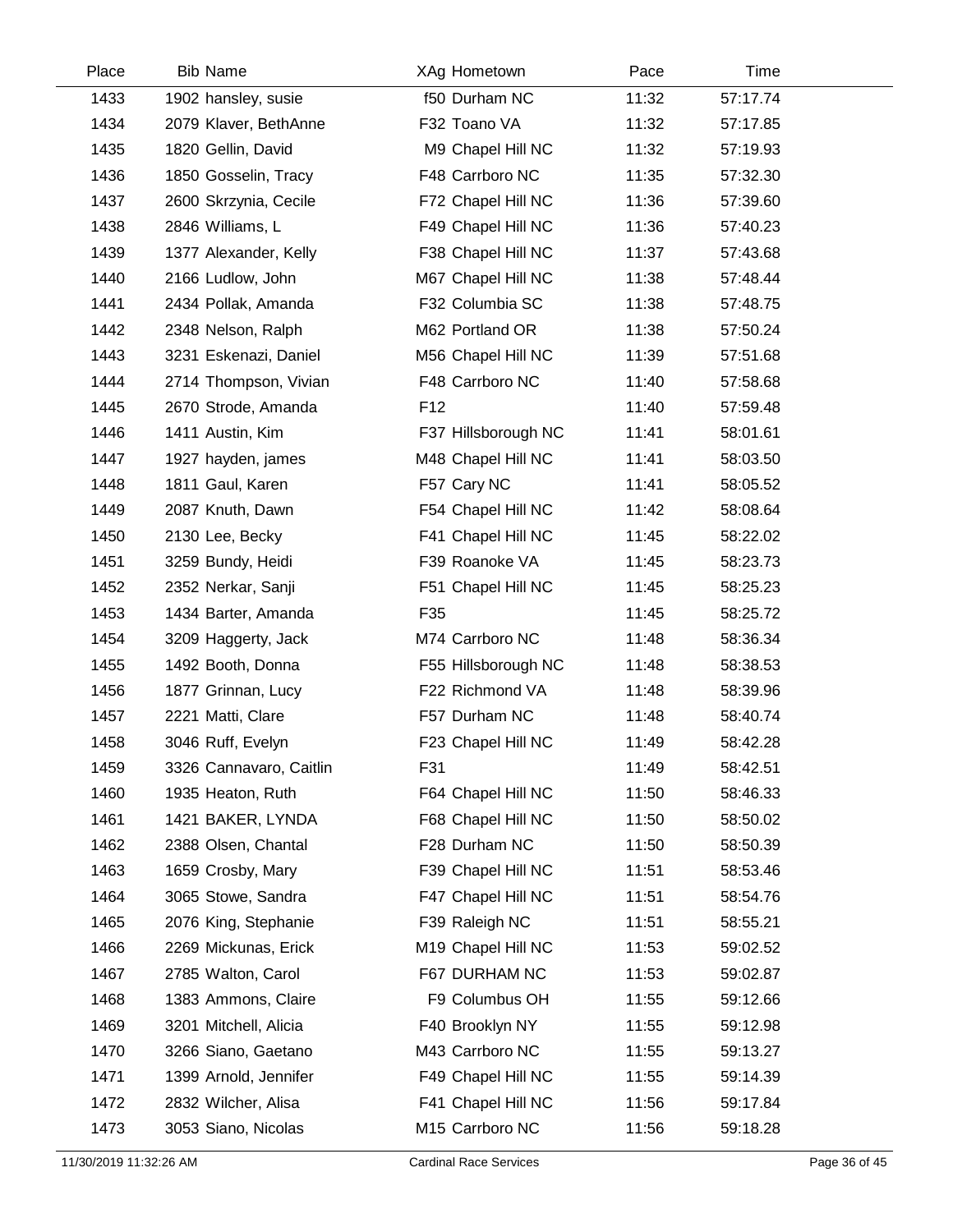| Place | <b>Bib Name</b>            | XAg Hometown       | Pace  | Time        |  |
|-------|----------------------------|--------------------|-------|-------------|--|
| 1474  | 1802 Garber, Lauren        | F39 Chapel Hill NC | 11:56 | 59:20.36    |  |
| 1475  | 2142 Levin, Eric           | M51 Chapel Hill NC | 11:57 | 59:25.03    |  |
| 1476  | 3344 Grabiel, Natalia      | F10 Miami FL       | 11:57 | 59:25.28    |  |
| 1477  | 1725 Eischen, Jeff         | M63 Chapel Hill NC | 11:59 | 59:35.17    |  |
| 1478  | 1724 Eischen, Francesca    | F57 Chapel Hill NC | 11:59 | 59:35.52    |  |
| 1479  | 3173 Mirzoyan, David       | M21 Chapel Hill NC | 12:01 | 59:44.57    |  |
| 1480  | 3172 Mikhaylyants, Lydia   | F32 Chapel Hill NC | 12:01 | 59:44.88    |  |
| 1481  | 3112 Jung, Jae             | M29 Chapel Hill NC | 12:01 | 59:45.46    |  |
| 1482  | 3235 Bresler, Lynne        | F61 Chapel Hill NC | 12:02 | 59:48.65    |  |
| 1483  | 2439 Pooley, Paul          | m64 Durham NC      | 12:02 | 59:50.70    |  |
| 1484  | 1527 Bunyea, Katie         | F37 Pittsboro NC   | 12:04 | 59:58.85    |  |
| 1485  | 1555 Cannon, Marleigh      | F26 Chapel Hill NC | 12:06 | 01:00:06.32 |  |
| 1486  | 1553 Cannon, Clare         | F20 Chapel Hill NC | 12:06 | 01:00:06.37 |  |
| 1487  | 2144 Li, Vivian            | F62 Durham NC      | 12:08 | 01:00:18.03 |  |
| 1488  | 1869 Greiner, Kristin      | F37 Pittsboro NC   | 12:09 | 01:00:24.66 |  |
| 1489  | 1640 Costanza, Adam        | M44 Chapel Hill NC | 12:10 | 01:00:29.39 |  |
| 1490  | 1641 Costanza, Jennifer    | F42 Chapel Hill NC | 12:10 | 01:00:29.61 |  |
| 1491  | 2125 Lawrence, Susan       | F58 Chapel Hill NC | 12:10 | 01:00:29.81 |  |
| 1492  | 2314 Morovati, Meredith    | F50 Carrboro NC    | 12:10 | 01:00:30.28 |  |
| 1493  | 1391 Anderson, Sheelagh    | F72 Carrboro NC    | 12:11 | 01:00:31.32 |  |
| 1494  | 2330 Murrieta, Citlalli    | F12 Roxboro NC     | 12:11 | 01:00:35.49 |  |
| 1495  | 3258 Pan, Zoe              | F13 Chapel Hill NC | 12:12 | 01:00:36.56 |  |
| 1496  | 3257 Pan, William          | M47 Chapel Hill NC | 12:12 | 01:00:37.10 |  |
| 1497  | 2389 Olsen, Sabrina        | F63 Durham NC      | 12:13 | 01:00:43.39 |  |
| 1498  | 2734 Tramantano, Callie    | F35 Chapel Hill NC | 12:14 | 01:00:48.71 |  |
| 1499  | 1384 Ammons, May Ling      | F45 Columbus OH    | 12:15 | 01:00:51.17 |  |
| 1500  | 1752 Figueroa, Javier      | M46 Chapel Hill NC | 12:15 | 01:00:55.40 |  |
| 1501  | 3345 Figueroa, Lillian     | F11 Miami FL       | 12:16 | 01:00:56.75 |  |
| 1502  | 2162 Lucente, Chloe        | F24 Carrboro NC    | 12:16 | 01:00:59.41 |  |
| 1503  | 2163 Lucente, Stephen      | M59 Carrboro NC    | 12:16 | 01:00:59.45 |  |
| 1504  | 2219 Matos, Michael        | M41 CHAPEL HILL NC | 12:17 | 01:01:02.02 |  |
| 1505  | 2986 Lloyd, Charlotte      | F10 Chapel Hill NC | 12:17 | 01:01:04.36 |  |
| 1506  | 2988 Lloyd, Tammy          | F43 Chapel Hill NC | 12:18 | 01:01:07.07 |  |
| 1507  | 2850 WILLIS-MCLAMB, AMY    | F42 Efland NC      | 12:18 | 01:01:08.17 |  |
| 1508  | 1490 Boone, Joan           | F67 Efland NC      | 12:18 | 01:01:09.51 |  |
| 1509  | 3191 Schutte, Jenner       | M8 Chapel Hill NC  | 12:19 | 01:01:15.21 |  |
| 1510  | 2916 Chi, Matteo           | M9 Chapel Hill NC  | 12:20 | 01:01:15.62 |  |
| 1511  | 2224 Maxwell, Carson       | F21 Lexington VA   | 12:20 | 01:01:15.70 |  |
| 1512  | 3318 Love-Harman, Evermore | M13 Chapel Hill NC | 12:20 | 01:01:15.90 |  |
| 1513  | 1908 Harman, Benjamen      | M32 Chapel Hill NC | 12:20 | 01:01:16.35 |  |
| 1514  | 2915 Chi, Ben              | M46 Chapel Hill NC | 12:20 | 01:01:17.08 |  |

Ĺ,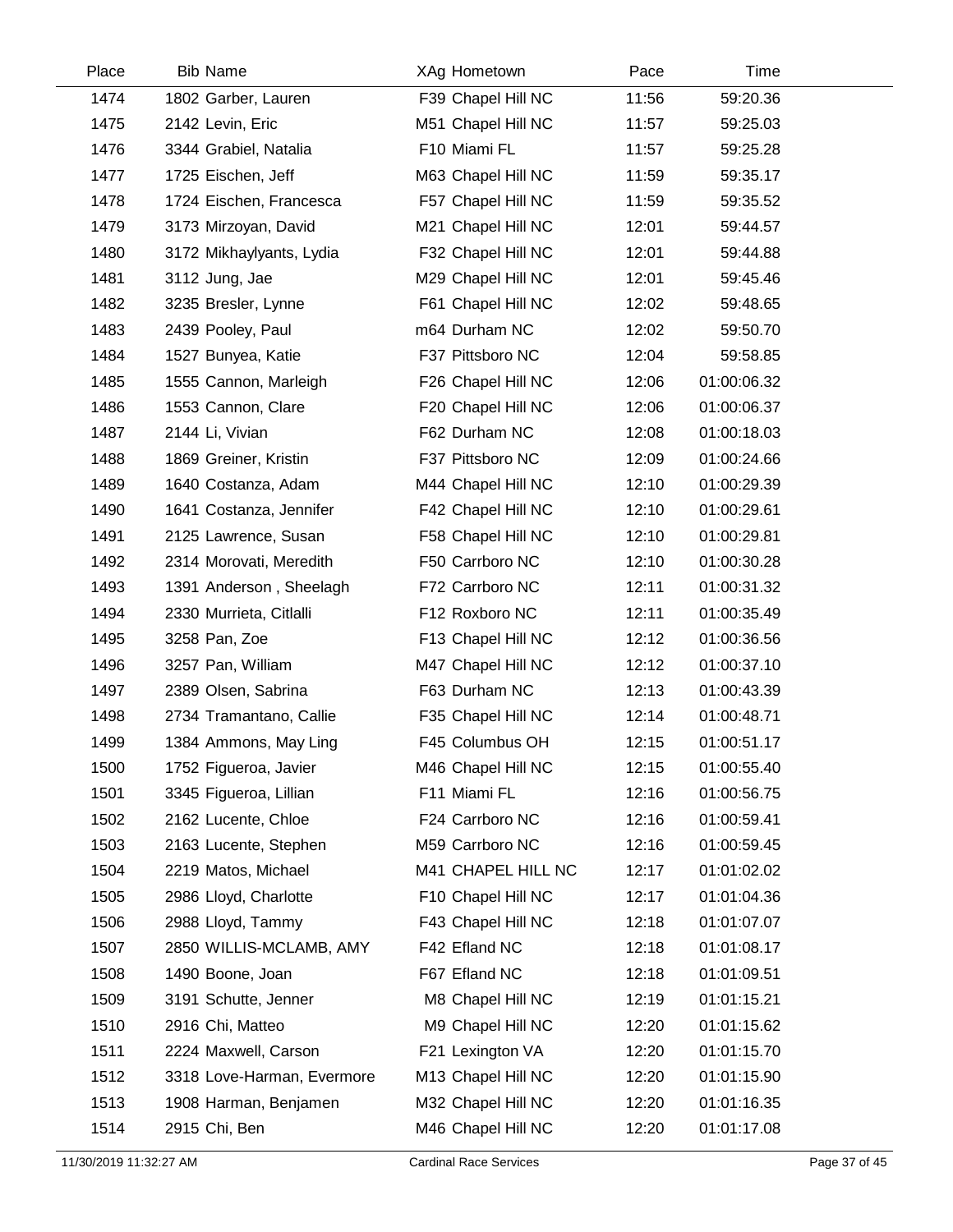| Place | <b>Bib Name</b>         | XAg Hometown         | Pace  | Time        |  |
|-------|-------------------------|----------------------|-------|-------------|--|
| 1515  | 2917 Chi, Mirabelle     | F11 Chapel Hill NC   | 12:21 | 01:01:21.50 |  |
| 1516  | 1893 Hager, Anissa      | F48 Chapel Hill NC   | 12:22 | 01:01:29.25 |  |
| 1517  | 3337 Grabiel, Felipe    | M43 Coral Gables FL  | 12:22 | 01:01:29.51 |  |
| 1518  | 2455 Provan, Chris      | M38 Leesburg VA      | 12:22 | 01:01:30.20 |  |
| 1519  | 2456 Provan, Scott      | M70 Chapel Hill NC   | 12:23 | 01:01:30.45 |  |
| 1520  | 2821 WHALEN, CHARLES    | M62 Durham NC        | 12:23 | 01:01:31.52 |  |
| 1521  | 2370 Northup, Leah      | F68                  | 12:23 | 01:01:34.23 |  |
| 1522  | 1937 Heckelman, Tommy   | M28 Chapel Hill NC   | 12:23 | 01:01:34.73 |  |
| 1523  | 1684 Davis, Kiki        | F25 Chapel Hill NC   | 12:24 | 01:01:35.95 |  |
| 1524  | 1686 Davis, Robert      | M56 Chapel Hill NC   | 12:24 | 01:01:36.57 |  |
| 1525  | 1685 Davis, Meredith    | F25 Chapel Hill NC   | 12:24 | 01:01:38.07 |  |
| 1526  | 3283 dye, aaron         | m46 Chapel Hill NC   | 12:25 | 01:01:44.96 |  |
| 1527  | 2521 Rosen, Norm        | m66 Chapel Hill NC   | 12:28 | 01:01:55.23 |  |
| 1528  | 2926 Cummings, Andrew   | M12 Chapel Hill NC   | 12:28 | 01:01:58.16 |  |
| 1529  | 3188 Dowd, Perry        | F59 Chapel Hill NC   | 12:30 | 01:02:05.76 |  |
| 1530  | 1712 Dowd, Mcalister    | F55 Lexington VA     | 12:30 | 01:02:07.12 |  |
| 1531  | 3085 Molina, Marirosa   | F52 Carrboro NC      | 12:30 | 01:02:07.53 |  |
| 1532  | 3075 Woolson, Sandra    | F44 Chapel Hill NC   | 12:30 | 01:02:08.37 |  |
| 1533  | 2225 Maxwell, Rachel    | F19 Lexington VA     | 12:30 | 01:02:08.45 |  |
| 1534  | 3179 White, Renee       | F49 Chapel Hill NC   | 12:30 | 01:02:09.05 |  |
| 1535  | 3086 Varela, Rafaela    | F48 cape coral FL    | 12:30 | 01:02:09.85 |  |
| 1536  | 2447 Powers, Bill       | m85 Chapel Hill NC   | 12:31 | 01:02:10.02 |  |
| 1537  | 1742 Ervin, Terry       | F60 DURHAM NC        | 12:31 | 01:02:13.95 |  |
| 1538  | 3272 Ritter, Alessandra | F52 San Francisco CA | 12:32 | 01:02:19.58 |  |
| 1539  | 2203 Marcus, Cheryl     | F65 DURHAM NC        | 12:33 | 01:02:23.99 |  |
| 1540  | 2437 Pomerantz, Meg     | F56 Durham NC        | 12:33 | 01:02:24.11 |  |
| 1541  | 2329 Murrah, Valerie    | F68 Chapel Hill NC   | 12:34 | 01:02:26.31 |  |
| 1542  | 2854 Womack, Jessica    | F34 Durham NC        | 12:34 | 01:02:27.30 |  |
| 1543  | 2401 paisner, james     | M71 Carrboro NC      | 12:36 | 01:02:35.29 |  |
| 1544  | 3006 Mendlovitz, Ella   | F11 Chapel Hill NC   | 12:36 | 01:02:35.59 |  |
| 1545  | 2478 reilly, Sharon     | F63 Carrboro NC      | 12:37 | 01:02:42.09 |  |
| 1546  | 3216 Randall, Brubaker  | M74 Chapel Hill NC   | 12:37 | 01:02:42.83 |  |
| 1547  | 2232 McClure, William   | M18 Chapel Hill NC   | 12:38 | 01:02:46.86 |  |
| 1548  | 3351 Joyce, Jeffrey     | M9                   | 12:38 | 01:02:47.97 |  |
| 1549  | 3122 Joyce, Jeffrey     | M41                  | 12:38 | 01:02:49.66 |  |
| 1550  | 2010 Jensen, Morten     | M43 Chapel Hill NC   | 12:38 | 01:02:49.70 |  |
| 1551  | 2869 Wu, Al-Jiuan (AJ)  | F43 Chapel Hill NC   | 12:39 | 01:02:51.21 |  |
| 1552  | 2527 Rudnicki, Joey     | M16 Chapel Hill NC   | 12:39 | 01:02:53.59 |  |
| 1553  | 3012 Mir, Ellen         | F43 Chapel Hill NC   | 12:40 | 01:02:56.55 |  |
| 1554  | 2213 Martin, Cheryl     | F49 Nashville TN     | 12:42 | 01:03:05.07 |  |
| 1555  | 1932 Haywood, Marion    | F72 Chapel Hill NC   | 12:43 | 01:03:13.46 |  |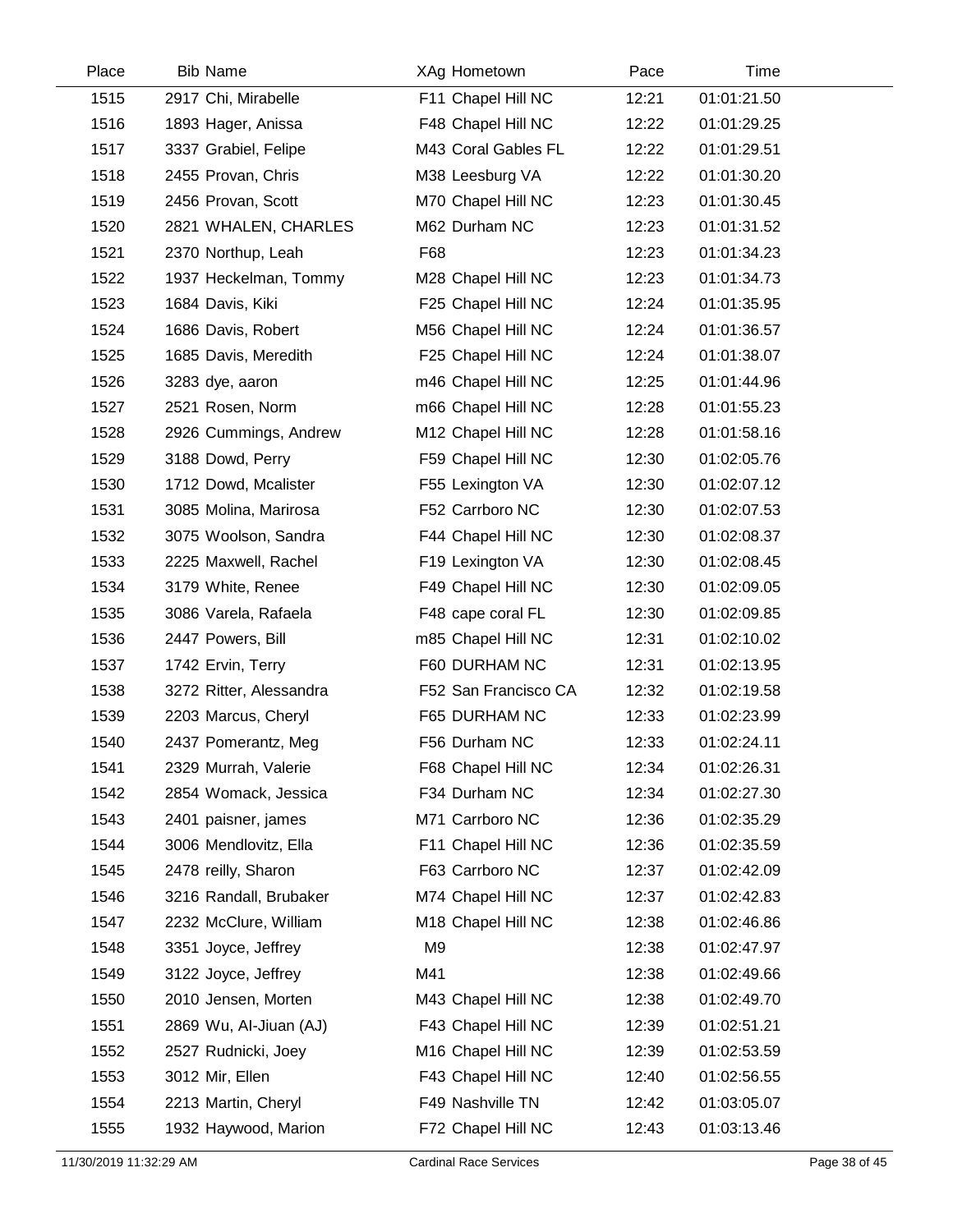| Place | <b>Bib Name</b>                 | XAg Hometown        | Pace  | Time        |  |
|-------|---------------------------------|---------------------|-------|-------------|--|
| 1556  | 1880 Guadagnolo, Catherine      | F31 Washington DC   | 12:44 | 01:03:16.63 |  |
| 1557  | 2304 Moon, Mona                 | F53 Raleigh NC      | 12:44 | 01:03:16.91 |  |
| 1558  | 3104 Brasileiro, Julia          | F30 Durham NC       | 12:44 | 01:03:17.04 |  |
| 1559  | 2460 Quinn, Teddy               | M31 Smyrna GA       | 12:46 | 01:03:29.49 |  |
| 1560  | 2459 Quinn, Callista            | F31 Smyrna GA       | 12:47 | 01:03:31.25 |  |
| 1561  | 2438 Pontious, Emily            | F37 Hillsborough NC | 12:47 | 01:03:31.34 |  |
| 1562  | 2954 Hannapel, Heidi            | F57 Durham NC       | 12:48 | 01:03:37.34 |  |
| 1563  | 2805 Webb, Kristi               | F63 Chapel Hill NC  | 12:48 | 01:03:37.87 |  |
| 1564  | 2451 Pratson, Lincoln           | M30 Carrboro NC     | 12:50 | 01:03:49.21 |  |
| 1565  | 3346 Pratson, Elizabeth         | F59 Chapel Hill NC  | 12:51 | 01:03:49.64 |  |
| 1566  | 2470 Ray, Katie                 | F31 Carrboro NC     | 12:51 | 01:03:51.00 |  |
| 1567  | 3156 Spring, Maevelyn           | F13 Carrboro NC     | 12:53 | 01:04:01.46 |  |
| 1568  | 3310 Spring, Jennifer           | F51 Carrboro NC     | 12:53 | 01:04:01.47 |  |
| 1569  | 2817 West, Walter               | M72 Carrboro NC     | 12:53 | 01:04:04.19 |  |
| 1570  | 3160 Hulbert, Emma              | F21 Hillsborough NC | 12:54 | 01:04:06.31 |  |
| 1571  | 3083 Kirrane, Ellen             | F53 Chapel Hill NC  | 12:54 | 01:04:07.84 |  |
| 1572  | 3190 Knight, Andrea             | F49 Chapel Hill NC  | 12:54 | 01:04:08.04 |  |
| 1573  | 3134 Simon, Sydney              | F11 Chapel Hill NC  | 12:55 | 01:04:11.41 |  |
| 1574  | 3253 Margois, David             | M45 Chapel Hill NC  | 12:56 | 01:04:19.19 |  |
| 1575  | 2145 Liedkie, Alison            | F30                 | 13:00 | 01:04:37.23 |  |
| 1576  | 3157 Wolk, Adam                 | M44 Chapel Hill NC  | 13:02 | 01:04:44.54 |  |
| 1577  | 3154 Wolk, Max                  | M9 Chapel Hill NC   | 13:02 | 01:04:44.73 |  |
| 1578  | 1483 blue, johanna              | f35 Durham NC       | 13:02 | 01:04:46.67 |  |
| 1579  | 1557 Capaldi, Crista            | F53 Chapel Hill NC  | 13:05 | 01:05:01.54 |  |
| 1580  | 1634 Cook, Philip               | M73 Chapel Hill NC  | 13:07 | 01:05:10.78 |  |
| 1581  | 1547 Cabrera, Rebeca            | F50 Chapel Hill NC  | 13:07 | 01:05:12.61 |  |
| 1582  | 3306 Connolly, Erin             | F26 Morrisville NC  | 13:08 | 01:05:17.71 |  |
| 1583  | 1392 Anderson, Soren            | F12 Chapel Hill NC  | 13:09 | 01:05:22.47 |  |
| 1584  | 2371 Norton, Samuel             | M25 Chapel Hill NC  | 13:10 | 01:05:24.47 |  |
| 1585  | 1389 Anderson, Elena            | F10 Chapel Hill NC  | 13:10 | 01:05:25.62 |  |
| 1586  | 1842 Gomez, Geter               | M35 Roxboro NC      | 13:11 | 01:05:30.00 |  |
| 1587  | 1806 Garcia Hernandez, Alejandr | F47 Roxboro NC      | 13:11 | 01:05:31.68 |  |
| 1588  | 2780 Walhaug, Coleen            | F66 Mebane NC       | 13:12 | 01:05:35.15 |  |
| 1589  | 1481 Bloom, Rachael             | F32 Chapel Hill NC  | 13:12 | 01:05:37.65 |  |
| 1590  | 1390 Anderson, Sarah            | F47 Chapel Hill NC  | 13:12 | 01:05:38.65 |  |
| 1591  | 1479 Bloom, Kerry               | M65 Chapel Hill NC  | 13:13 | 01:05:39.19 |  |
| 1592  | 2383 Offen, Neil                | M73 Chapel Hill NC  | 13:13 | 01:05:39.19 |  |
| 1593  | 1480 Bloom, Lena                | F11 Chapel Hill NC  | 13:13 | 01:05:39.67 |  |
| 1594  | 3013 Mir, Lucy                  | F10 Chapel Hill NC  | 13:13 | 01:05:40.02 |  |
| 1595  | 2384 Offen, Nora                | F30 Brooklyn NY     | 13:13 | 01:05:40.68 |  |
| 1596  | 2286 Mills, Tina                | F47 Pittsboro NC    | 13:17 | 01:05:59.07 |  |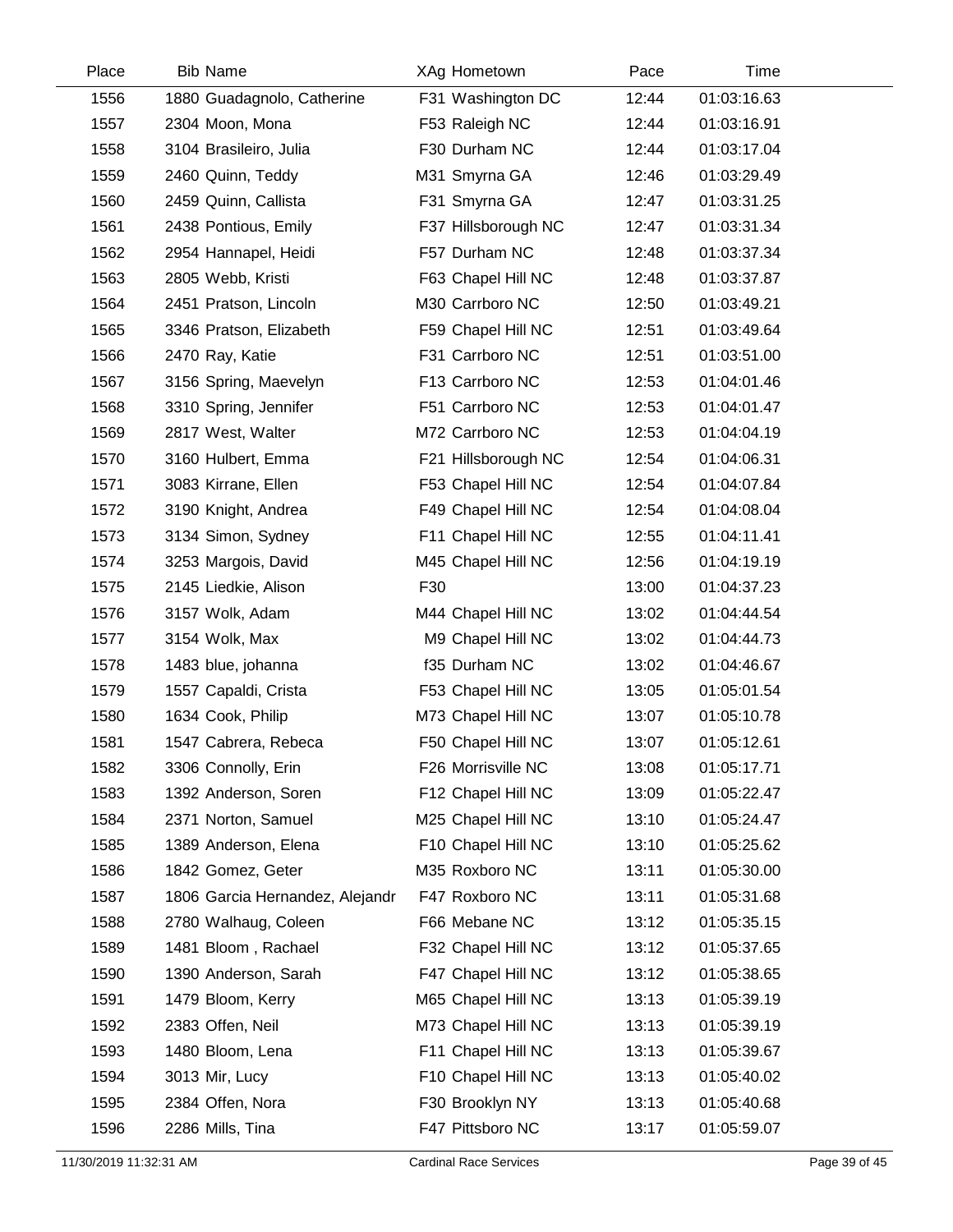| Place | <b>Bib Name</b>          | XAg Hometown       | Pace  | Time        |  |
|-------|--------------------------|--------------------|-------|-------------|--|
| 1597  | 1915 Hart, Robert        | M66 Chapel Hill NC | 13:22 | 01:06:27.41 |  |
| 1598  | 1454 Benitez, Daniel     | M30 Durham NC      | 13:25 | 01:06:39.66 |  |
| 1599  | 1901 Hannapel, Brenna    | F27 Durham NC      | 13:25 | 01:06:40.96 |  |
| 1600  | 2559 Scott, Hillary      | F30 New York NY    | 13:26 | 01:06:45.53 |  |
| 1601  | 1903 Hanson, Dana        | F50 Chapel Hill NC | 13:29 | 01:06:58.29 |  |
| 1602  | 2829 Wiegerink, Robin    | F56 Chapel Hill NC | 13:29 | 01:06:58.47 |  |
| 1603  | 2772 Vose, Kanya         | F43 Chapel Hill NC | 13:30 | 01:07:06.08 |  |
| 1604  | 2319 Mounier, Corinne    | F53 Chapel Hill NC | 13:30 | 01:07:06.41 |  |
| 1605  | 2748 turner, chris       | M59 Chapel Hill NC | 13:34 | 01:07:24.36 |  |
| 1606  | 1562 Cardona, Danielle   | F48 Chapel Hill NC | 13:35 | 01:07:28.73 |  |
| 1607  | 3256 Berger, Ben         | M33 Efland NC      | 13:37 | 01:07:42.19 |  |
| 1608  | 2626 Soth, Kristen       | F45 Chapel Hill NC | 13:40 | 01:07:57.21 |  |
| 1609  | 2114 Lake, James         | M52 Chapel Hill NC | 13:40 | 01:07:57.38 |  |
| 1610  | 2819 Westrick, Zachary   | M12 Chapel Hill NC | 13:41 | 01:08:00.15 |  |
| 1611  | 2818 Westrick, Aaron     | M43 Chapel Hill NC | 13:41 | 01:08:00.20 |  |
| 1612  | 2900 Brooks, Sarah       | F24 Chapel Hill NC | 13:43 | 01:08:08.20 |  |
| 1613  | 2899 Brooks, Laura       | F56 Chapel Hill NC | 13:43 | 01:08:10.15 |  |
| 1614  | 2285 Mills, Sarah        | F39 Chapel Hill NC | 13:47 | 01:08:31.22 |  |
| 1615  | 2990 Lopez, Joana        | F12 Durham NC      | 13:47 | 01:08:32.26 |  |
| 1616  | 2656 Stouder, April      | F43 Chapel Hill NC | 13:48 | 01:08:34.64 |  |
| 1617  | 1415 Bagatell, Nancy     | F59 Chapel Hill NC | 13:48 | 01:08:35.18 |  |
| 1618  | 1821 Gellin, Jon         | M38 Chapel Hill NC | 13:49 | 01:08:40.83 |  |
| 1619  | 1819 Gellin, Clara       | F5 Chapel Hill NC  | 13:49 | 01:08:41.28 |  |
| 1620  | 3208 Wright, David       | M49 Chapel Hill NC | 13:50 | 01:08:45.01 |  |
| 1621  | 2505 Rodas, Frederley    | M58 Houston TX     | 13:52 | 01:08:54.29 |  |
| 1622  | 2696 TAXMAN, SUSAN       | F50 Houston TX     | 13:52 | 01:08:55.89 |  |
| 1623  | 2386 Olmedo, Jose        | M49 Carrboro NC    | 13:53 | 01:09:00.92 |  |
| 1624  | 3180 White, Skyler       | F16 Chapel Hill NC | 13:53 | 01:09:01.48 |  |
| 1625  | 3080 Morgan, Kevin       | M76 Carrboro NC    | 14:01 | 01:09:37.54 |  |
| 1626  | 3269 Dayton, Emma        | F8 Carrboro NC     | 14:02 | 01:09:43.19 |  |
| 1627  | 3268 Dayton, Paul        | m46 Carrboro NC    | 14:02 | 01:09:45.46 |  |
| 1628  | 2400 Painter, Jen        | F41 Carrboro NC    | 14:03 | 01:09:48.18 |  |
| 1629  | 1680 David, Ed           | M60 Pittsboro NC   | 14:05 | 01:09:58.95 |  |
| 1630  | 2570 Serber, Daniel      | M33 Carrboro NC    | 14:05 | 01:09:59.10 |  |
| 1631  | 2674 Sturgeon, Mary      | F57 Carrboro NC    | 14:07 | 01:10:07.32 |  |
| 1632  | 3304 Gunter, Jennifer    | F43 BURLINGTON NC  | 14:07 | 01:10:09.09 |  |
| 1633  | 2678 Sutherland, Rosanna | F53 Chapel Hill NC | 14:10 | 01:10:26.63 |  |
| 1634  | 2614 Smith, Valerija     | F67 Chapel Hill NC | 14:10 | 01:10:26.85 |  |
| 1635  | 2831 Wike, Victoria      | F67 Chapel Hill NC | 14:11 | 01:10:28.66 |  |
| 1636  | 2488 Richardson, David   | M71 Chapel Hill NC | 14:11 | 01:10:28.76 |  |
| 1637  | 1464 Berger, Sarah       | F33 Efland NC      | 14:18 | 01:11:05.30 |  |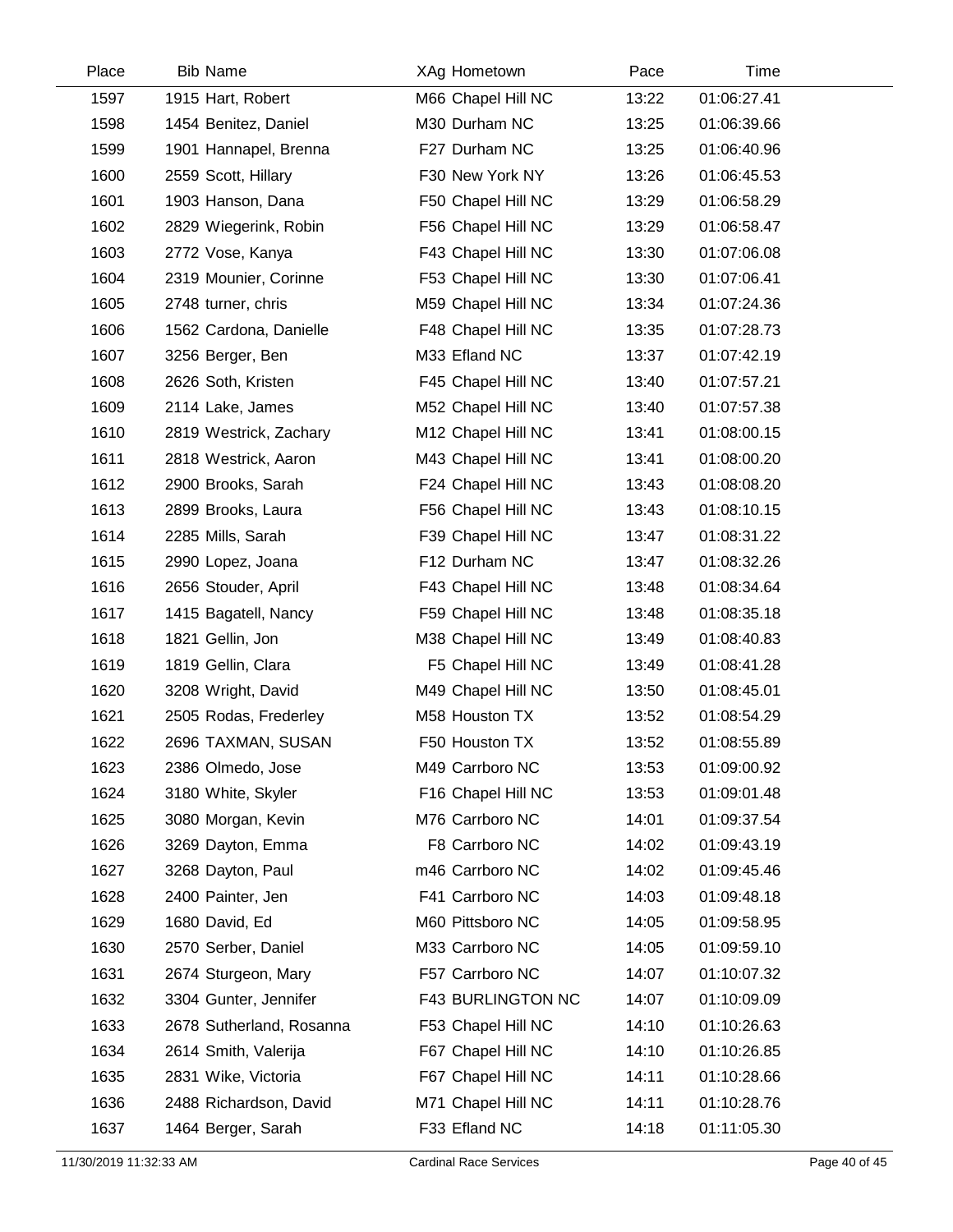| Place | <b>Bib Name</b>           | XAg Hometown       | Pace  | Time        |  |
|-------|---------------------------|--------------------|-------|-------------|--|
| 1638  | 2830 Wike, Ed             | M68 Chapel Hill NC | 14:23 | 01:11:29.07 |  |
| 1639  | 1592 Chambers, Thomas M   | M58 Chapel Hill NC | 14:24 | 01:11:31.98 |  |
| 1640  | 3246 Schultz, Kelley      | F48                | 14:24 | 01:11:34.53 |  |
| 1641  | 2526 Rudnicki, Ben        | M12 Chapel Hill NC | 14:24 | 01:11:34.64 |  |
| 1642  | 2229 McClure, Beth        | F51 Chapel Hill NC | 14:24 | 01:11:35.00 |  |
| 1643  | 1542 Byrd, David          | M35 Durham NC      | 14:26 | 01:11:41.87 |  |
| 1644  | 2467 Ramsden, Norah       | F14 Chapel Hill NC | 14:26 | 01:11:42.17 |  |
| 1645  | 2172 Lyu, Rachel          | F29 Brighton MA    | 14:26 | 01:11:43.37 |  |
| 1646  | 2064 Kern, Kayla          | F20 Chapel Hill NC | 14:26 | 01:11:45.59 |  |
| 1647  | 2315 Morris, Colin        | M31                | 14:27 | 01:11:49.32 |  |
| 1648  | 1635 cook, stephen        | m79 Toronto TN     | 14:27 | 01:11:49.70 |  |
| 1649  | 1629 Cook, Camden         | F52 Carrboro NC    | 14:27 | 01:11:50.44 |  |
| 1650  | 1416 Bailey, Ann          | F65 Chapel Hill NC | 14:28 | 01:11:51.59 |  |
| 1651  | 1417 Bailey, Kristen      | F31 Durham NC      | 14:28 | 01:11:51.95 |  |
| 1652  | 2351 Nerkar, Atul         | M52 Chapel Hill NC | 14:29 | 01:11:56.99 |  |
| 1653  | 1491 Boorman, Sonja       | F49 Chapel Hill NC | 14:30 | 01:12:02.33 |  |
| 1654  | 2061 Kern, Carolyn        | F49 Chapel Hill NC | 14:31 | 01:12:10.38 |  |
| 1655  | 2015 Jones, Brian         | M21 Wilmington NC  | 14:33 | 01:12:19.33 |  |
| 1656  | 2094 Korfas, Anne         | F50 Chapel Hill NC | 14:33 | 01:12:19.59 |  |
| 1657  | 3343 willetts, liz        | f39 Chapel Hill NC | 14:34 | 01:12:24.64 |  |
| 1658  | 3342 Inselmann, Jared     | M39 Chapel Hill NC | 14:34 | 01:12:25.33 |  |
| 1659  | 1468 Berry, Erica         | F49 Chapel Hill NC | 14:42 | 01:13:03.19 |  |
| 1660  | 2387 O'Loughlin, Kathleen | F59 Chapel Hill NC | 14:42 | 01:13:05.35 |  |
| 1661  | 2122 Lartz, Maryanne      | F57 Durham NC      | 14:42 | 01:13:05.44 |  |
| 1662  | 2150 Lloyd, Denise        | F56 Chapel Hill NC | 14:42 | 01:13:05.47 |  |
| 1663  | 2588 Siegel, Cara         | F57 Chapel Hill NC | 14:42 | 01:13:05.76 |  |
| 1664  | 2002 Jaromin, Christina   | F40 Durham NC      | 14:42 | 01:13:05.90 |  |
| 1665  | 2049 Kelley, Amy Lynn     | F47 Chapel Hill NC | 14:43 | 01:13:07.63 |  |
| 1666  | 3111 Reed, Carter         | M9 Chapel Hill NC  | 14:43 | 01:13:08.89 |  |
| 1667  | 2155 Long, Jessica        | F38                | 14:57 | 01:14:19.00 |  |
| 1668  | 2767 Verne, Jannice       | F44 DURHAM NC      | 15:03 | 01:14:47.94 |  |
| 1669  | 1559 CAPPELLETTI, RICH    | M63 Chapel Hill NC | 15:06 | 01:15:02.36 |  |
| 1670  | 2187 MacRosty, Christina  | F37 Pittsboro NC   | 15:08 | 01:15:11.52 |  |
| 1671  | 1493 Boslaugh, Melissa    | F31 Herndon VA     | 15:08 | 01:15:11.80 |  |
| 1672  | 2977 kohout, Melissa      | F54 Carrboro NC    | 15:10 | 01:15:24.73 |  |
| 1673  | 3341 Moran, Lisa          | F21 Durham NC      | 15:12 | 01:15:34.73 |  |
| 1674  | 2679 Svendsgaard, David   | M81 Chapel Hill NC | 15:14 | 01:15:40.45 |  |
| 1675  | 1889 Guthrie, Elwin       | M83 Walpole ME     | 15:19 | 01:16:07.44 |  |
| 1676  | 2580 Shareshian, Susan    | F59 Chapel Hill NC | 15:19 | 01:16:08.03 |  |
| 1677  | 1729 Embree, Genevieve    | F34 Chapel Hill NC | 15:20 | 01:16:14.67 |  |
| 1678  | 1730 Embree, Kennedy      | F33 Atlanta GA     | 15:21 | 01:16:16.62 |  |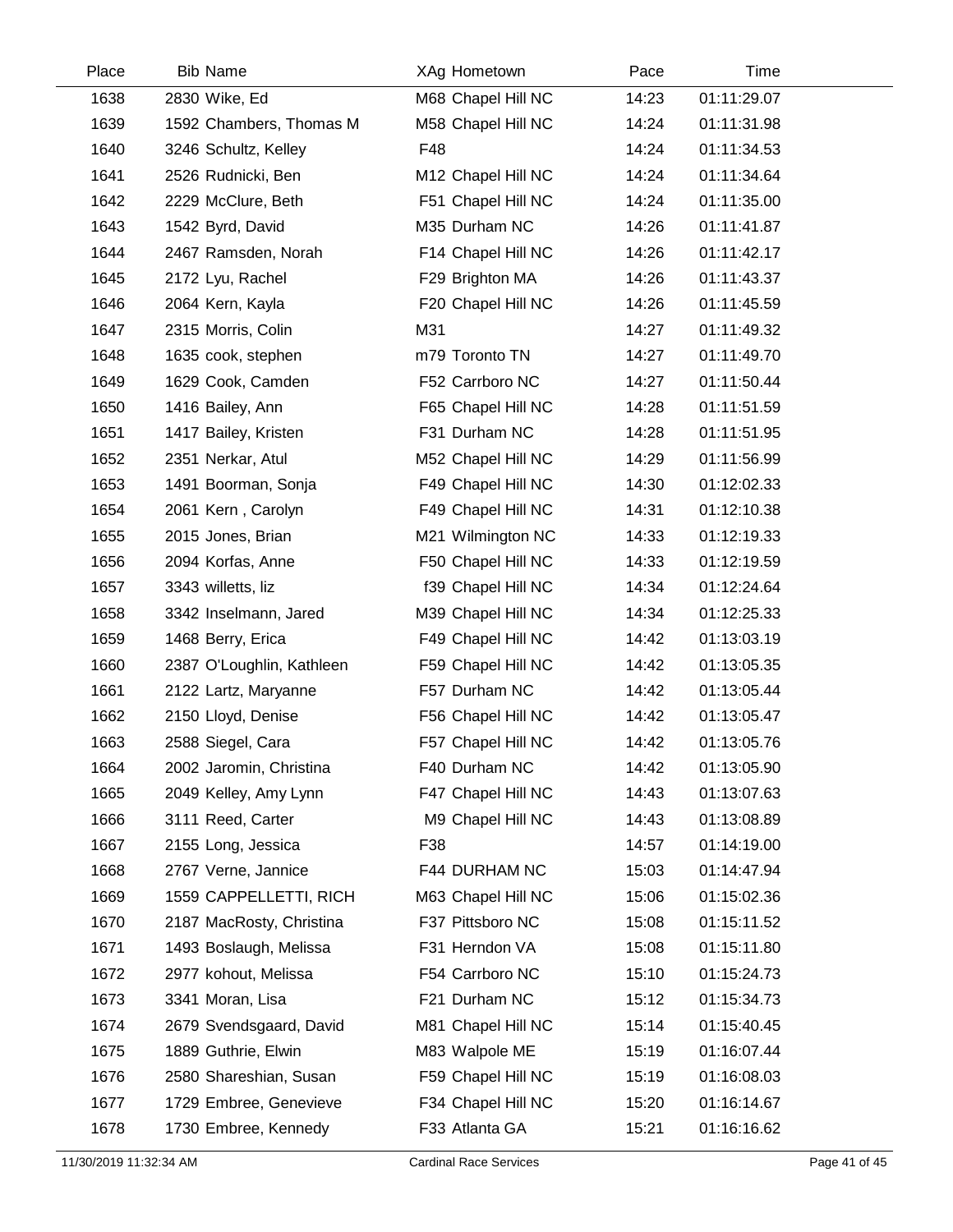| Place | <b>Bib Name</b>          | XAg Hometown       | Pace  | Time        |
|-------|--------------------------|--------------------|-------|-------------|
| 1679  | 1731 Embree, Mark        | M33 Atlanta GA     | 15:21 | 01:16:16.76 |
| 1680  | 3072 Walsh, Ann          | F63 Chapel Hill NC | 15:25 | 01:16:34.87 |
| 1681  | 3048 Sammon, Laurence    | M63 Chapel Hill NC | 15:25 | 01:16:34.92 |
| 1682  | 2961 Hickey, Anthony     | M64 Chapel Hill NC | 15:25 | 01:16:35.44 |
| 1683  | 2996 Marson, Lesley      | F63 Chapel Hill NC | 15:25 | 01:16:37.13 |
| 1684  | 1538 Butler, Caroline    | F16 Chapel Hill NC | 15:28 | 01:16:50.47 |
| 1685  | 3350 Moran, Will         | M21 Durham NC      | 15:28 | 01:16:50.47 |
| 1686  | 3355 Moran, Mike         | M21 Durham NC      | 15:28 | 01:16:50.57 |
| 1687  | 1541 Butler, Paula       | F54 Chapel Hill NC | 15:28 | 01:16:50.89 |
| 1688  | 1571 Carpenter, Kimberly | F55 Chapel Hill NC | 15:29 | 01:16:57.05 |
| 1689  | 1644 Cotton, Dave        | M64 Durham NC      | 15:30 | 01:17:01.04 |
| 1690  | 2715 Thorn, Michael      | M64 Chapel Hill NC | 15:30 | 01:17:01.09 |
| 1691  | 1572 Carpenter, Tracy    | M57 Chapel Hill NC | 15:30 | 01:17:02.57 |
| 1692  | 1431 Barnes, Patricia    | F68 Chapel Hill NC | 15:31 | 01:17:06.99 |
| 1693  | 1642 Cotter, Rachel      | F41 Chapel Hill NC | 15:31 | 01:17:09.01 |
| 1694  | 1643 Cotter, Rochelle    | F68 Pinehurst NC   | 15:31 | 01:17:09.06 |
| 1695  | 1793 Friedman, Jocelyn   | F41 Raleigh NC     | 15:32 | 01:17:10.29 |
| 1696  | 1855 Gotthardt, Pete     | M60                | 15:34 | 01:17:19.95 |
| 1697  | 3034 Overman, Jerry      | M53 Washington DC  | 15:34 | 01:17:20.75 |
| 1698  | 1834 Gleason, Scott      | M53 Durham NC      | 15:44 | 01:18:12.78 |
| 1699  | 1833 Gleason, Amy        | F52 Durham NC      | 15:44 | 01:18:13.64 |
| 1700  | 1879 Grova, Monica       | F36 Durham NC      | 15:45 | 01:18:18.31 |
| 1701  | 2847 Williamson, Ellen   | F67 SAN DIEGO CA   | 15:46 | 01:18:22.24 |
| 1702  | 3242 Diaz, Sebastian     | M31 Annapolis MD   | 15:52 | 01:18:49.39 |
| 1703  | 2934 Dirito, Nina Rose   | F6 Chapel Hill NC  | 15:52 | 01:18:50.84 |
| 1704  | 2933 Dirito, David       | M39 Chapel Hill NC | 15:52 | 01:18:51.85 |
| 1705  | 2649 Stevens, Sharon     | F46 Chapel Hill NC | 15:52 | 01:18:53.38 |
| 1706  | 2091 Kohler, Rebecca     | F54 Carrboro NC    | 15:53 | 01:18:57.88 |
| 1707  | 1657 Crook, Lilly        | F18 Carrboro NC    | 15:54 | 01:18:58.91 |
| 1708  | 2608 Smith, Jeff         | M67 Davidson NC    | 15:54 | 01:19:02.13 |
| 1709  | 2607 Smith, Janet        | F68 Davidson NC    | 15:54 | 01:19:02.27 |
| 1710  | 2056 Kelly, Tracy        | F63 Chapel Hill NC | 15:57 | 01:19:14.04 |
| 1711  | 2055 Kelly, Patrick      | M29 Chapel Hill NC | 15:57 | 01:19:15.80 |
| 1712  | 2182 MacKinnon, Anna     | F20 Chapel Hill NC | 15:59 | 01:19:24.41 |
| 1713  | 1700 Diaz, Holly         | F29 Annapolis MD   | 15:59 | 01:19:25.31 |
| 1714  | 3186 Pischak, Melissa    | F20 Chapel Hill NC | 15:59 | 01:19:25.85 |
| 1715  | 2435 Pollak, Thomas      | M71                | 16:02 | 01:19:39.51 |
| 1716  | 2063 Kern, Eric          | M50 Chapel Hill NC | 16:03 | 01:19:47.36 |
| 1717  | 2062 Kern, Dale          | M76 Chapel Hill NC | 16:04 | 01:19:49.82 |
| 1718  | 2816 west, tracey        | F66 Chapel Hill NC | 16:04 | 01:19:52.17 |
| 1719  | 2379 OBrien, Lynne       | F68 Carrboro NC    | 16:04 | 01:19:52.85 |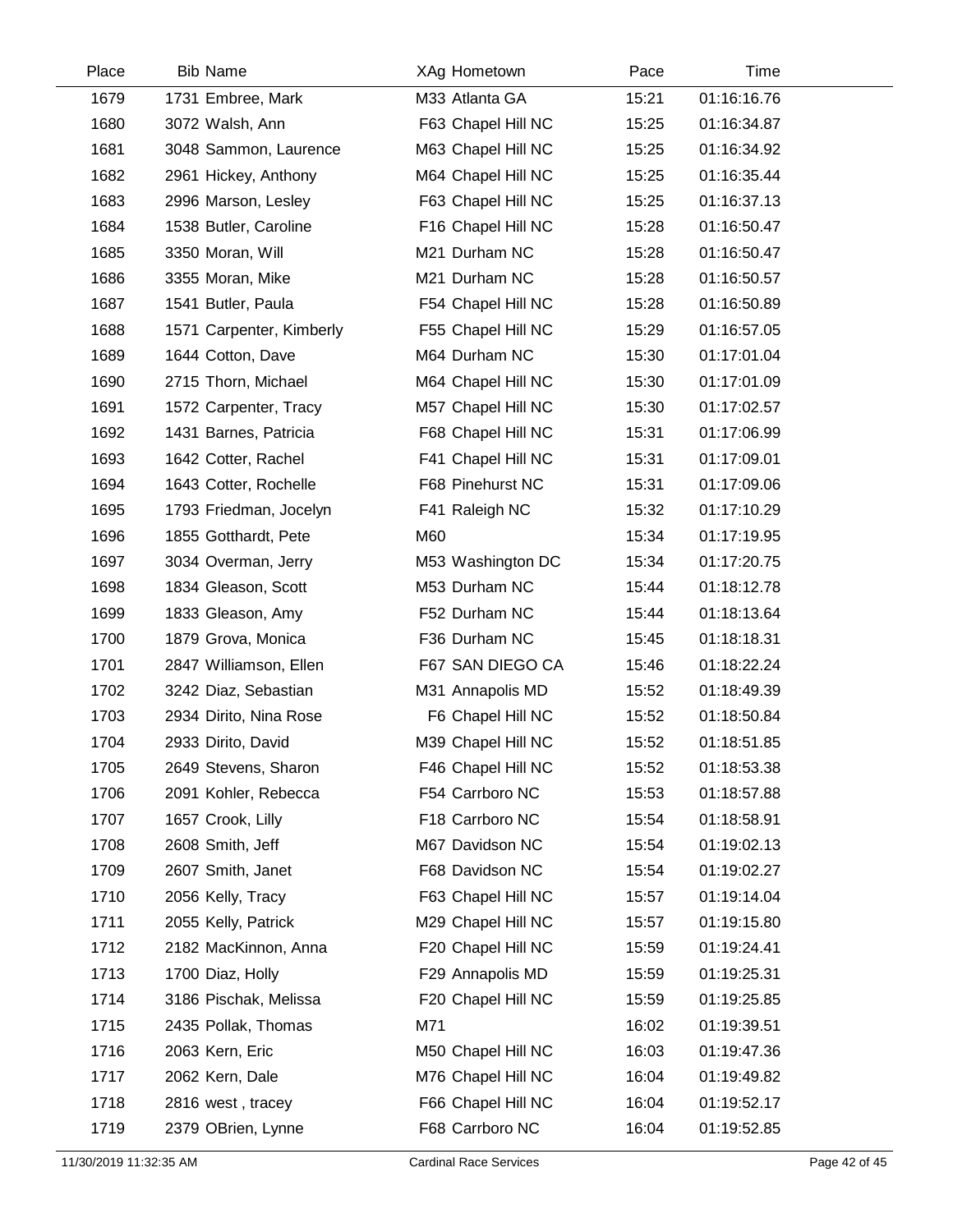| Place | <b>Bib Name</b>            | XAg Hometown         | Pace  | Time        |  |
|-------|----------------------------|----------------------|-------|-------------|--|
| 1720  | 1558 Cappelletti, Christy  | F56 Chapel Hill NC   | 16:06 | 01:20:02.78 |  |
| 1721  | 2331 Murrieta, Margarita   | F50 Durham NC        | 16:06 | 01:20:03.50 |  |
| 1722  | 2310 morgan, amy           | f60 nashville TN     | 16:09 | 01:20:15.22 |  |
| 1723  | 2339 nanney, elaine        | f61 Chapel Hill NC   | 16:09 | 01:20:16.62 |  |
| 1724  | 3204 Hightower, Jessica    | F32                  | 16:09 | 01:20:17.06 |  |
| 1725  | 3091 Carrig, Colin         | M74 Chapel Hill NC   | 16:12 | 01:20:30.16 |  |
| 1726  | 3088 Carrig, Madeline      | F50 Chapel Hill NC   | 16:12 | 01:20:31.03 |  |
| 1727  | 1495 BOSWELL, Mark         | M39 Chapel Hill NC   | 16:13 | 01:20:33.42 |  |
| 1728  | 2420 Peirce, Glenn         | M50 Hillsborough NC  | 16:13 | 01:20:34.32 |  |
| 1729  | 2812 Wen, Jun              | F43 Chapel Hill NC   | 16:16 | 01:20:52.33 |  |
| 1730  | 1514 Brown, Amy            | F47 Durham NC        | 16:19 | 01:21:06.90 |  |
| 1731  | 1973 Holder, Holly         | F28 Durham NC        | 16:19 | 01:21:07.65 |  |
| 1732  | 2209 Marquez, Trilce       | F35 Carrboro NC      | 16:21 | 01:21:16.69 |  |
| 1733  | 2576 Shaad, Jason          | M35 Carrboro NC      | 16:22 | 01:21:19.20 |  |
| 1734  | 2210 Marquez-Shaad, Seneca | M1 Carrboro NC       | 16:22 | 01:21:19.48 |  |
| 1735  | 3261 McNeill, Robert       | M63 Carrboro NC      | 16:23 | 01:21:23.41 |  |
| 1736  | 970 Kumnick, Diane         | F72                  | 16:25 | 01:21:33.84 |  |
| 1737  | 2858 Wood, Emily           | F8 Chapel Hill NC    | 16:29 | 01:21:55.03 |  |
| 1738  | 2859 WOOD, KELLY           | F41 Chapel Hill NC   | 16:29 | 01:21:55.42 |  |
| 1739  | 2110 Kwasny, Michelle      | F37                  | 16:32 | 01:22:12.24 |  |
| 1740  | 1788 Frazier, Michael      | M63 Durham NC        | 16:33 | 01:22:14.32 |  |
| 1741  | 2446 Powell, Ryan          | M38                  | 16:34 | 01:22:19.06 |  |
| 1742  | 2589 Silvius, Jeffrey      | M31 Durham NC        | 16:35 | 01:22:24.78 |  |
| 1743  | 2627 Soth, Marty           | M77 Greensboro NC    | 16:35 | 01:22:26.08 |  |
| 1744  | 2328 Murphy, Nicole        | F32 Carrboro NC      | 16:36 | 01:22:31.86 |  |
| 1745  | 2324 Murphy, Atlas         | M2 Carrboro NC       | 16:37 | 01:22:32.76 |  |
| 1746  | 2326 Murphy, Glenn         | M34 Carrboro NC      | 16:37 | 01:22:32.86 |  |
| 1747  | 2325 Murphy, Christine     | F59 Carrboro NC      | 16:37 | 01:22:33.16 |  |
| 1748  | 1368 Alani, Arzina         | F59 Chapel Hill NC   | 16:39 | 01:22:44.14 |  |
| 1749  | 2985 Lloyd, Charlie        | M5 Chapel Hill NC    | 16:41 | 01:22:52.95 |  |
| 1750  | 3321 Blazer, Callie        | F7 DURHAM NC         | 16:42 | 01:22:58.99 |  |
| 1751  | 3323 Blazer, Colton        | M6 DURHAM NC         | 16:42 | 01:23:00.81 |  |
| 1752  | 3322 garth, christy        | <b>f45 DURHAM NC</b> | 16:42 | 01:23:01.26 |  |
| 1753  | 1418 Bairas, Mike          | M35 High Point NC    | 16:44 | 01:23:07.98 |  |
| 1754  | 2005 Jasper, Kelly         | F35                  | 16:44 | 01:23:08.33 |  |
| 1755  | 2984 Lloyd, Chad           | M44 Chapel Hill NC   | 16:45 | 01:23:14.18 |  |
| 1756  | 2987 Lloyd, Emma           | F8 Chapel Hill NC    | 16:46 | 01:23:18.09 |  |
| 1757  | 2564 selinger, rachel      | F38 Chapel Hill NC   | 16:50 | 01:23:41.01 |  |
| 1758  | 1822 Gellin, Marcia        | F71                  | 16:51 | 01:23:43.60 |  |
| 1759  | 2827 Wice, Kelly           | F29 Carrboro NC      | 16:53 | 01:23:53.41 |  |
| 1760  | 1615 Cocowitch, Vic        | M66 Chapel Hill NC   | 16:56 | 01:24:10.81 |  |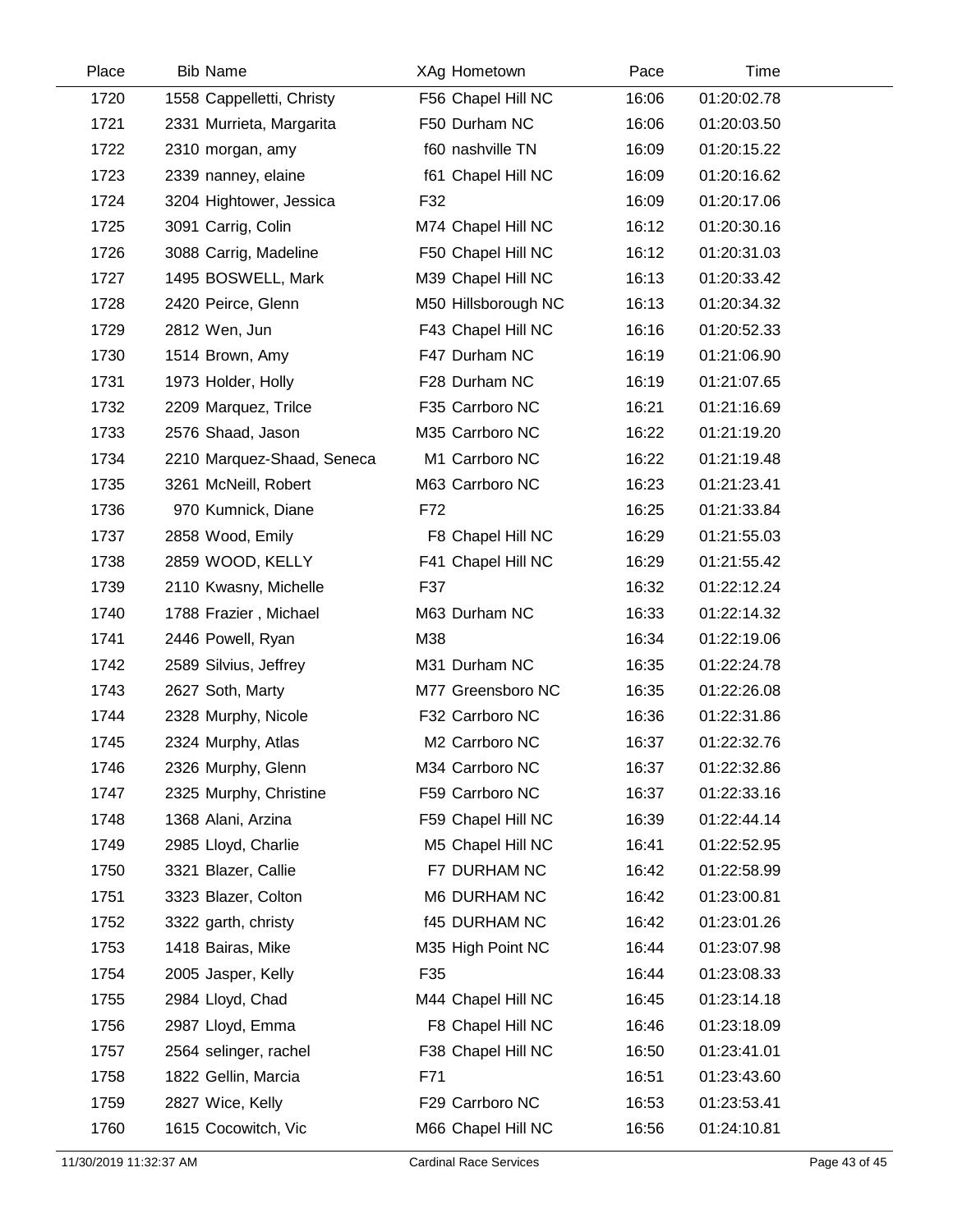| Place | <b>Bib Name</b>              | XAg Hometown       | Pace  | Time        |  |
|-------|------------------------------|--------------------|-------|-------------|--|
| 1761  | 1737 Erikson, Dawn           | F54 Chapel Hill NC | 16:56 | 01:24:11.47 |  |
| 1762  | 2571 Serber, Katherine       | F31 Carrboro NC    | 16:57 | 01:24:12.08 |  |
| 1763  | 2311 morgan, joe             | m59 nashville TN   | 16:59 | 01:24:24.21 |  |
| 1764  | 2312 morgan, michaela        | f29 nashville TN   | 16:59 | 01:24:24.81 |  |
| 1765  | 2341 nanney, joe             | m58 Chapel Hill NC | 16:59 | 01:24:25.36 |  |
| 1766  | 3267 Siano, Alex             | M11 Carrboro NC    | 16:59 | 01:24:25.51 |  |
| 1767  | 2930 Deschamps siano, Sandra | F43 Carrboro NC    | 17:00 | 01:24:31.71 |  |
| 1768  | 1403 Arnosti, Nancy          | F65 Chadds Ford PA | 17:01 | 01:24:36.08 |  |
| 1769  | 2207 Markey, Amanda          | F33 Brooklyn NY    | 17:02 | 01:24:36.92 |  |
| 1770  | 3327 Marion, Deborah         | F63 DURHAM NC      | 17:02 | 01:24:38.54 |  |
| 1771  | 1505 Bright, Gini            | F69 Chapel Hill NC | 17:02 | 01:24:41.11 |  |
| 1772  | 2515 Rose, Cindy             | F68 Mebane NC      | 17:03 | 01:24:43.50 |  |
| 1773  | 1402 Arnosti, Don            | M62                | 17:04 | 01:24:46.87 |  |
| 1774  | 1400 Arnosti, Benjamin       | M28                | 17:04 | 01:24:47.02 |  |
| 1775  | 1446 Bednarski, Derek        | M25 Chadds Ford PA | 17:04 | 01:24:47.31 |  |
| 1776  | 3329 Marion, Rich            | M72 DURHAM NC      | 17:04 | 01:24:50.03 |  |
| 1777  | 2958 Heyer, Alanna           | F25 Chicago IL     | 17:11 | 01:25:23.62 |  |
| 1778  | 2960 Heyer, Dennis           | M62 Chapel Hill NC | 17:11 | 01:25:24.93 |  |
| 1779  | 2959 Heyer, Catherine        | F60 Chapel Hill NC | 17:11 | 01:25:25.63 |  |
| 1780  | 2023 Juelis, Nancy           | F64                | 17:16 | 01:25:48.23 |  |
| 1781  | 2671 Strode, Catie           | F <sub>15</sub>    | 17:16 | 01:25:49.40 |  |
| 1782  | 2593 Sims, Katy              | F31 Chapel Hill NC | 17:19 | 01:26:04.48 |  |
| 1783  | 2867 Wright, Becky           | F72 Marietta OH    | 17:19 | 01:26:05.98 |  |
| 1784  | 2672 Strode, Jennie          | F44                | 17:22 | 01:26:16.38 |  |
| 1785  | 2872 York, Carol             | F67                | 17:22 | 01:26:16.76 |  |
| 1786  | 2793 Wasp, Amanda            | F38 Chapel Hill NC | 17:24 | 01:26:30.28 |  |
| 1787  | 2411 Parks, John             | M37 Burlington NC  | 17:25 | 01:26:32.61 |  |
| 1788  | 2855 Wood, Anna              | F10 Chapel Hill NC | 17:25 | 01:26:35.46 |  |
| 1789  | 3281 Davis, Jackson          | M18 Chapel Hill NC | 17:28 | 01:26:50.30 |  |
| 1790  | 1945 Henderson, Frances      | F61 Carrboro NC    | 17:30 | 01:26:57.96 |  |
| 1791  | 2860 Wood, Susan             | F72 Chapel Hill NC | 17:31 | 01:27:03.88 |  |
| 1792  | 2857 Wood, Bill              | M75 Chapel Hill NC | 17:31 | 01:27:05.15 |  |
| 1793  | 2794 Wasp, Christopher       | M37 Chapel Hill NC | 17:32 | 01:27:10.13 |  |
| 1794  | 2795 Wasp, Patricia          | F65 Chapel Hill NC | 17:33 | 01:27:11.74 |  |
| 1795  | 3060 Spreen, Lois            | F62 Chapel Hill NC | 17:36 | 01:27:27.18 |  |
| 1796  | 3059 Spreen, Karen           | F65 Chapel Hill NC | 17:36 | 01:27:29.80 |  |
| 1797  | 3058 Spreen, Bill            | M61 Chapel Hill NC | 17:37 | 01:27:33.64 |  |
| 1798  | 3061 Spreen, Pete            | M57 Chapel Hill NC | 17:37 | 01:27:33.89 |  |
| 1799  | 1667 Curtis, Elisabeth       | F80 Chapel Hill NC | 17:40 | 01:27:50.19 |  |
| 1800  | 2770 Vincent, Jane           | F64 Chapel Hill NC | 17:40 | 01:27:50.24 |  |
| 1801  | 1961 Hilton, Alison          | F54 Carrboro NC    | 17:41 | 01:27:52.83 |  |